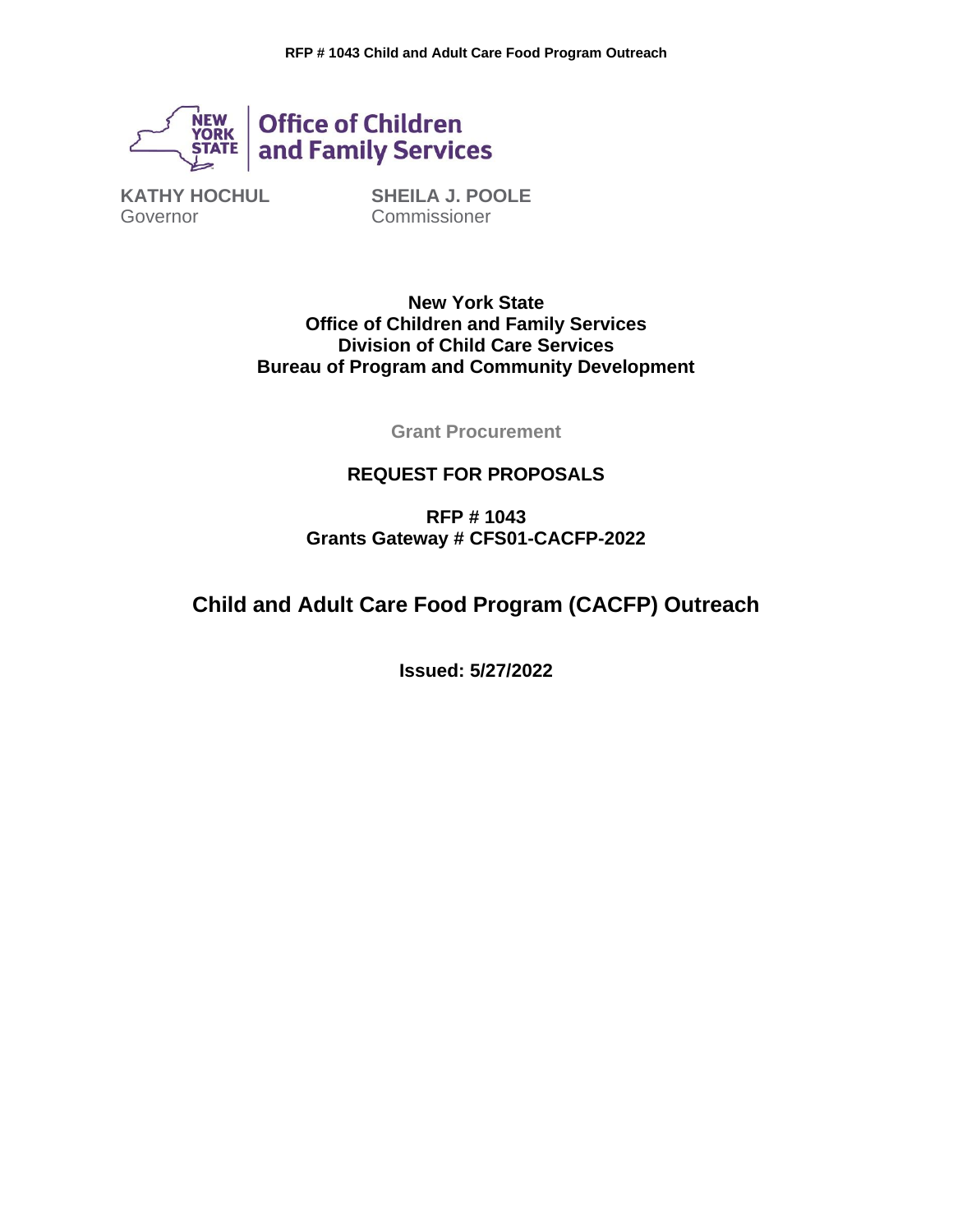# **TABLE OF CONTENTS**

| 1.0<br>1.1 |                                                                                  |  |
|------------|----------------------------------------------------------------------------------|--|
| 1.2        |                                                                                  |  |
| 1.3        |                                                                                  |  |
| 1.4        |                                                                                  |  |
| 1.5        |                                                                                  |  |
| 1.6        |                                                                                  |  |
| 1.7        |                                                                                  |  |
| 2.0<br>2.1 |                                                                                  |  |
| 2.2        |                                                                                  |  |
| 2.3        |                                                                                  |  |
| 2.4        |                                                                                  |  |
| 3.0        | MINIMUM QUALIFICATIONS TO PROPOSE AND PREQUALIFICATION                           |  |
| 3.1        |                                                                                  |  |
| 3.2        |                                                                                  |  |
| 3.3        |                                                                                  |  |
| 4.0<br>4.1 |                                                                                  |  |
| 4.2        |                                                                                  |  |
| 5.0<br>5.1 |                                                                                  |  |
| 5.2        |                                                                                  |  |
| 5.3        |                                                                                  |  |
| 5.4        |                                                                                  |  |
| 5.5        |                                                                                  |  |
| 6.0<br>6.1 |                                                                                  |  |
| 6.2        |                                                                                  |  |
| 6.3        |                                                                                  |  |
| 6.4        | OCFS Procedure for Handling Debriefing Requests, Formal Protests and Appeals. 41 |  |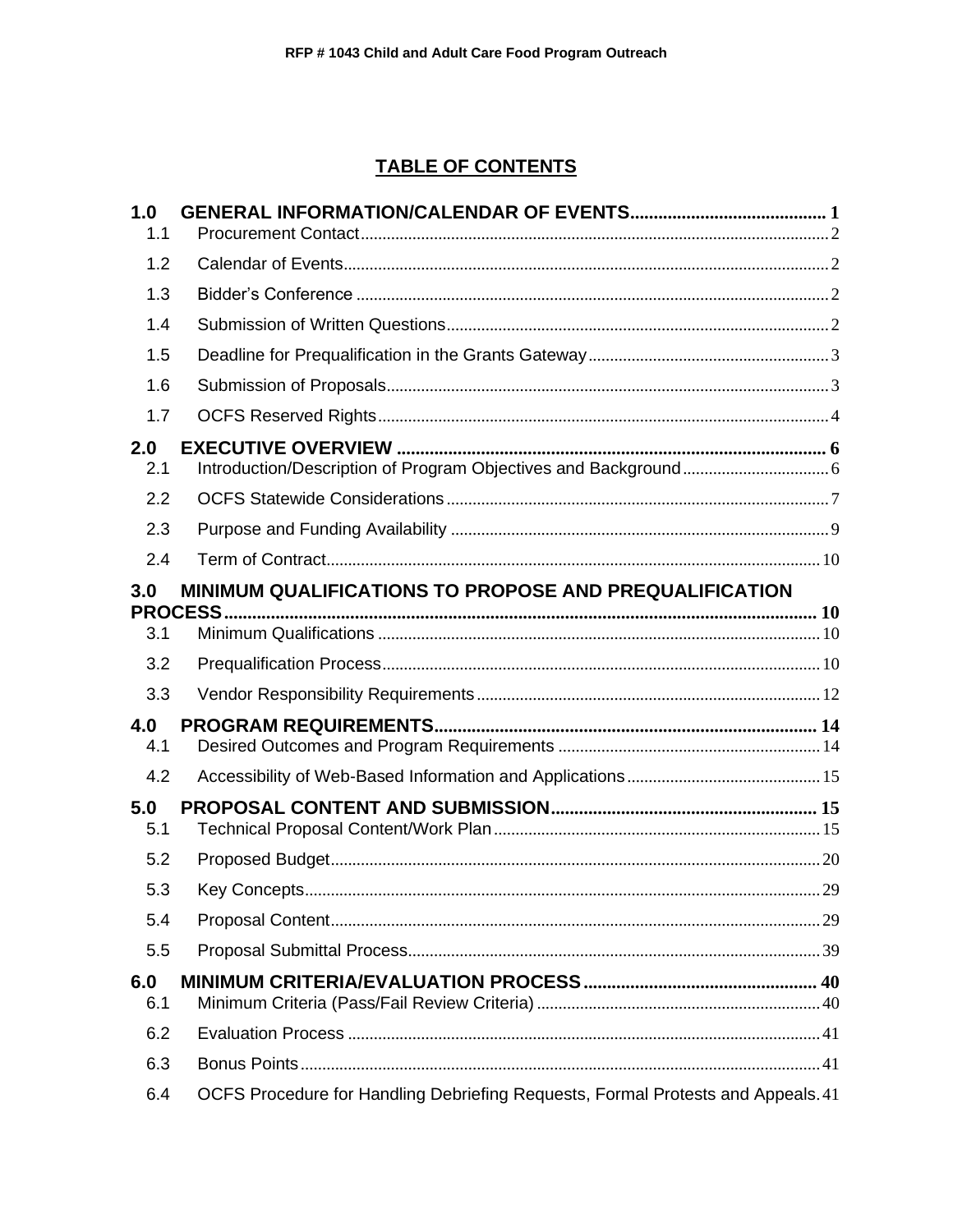| 7.0                |                                                                            |  |
|--------------------|----------------------------------------------------------------------------|--|
| 7.1                |                                                                            |  |
| 7.2                |                                                                            |  |
| 7.3                | Workers' Compensation Insurance and Disability Benefits Coverage 46        |  |
| 7.4                | Confidentiality and Awardee, Contractor, Employee and Volunteer Background |  |
| 7.5                |                                                                            |  |
| 7.6                |                                                                            |  |
| 7.7                |                                                                            |  |
| 7.8                |                                                                            |  |
| 7.9                |                                                                            |  |
| 7.10               | Minority and Women-Owned Business Enterprises (MWBE) - Equal Employment    |  |
| 7.11               |                                                                            |  |
| 7.12               |                                                                            |  |
| 7.13               |                                                                            |  |
| 7.14               |                                                                            |  |
| 7.15               |                                                                            |  |
| 7.16               | State Finance Law §139-I; Statement on Sexual Harassment in Bids 56        |  |
| 7.17               |                                                                            |  |
| 8.0<br>9.0<br>10.0 | GLOSSARY OF OUTCOME-BASED CONTRACTING TERMS 58                             |  |
|                    |                                                                            |  |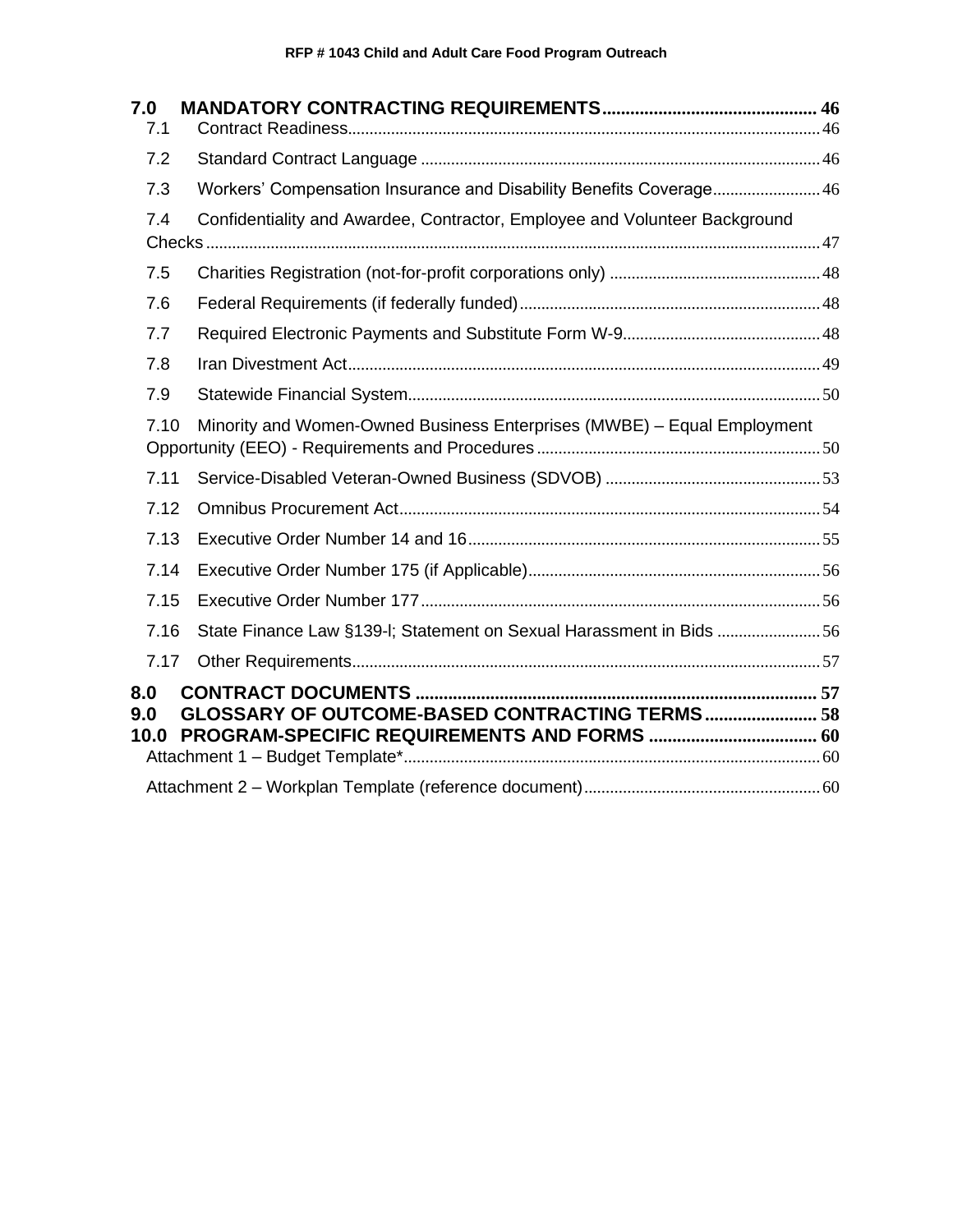#### <span id="page-3-0"></span>**1.0 GENERAL INFORMATION/CALENDAR OF EVENTS**

The New York State Office of Children and Family Services (OCFS) has released this Request for Proposals (RFP) to solicit applications from non-profit organizations for the provision of CACFP (Child and Adult Care Food Program) outreach services to New York State childcare and afterschool programs. The purpose of the resulting contract is to increase participation of the target population who are eligible to participate in the Child and Adult Care Food Program through outreach and education services to help reduce food insecurity.

The term "target population" is used throughout this document to include licensed, registered, and legally exempt providers of day care and after school services; School Age Child Care (SACC), Day Care Center (DCC), Family Day Care (FDC), Group Family Day Care (GFDC), and Legally Exempt (LE) childcare providers. These are the modalities of care that the applicant must target to increase CACFP utilization across the State.

Applicants must operate in accordance with all applicable laws, rules, and regulations.

**Note:** Throughout this document, the terms *proposals, bids, offers,* and *applications*  are used interchangeably, as are *applicants, bidders,* and *offerers*.

If the offerer discovers any ambiguity, conflict, discrepancy, omission, or other error in this RFP, the offerer shall immediately notify OCFS (See **Section 1.1 Procurement Contact**) of such error in writing and request clarification or modification of the document.

If before the deadline for submission of written questions an offerer fails to notify OCFS of a known error in or omission from the RFP, or of any error or omission or prejudice in bid specification or documents with the RFP that the offerer knew or should have known, the offerer agrees that it will assume such risk if awarded funds, and the offerer agrees that it is precluded from seeking further administrative relief or additional compensation under the contract by reason of such error, omission, or prejudice in bid specification or documents.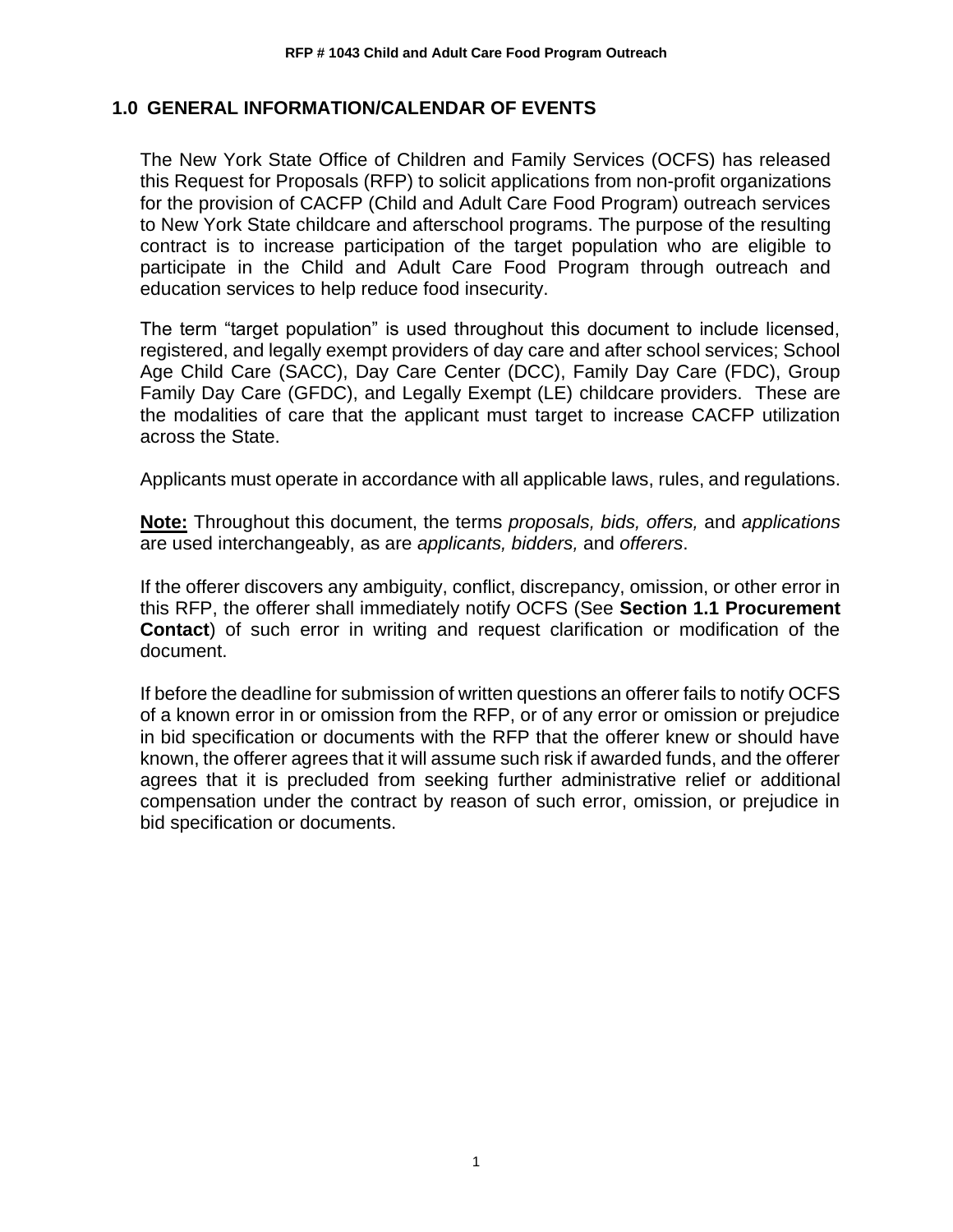### <span id="page-4-0"></span>**1.1 Procurement Contact**

All inquiries concerning this procurement must be addressed to the director of contracts in the Procurement Unit or his/her designee(s) at OCFS, via email (preferred) [RFP@ocfs.ny.gov](mailto:RFP@ocfs.ny.gov) or via hard copy mailed to:

Director of Contracts **Questions for RFP # 1043 CACFP Outreach** NYS Office of Children and Family Services Bureau of Contract Management 52 Washington Street Room 202S – Procurement Unit Rensselaer, NY 12144

### <span id="page-4-1"></span>**1.2 Calendar of Events**

| RFP #1043 Child and Adult Care Food Program (CACFP) Outreach                        |                                             |  |
|-------------------------------------------------------------------------------------|---------------------------------------------|--|
| <b>EVENT</b>                                                                        | <b>DATE</b>                                 |  |
| <b>Issuance of RFP</b>                                                              | 5/27/2022                                   |  |
| Deadline for submission of written questions                                        | 6/15/2022 by 5:00 PM<br><b>Eastern Time</b> |  |
| Responses to written questions posted (on or about)                                 | 6/29/2022                                   |  |
| Recommended deadline for not-for-profits to<br>prequalify in the NYS Grants Gateway | 7/1/2022                                    |  |
| Deadline for submission of proposals                                                | 7/15/2022 by 4:00 PM<br><b>Eastern Time</b> |  |
| <b>Anticipated Notification of Award (not earlier than)</b>                         | 9/1/2022                                    |  |
| Anticipated contracts start date (not earlier than)                                 | 3/1/2023                                    |  |

### <span id="page-4-2"></span>**1.3 Bidder's Conference**

Not Applicable.

### <span id="page-4-3"></span>**1.4 Submission of Written Questions**

All communications to report errors or omissions in the procurement process, to ask questions, or to request clarification of this RFP should cite the particular RFP section and paragraph number and must be submitted via email (preferred) to [RFP@ocfs.ny.gov](mailto:RFP@ocfs.ny.gov) or via hard copy mailed to the director of contracts no later than the deadline for submission of written questions specified in **Section 1.2 Calendar of Events**. Questions received after the deadline for posting responses to written questions may not be answered. The comprehensive list of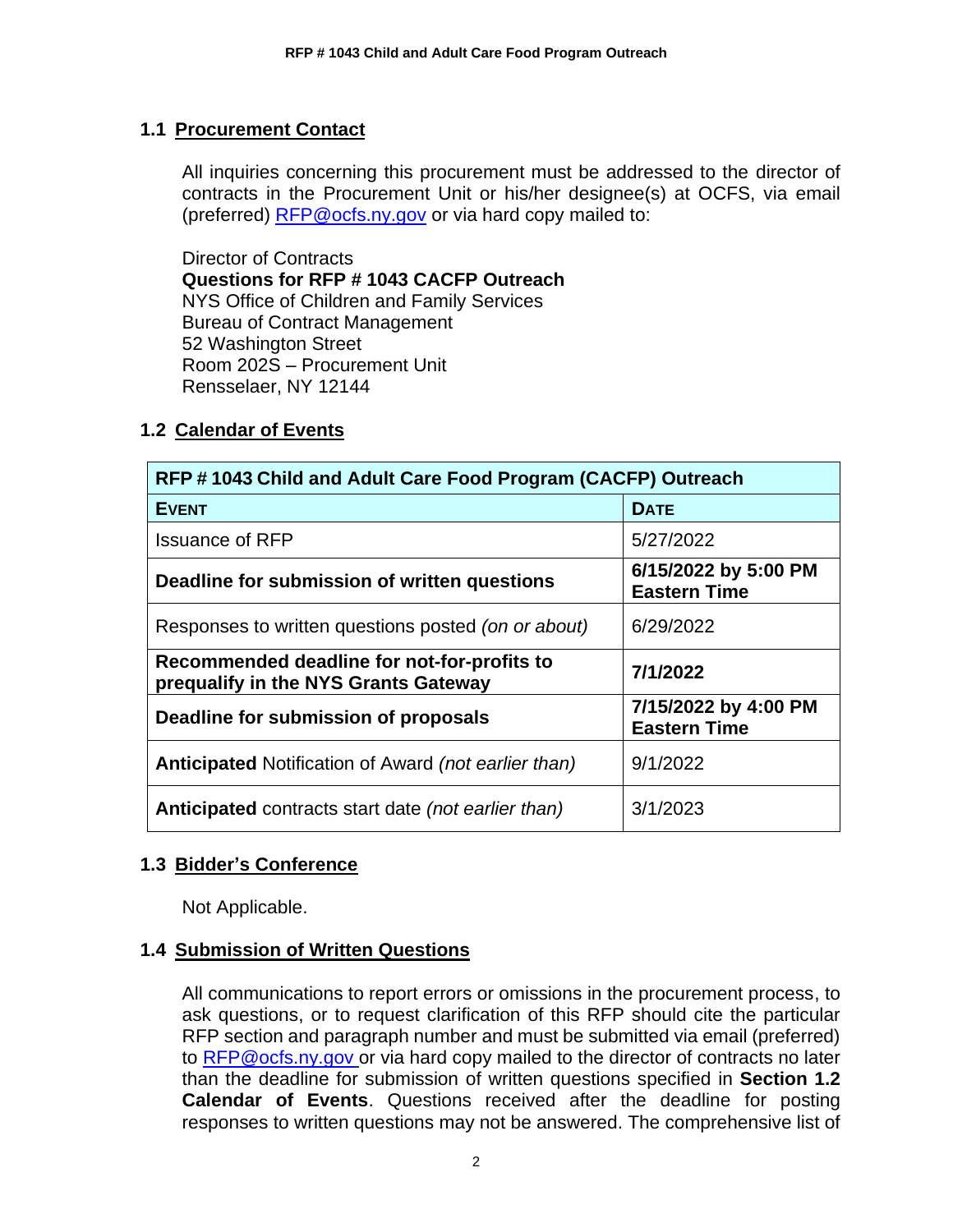questions and responses will be posted in the solicitation announcement in the New York State Grants Gateway (Gateway) [\(https://grantsgateway.ny.gov\)](https://grantsgateway.ny.gov/), on the OCFS Website [\(https://ocfs.ny.gov/main/contracts/funding/\)](https://ocfs.ny.gov/main/contracts/funding/), and The New York State contract Reporter (Contract Reporter) at [\(https://www.nyscr.ny.gov/login.cfm\)](https://www.nyscr.ny.gov/login.cfm) on or about the date specified in **Section 1.2 Calendar of Events**.

To view the comprehensive list of questions and responses that are posted to the NYS Grants Gateway, click the link under the grant opportunity announcement in the Grant Opportunity Portal.

### <span id="page-5-0"></span>**1.5 Deadline for Prequalification in the Grants Gateway**

Not-for-Profit applicants are strongly encouraged to prequalify in the Grants Gateway by the date specified in the table in **Section 1.2 Calendar of Events** and MUST prequalify by the date of submission. Please refer to **Section 3.0: MINIMUM QUALIFICATIONS TO PROPOSE AND PREQUALIFICATION PROCESS**.

NOTE: Government entities are not required to prequalify in Grants Gateway but must register in order to submit an application.

### <span id="page-5-1"></span>**1.6 Submission of Proposals**

All proposals must be submitted electronically through Grants Gateway. Please refer to **SECTION 5: PROPOSAL CONTENT AND SUBMISSION** for further information. before submitting a proposal, bidders must prequalify in the Grants Gateway System if not a Government Entity. (See **SECTION 3: MINIMUM QUALIFICATIONS TO PROPOSE AND PREQUALIFICATION PROCESS** for further information.)

**Forms Required to Be Submitted Into the "Pre-Submission Uploads" Section of the Application (click the hyperlinks below to access the files):**

- A. **OCFS-2633**, *[MacBride Fair Employment Principles Certification Form](http://ocfs.ny.gov/main/Forms/Contracts/OCFS-2633.dotx)*
- B. **OCFS-2634**, *[Non-Collusive Bidding Certification](http://ocfs.ny.gov/main/Forms/Contracts/OCFS-2634.dotx)* (Required by section 139d of State Finance Law.)
- C. **Attachment A-2**, *[Federal Assurances and Certifications](http://ocfs.ny.gov/main/Forms/Contracts/OCFS-Attachment-A2-Federal-Assurances.pdf)* (If applicable.)
- D. For complete proposal and contract requirements for the Minority-and-Women-Owned Business Enterprises (MWBE) and Equal Employment Opportunity (EEO) requirements, refer to Section 7.10. The following are forms to be completed and submitted with your Administrative Proposal and can be found [here:](https://ocfs.ny.gov/main/documents/docs.asp?document_type=1&category_number=44)
	- **OCFS-4629**, *[Project Staffing Plan Form](https://ocfs.ny.gov/forms/ocfs/OCFS-4629.docx)*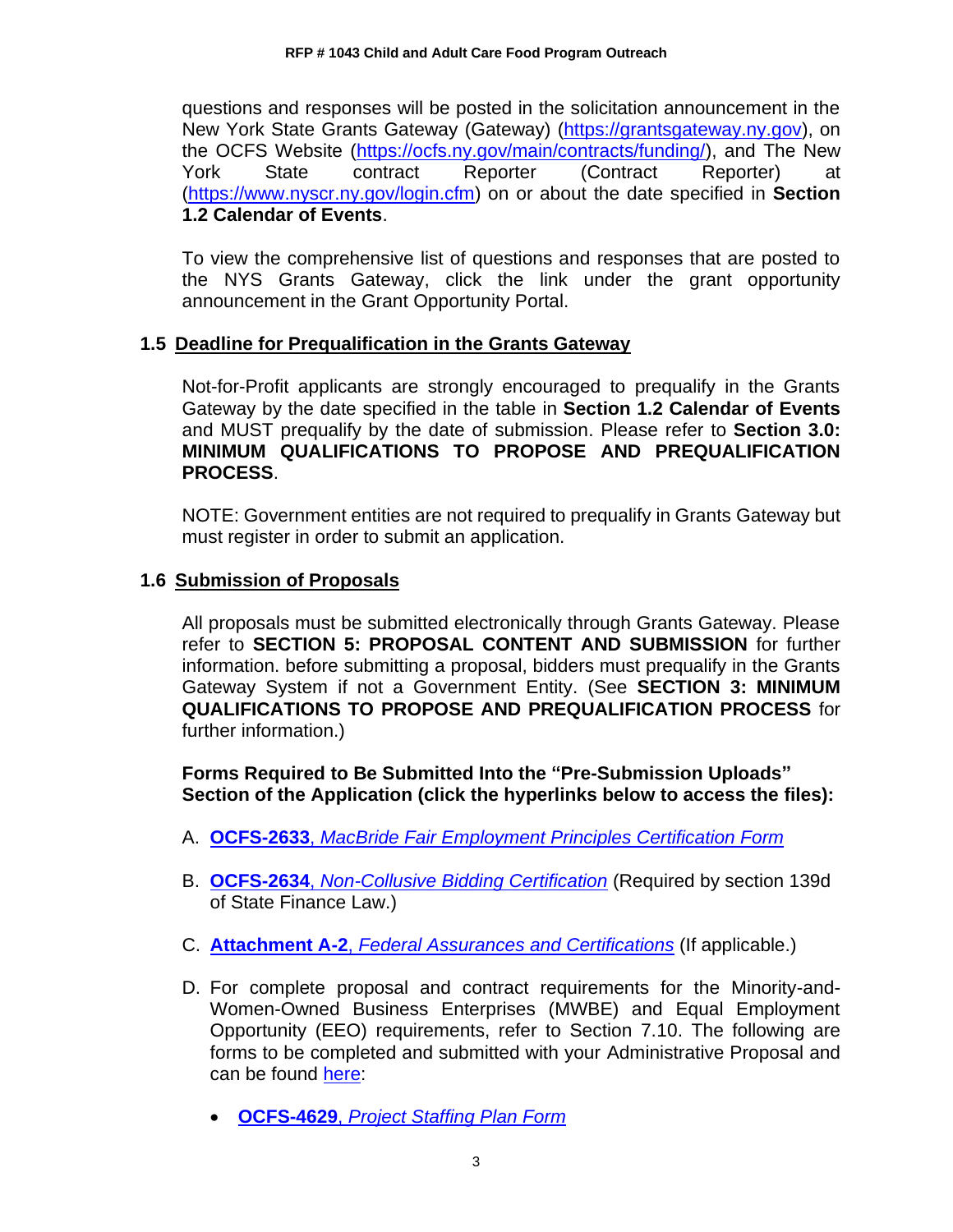- **OCFS-3460**, *[Minority and Women-Owned Business Enterprises](http://ocfs.ny.gov/main/Forms/Contracts/OCFS-3460.docx)  [\(MWBE\) Equal Employment Opportunity \(EEO\) Policy Statement](http://ocfs.ny.gov/main/Forms/Contracts/OCFS-3460.docx)*
- **OCFS-4631***[, M/WBE Utilization Plan Form](http://ocfs.ny.gov/main/Forms/Contracts/OCFS-4631%20M-WBE%20Utilization%20Plan%20Form.dot)*
- E. **OCFS-2647***[, EO 177 Certification](https://ocfs.ny.gov/main/Forms/Contracts/OCFS-2647.docx)* (See section 7.15 for more information.)
- F. **OCFS-4821**, *[CMS User Authorization](https://ocfs.ny.gov/main/Forms/Contracts/OCFS-4821%20Contract%20Management%20System%20(CMS)%20Authorization%20Form.dot)* (Required for the OCFS contract Management System)

### <span id="page-6-0"></span>**1.7 OCFS Reserved Rights**

OCFS reserves the right to:

- 1. place a monetary cap on the funding amount made in each contract award;
- 2. change any of the schedule dates stated in this RFP before the due date for the submission of proposals;
- 3. reject any or all proposals received in response to the RFP;
- 4. withdraw the RFP at any time at the agency's sole discretion;
- 5. make an award under the RFP in whole or in part;
- 6. disqualify any bidder whose conduct and/or proposal fails to conform to the requirements of the RFP;
- 7. reject any proposal if, in the sole discretion of OCFS, it determines the bidder is not a responsible vendor;
- 8. seek clarification and revisions of proposals. Request bidders to present supplemental information clarifying their proposals either in writing or by formal presentation. Other than the requested clarification and supplemental information, submission of new information is not permitted;
- 9. require that bidders demonstrate, to the satisfaction of OCFS, any feature(s) present as a part of their proposal, which may include an oral presentation of their proposal. Any such demonstration or presentation may be considered in the evaluation of the proposal;
- 10. amend any part of this RFP before opening of bids, with notification to all bidders, and direct all bidders to prepare modifications addressing RFP amendments, if necessary. Expenses incurred in the preparation of any proposals or modifications submitted in response to this RFP are the sole responsibility of the bidder or other party and will not be incurred or reimbursed by OCFS;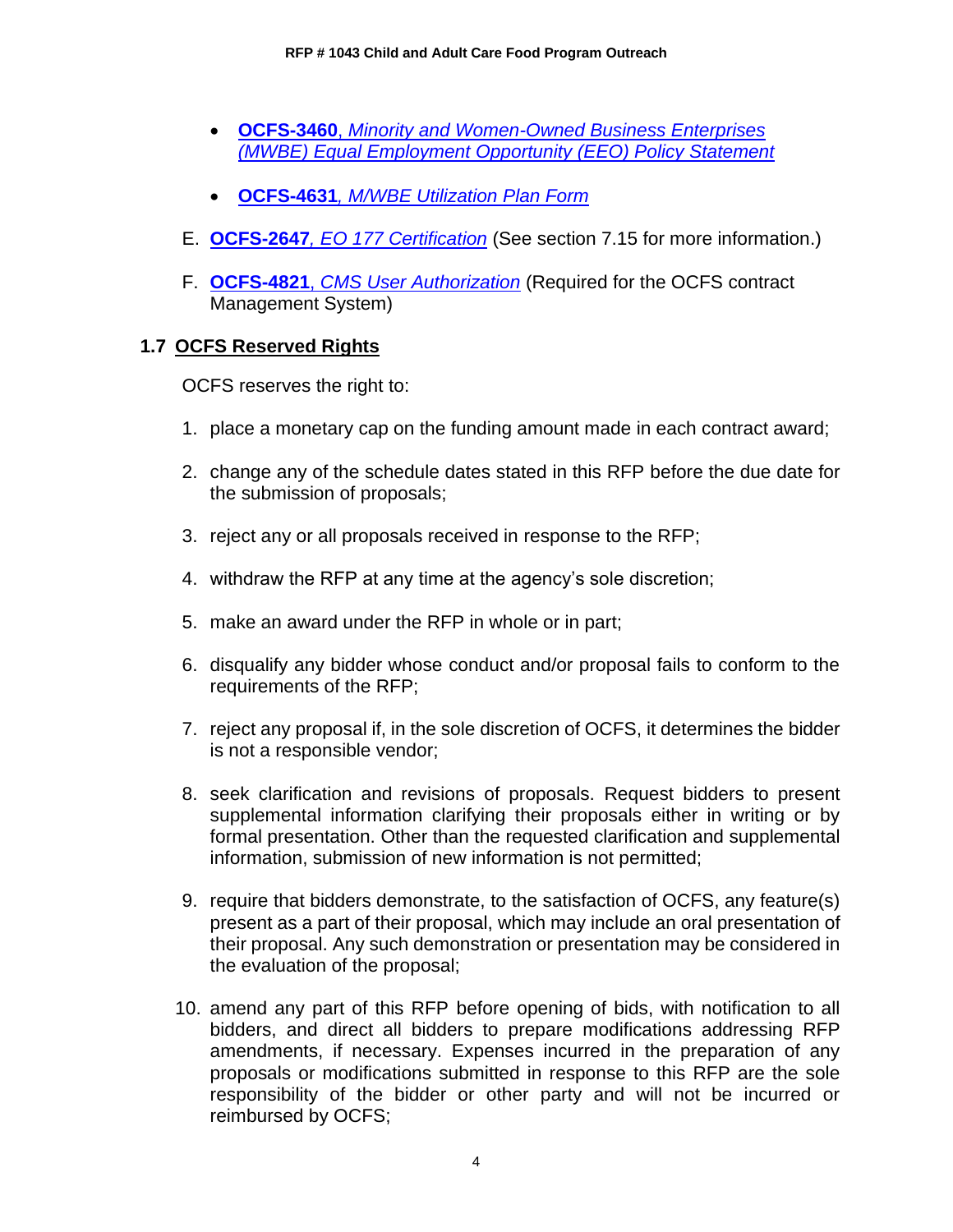- 11. make funding decisions that maximize compliance with and address the outcomes identified in this RFP;
- 12. fund only one portion, or selected activities, of the selected bidder's proposal and/or adopt all or part of the selected bidder's proposal based on federal and state requirements;
- 13. eliminate any RFP requirements that cannot be met by all prospective bidders upon notice to all parties that submitted proposals;
- 14. waive procedural technicalities or modify minor irregularities in proposals received after notification to the bidder involved;
- 15. correct any arithmetic errors in any proposal or make typographical corrections to proposals with the concurrence of the bidder;
- 16. negotiate with the selected bidder(s) before contract award.
- 17. conduct contract negotiations or award a contract to the next highest bidder if contract negotiations with the selected bidder(s) cannot be accomplished within an acceptable time frame. No bidder will have any rights against OCFS arising from such actions;
- 18. award contracts to more than one bidder or to other than the lowest bidder;
- 19. require that all proposals be held valid for a minimum of 180 days from the closing date for receipt of proposals, unless otherwise expressly provided for in writing;
- 20. fund any or all of the proposals received in response to this RFP. However, issuance of this RFP does not commit OCFS to fund any proposals. OCFS can reject any proposals submitted and reserves the right to withdraw or postpone this RFP without notice and without liability to any bidder or other party for expenses incurred in the preparation of any proposals submitted in response to this RFP and may exercise these rights at any time;
- 21. use the proposal submitted in response to this RFP as part of an approved contract. At the time of contract development, awardees may be requested to provide additional budget and program information for the final contract;
- 22. utilize any and all ideas submitted in the proposals received where an award is ultimately made;
- 23. require clarification at any time during the procurement process and/or require correction of arithmetic or other apparent errors for the purpose of assuring a full and complete understanding of an offerer's proposal and/or to determine an offerer's compliance with the requirements of the solicitation;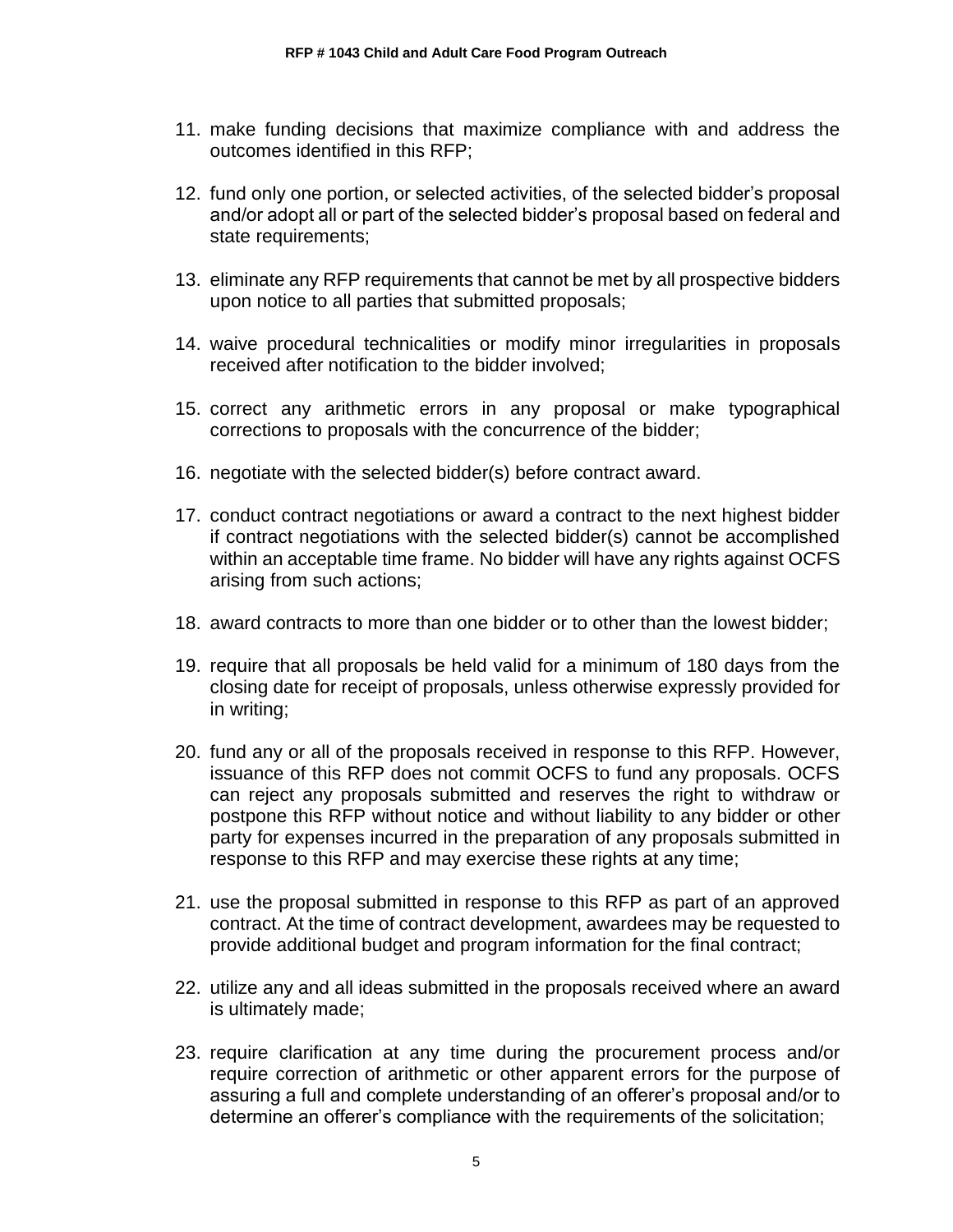- 24. make additional awards based on the remaining proposals submitted in response to this RFP and/or provide additional funding to awardees if such funds become available;
- 25. make inquiries of third parties, including but not limited to, bidder's references, with regard to the applicants' experience or other matters deemed relevant to the proposal by OCFS. By submitting a proposal in response to this RFP, the applicant gives its consent to any inquiry made by OCFS;
- 26. require contractors to participate in a formal evaluation of the program to be developed by OCFS. Contractors may be required to collect data for these purposes. The evaluation design will maintain confidentiality of participants and recognize practical constraints of collecting this kind of information;
- 27. consider statewide distribution and regional distribution within New York City, including borough distribution methodology, in evaluating proposals;
- 28. rescind awards for failure of awardees to meet time frames that OCFS is required by statute to meet for contract development and approval;
- 29. cancel this RFP, in whole or in part, at any time and to reject any and all proposals when appropriate in the best interests of the state;
- 30. make adjustments to the funding amount requested based on program need and based on the total dollar value of the applications submitted; and
- 31. reject any extraneous terms, alternate activities/work to be performed, added conditions, or exceptions stated by applicants within their proposal(s). This includes, but is not limited to, proposed changes to the standard terms and conditions of the resulting contract(s).

Before the deadline for submission of proposals, any such clarifications or modifications as deemed necessary by OCFS will be posted in Grants Gateway, the NYS contract Reporter, and on the OCFS website. Potential offerers that were sent the original bid notice via email will receive an email from the Procurement Unit regarding the clarifications or modifications. All other individuals will have to check the NYS contract Reporter or the OCFS website for any changes and check the posted Q&As.

# <span id="page-8-0"></span>**2.0 EXECUTIVE OVERVIEW**

### <span id="page-8-1"></span>**2.1 Introduction/Description of Program Objectives and Background**

The purpose of the resulting contract is to increase participation of licensed, registered, and legally exempt providers of day care and after school in the Child and Adult Care Food Program (CACFP). The goal of these outreach, education services and resulting enrollment is to increase the number of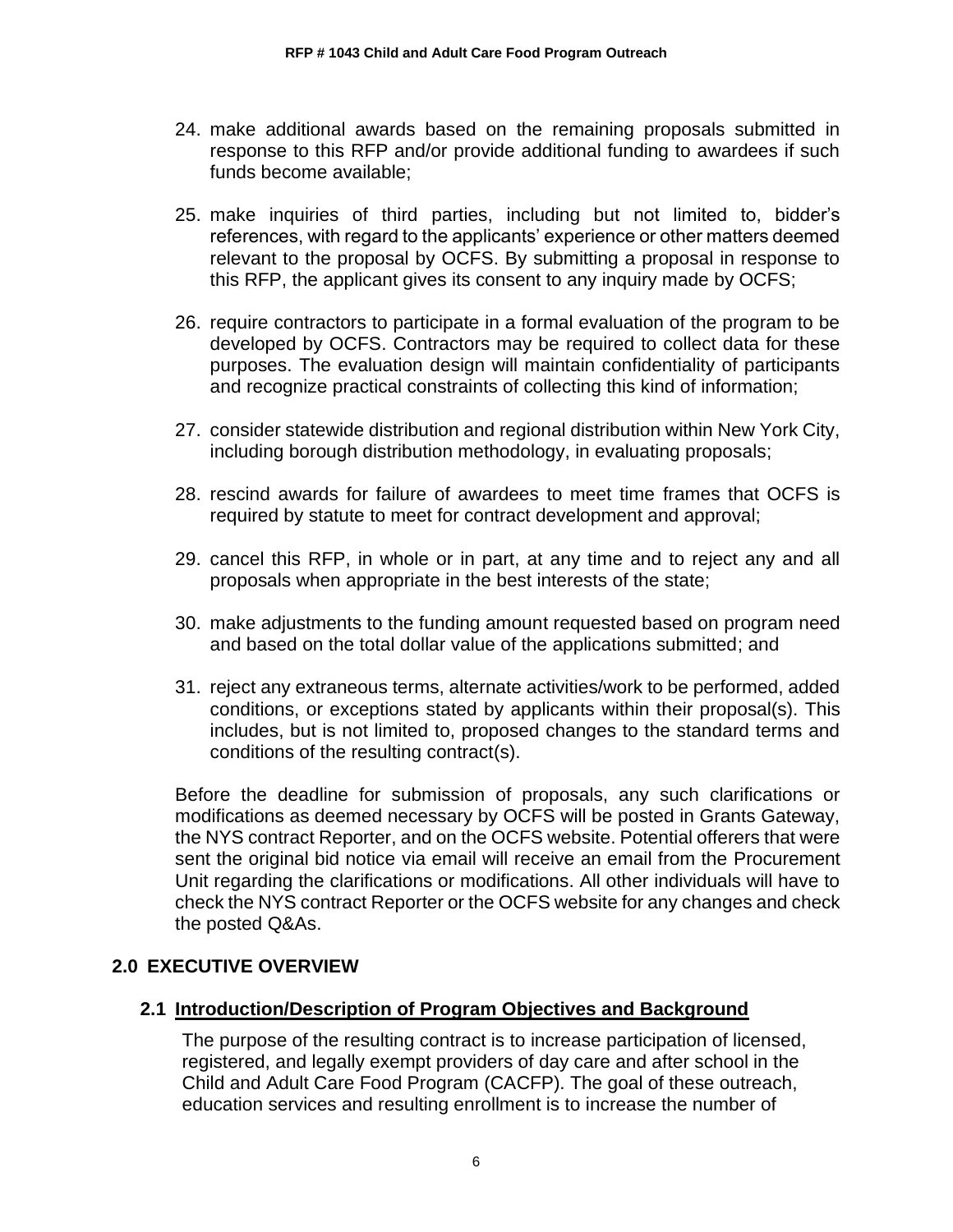children who receive the nutrition assistance they need to be healthy and reduce food insecurity.

### <span id="page-9-0"></span>**2.2 OCFS Statewide Considerations**

OCFS's mission is to serve New York's public by promoting the safety, permanency and well-being of our children, families, and communities. OCFS effectuates results by setting and enforcing policies and building partnerships at the federal, state, county and community levels that impact practice. OCFS funding investments assist communities to create and/or enhance the provision of quality services in the areas of child welfare, juvenile justice, adult protective services, and services for the legally blind and visually impaired.

OCFS conducts ongoing analysis of demographic data and fiscal expenditures to aid counties and communities in administering safe, effective, and costefficient services to the residents of our state. Paramount is ongoing selfassessment within "the system" to identify changes in service needs, interventions, and partnerships. OCFS data reveals that many children and families who are involved with the child welfare and juvenile justice systems in New York State are disproportionately Black and Latino, and many are poor. For the blind and visually impaired service area, Black and Latino adults are underrepresented in the receipt of services from the legally blind and visually impaired service network.

In response to this situation, OCFS has been implementing various activities to

- assess relevant data,
- identify which communities across the state are affected,
- identify evidence-based and/or best-practice strategies and/or approaches that can be replicated in New York State to respond to the issue, and
- provide funding to designated high-need communities to facilitate implementation of programs and services that address disproportionality and disparity rates.

This RFP provides OCFS and localities an opportunity to provide services to our most vulnerable children and families and to implement activities that address disproportionality in identified communities. OCFS will invest in services that are culturally and linguistically competent, cost efficient, and contribute toward alleviating issues identified for the respective communities. Organizations that are interested in applying for OCFS funding are therefore encouraged to review their community's demographic data (i.e., child welfare, home visiting, adoption, and juvenile justice) and as indicated and were deemed appropriate per the target population and/or scope of services for the funding source, consider the following element(s) in their proposal design: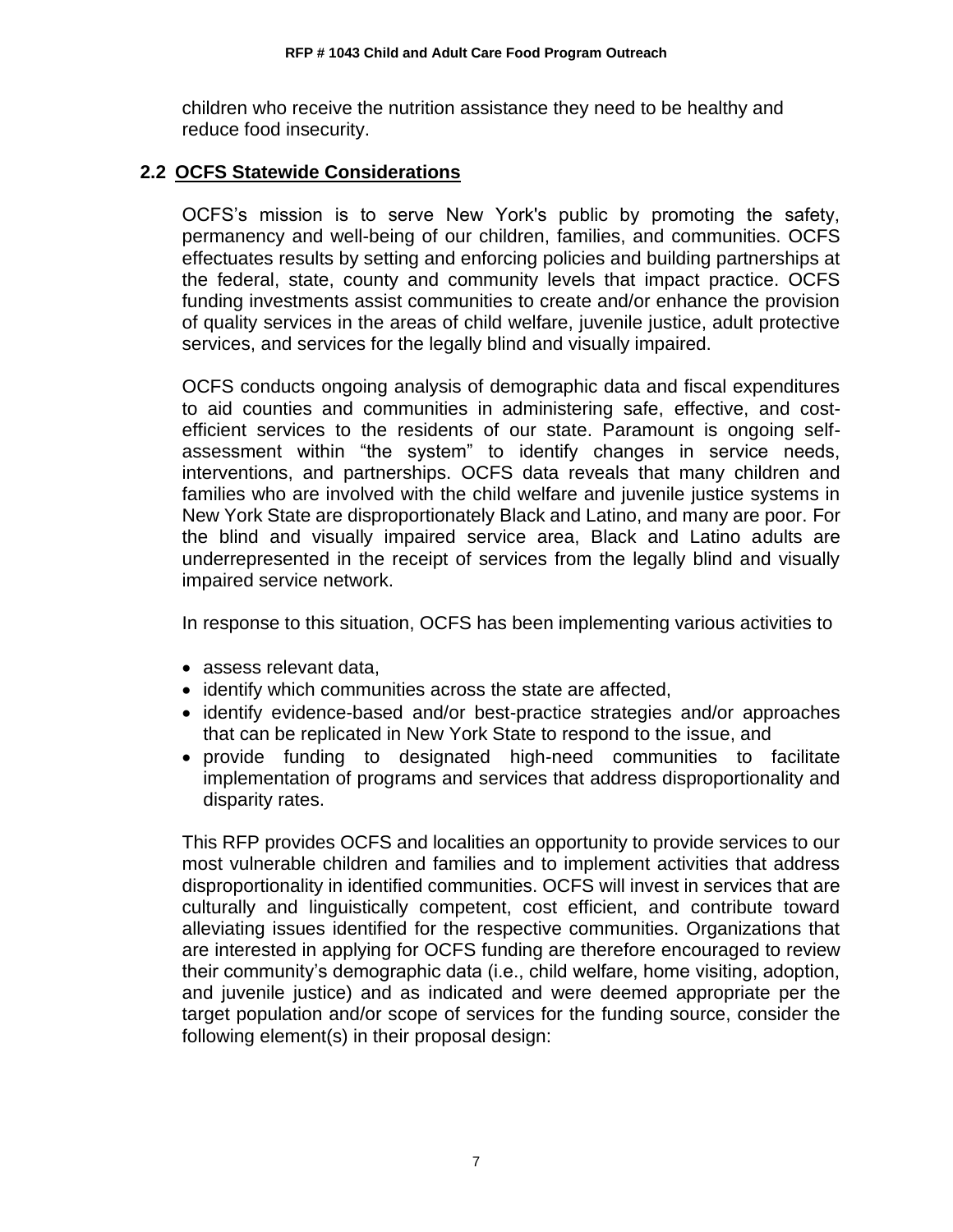#### • **Disconnected/High-Need Youth**

OCFS's priority is to "protect those in greatest need" through ongoing assessment and enhancement of services that promote safety and general well-being for at-risk children, adolescents, families, and adults. This priority includes targeting services for "disconnected/high need youth" who are: youth aging out of foster care; youth in or reentering the community from the juvenile justice system; and children of incarcerated parents. Grant applications that propose to serve the "disconnected/high-need youth" population must consider that the clients cited above often require service intervention from multiple service systems. Where required by the OCFS RFP narrative, applications must demonstrate capacity and scope for cross-agency collaborations and partnership with relevant community organizations.

### • **Racial Equity and Cultural Competence**

OCFS continues work in the area of Racial Equity and Cultural Competence (RECC). Effort to address RECC includes examination of the issues related to the overrepresentation of Black, Latino and Native American children and their families in the State's child welfare and juvenile justice systems. It also entails a consideration of issues related to the underrepresentation of Blacks, Native Americans, and Latinos in various service delivery systems to identify how best to enhance outreach and preventive measures that support the safe reduction of out-of-home placements for children and adults, and focus on the well-being of children, youth and families. OCFS has enlisted the participation of our state and local partners in this effort and is working with a number of counties to examine local data and develop strategies to address, reduce and ultimately eliminate racial and ethnic disparities and to seek equity within the systems of care and custody. We continue to partner with national experts Casey Family Programs and have also collaborated with the Center for the Study of Social Policy (CSSP) and other national experts dedicated to this work. The effort must be data driven and therefore, we have generated and shared county-level data with partners and stakeholders in our effort to encourage transparency and collaboration.

Current OCFS statewide data indicates that Black and Latino children and families continue to comprise 75 percent of the state's children in foster care and about 85 percent of the juvenile justice placements. OCFS views this RFP as an opportunity to heighten public awareness of the issue of disproportionality and to begin to promote policies and practices that will gradually reduce it.

Specific areas that every applicant and community are requested to consider in the design of their program and scope of services identified in their application for OCFS funding include, but are not limited to the following: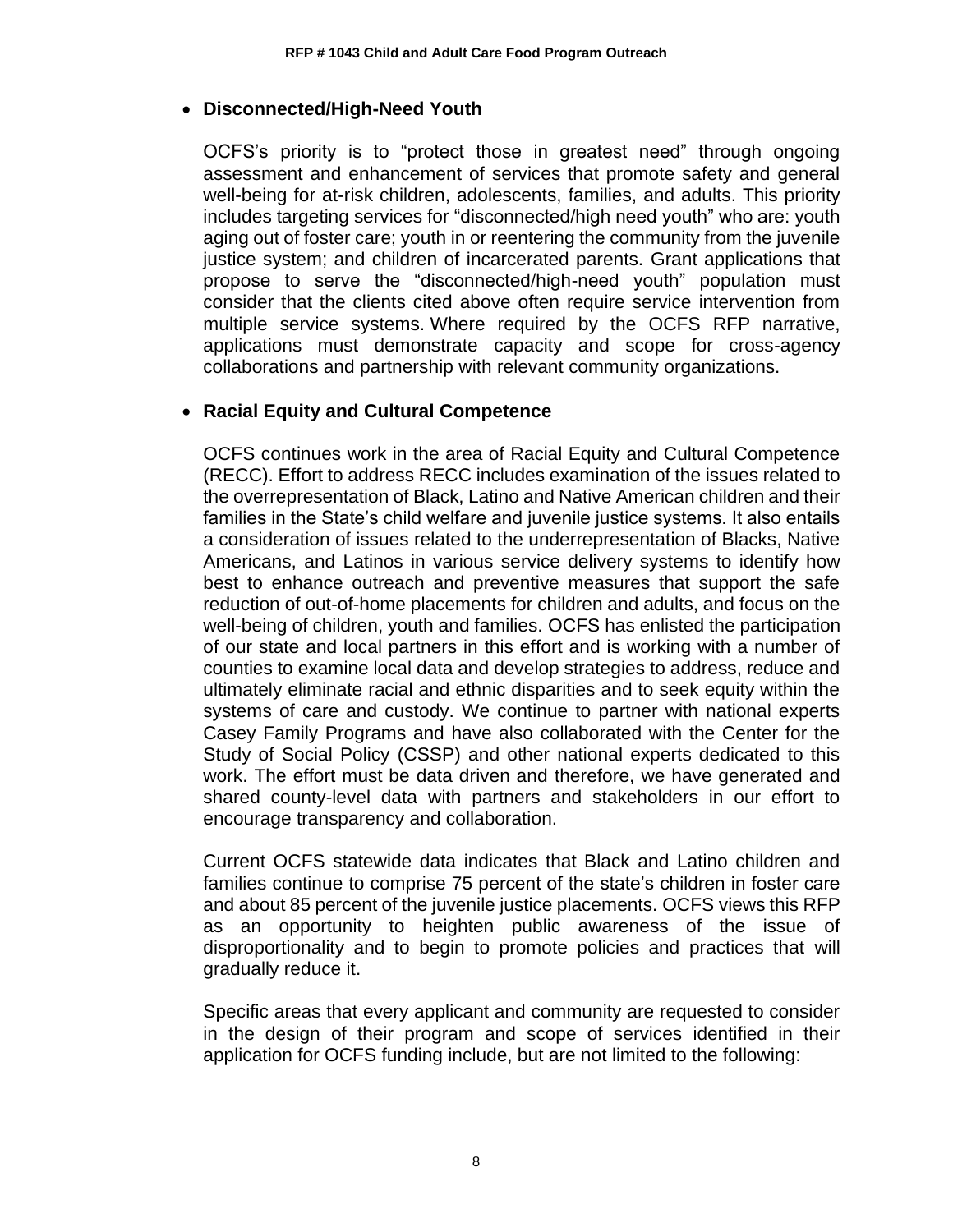- Providing service strategies, approaches, and linguistic capacities that promote the delivery of services that are culturally competent and reflective of the population and community to be served
- Collecting and analyzing data relevant to disproportionality and service provision
- Strategically locating services within communities, to promote better access to service delivery in high-need areas
- Promoting cross-agency dialogue and partnership regarding service planning to address disproportionality (including, but not limited to, social services, mental health, health, education, housing, substance abuse, probation agencies, and community-based providers)

### • **Disproportionate Minority Representation (DMR) in the Child Welfare and Juvenile Justice Systems**

Disproportionate Minority Representation (DMR) or disproportionality occurs when the percentage for the representation of a particular minority group (racial, ethnic) involved with a service system is significantly higher or lower than that group's percentage or representation in the general population. Disproportionality has implications across all services administered by OCFS, including child welfare, juvenile justice, child care, youth development, and those services for the blind and visually impaired. In some service categories, disproportionality manifests itself by over-representation of racial/ethnic groups, and in other service categories, it is manifested by underrepresentation of racial/ethnic groups.

Further information regarding Disproportionate Minority Representation (DMR) and data in New York State can be found through the following link: [Disproportionate Minority Representation \(DMR\).](https://ocfs.ny.gov/main/contracts/docs/DMR-Section-Seven-of-Grant-RFP-2015.pdf)

### <span id="page-11-0"></span>**2.3 Purpose and Funding Availability**

The New York State Fiscal Year 2022-2023 State Budget appropriates \$250,000 to provide for services and expenses of a non-profit organization to increase participation of the target population in CACFP.

Requests for advance payments on state funded contracts will be allowed during the initial period, in an amount up to 25% of the budget as set forth in the most recently approved applicable budget form. OCFS will recoup advance payments by crediting 33.3% of subsequent claims and such claims will be reduced until the advance is fully recovered within the contract period.

As noted in **Section 1.7 OCFS Reserved Rights** above, OCFS reserves the right to place a monetary cap on the funding amount made in each contract award.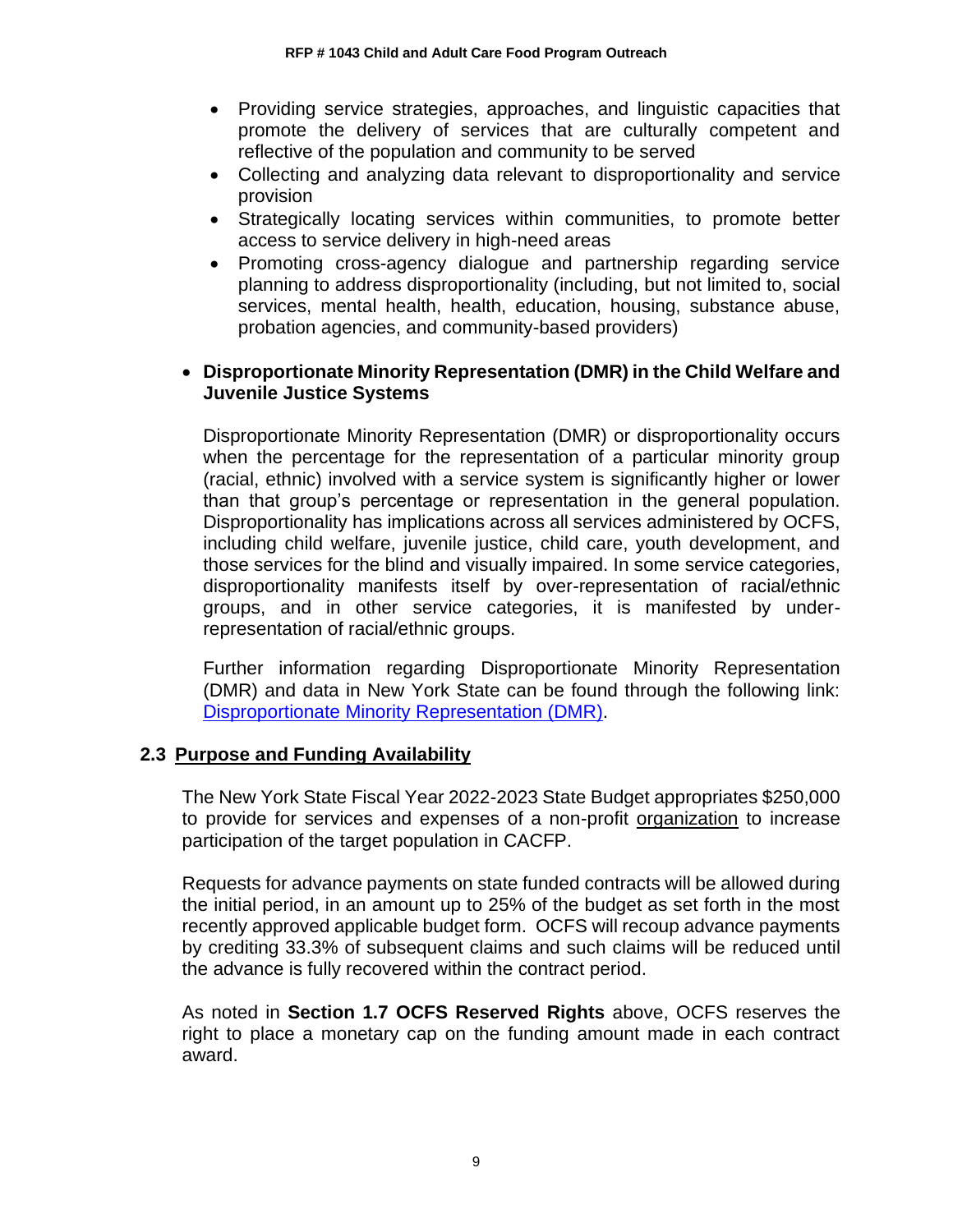# <span id="page-12-0"></span>**2.4 Term of Contract**

The contract awarded in response to this RFP will be for five (5) years. The anticipated start date is 3/1/2023, and the anticipated end date is 2/28/2028. Funding is currently anticipated to be available for the first year of the contract, and the award of a multiyear contract does not guarantee that funding will be available for subsequent years. Contractors may not begin to provide services prior to the contract start date; OCFS has no obligation to pay for services rendered prior to that time. Payments cannot be made prior to the formal execution of a contract and approval by the Office of the State Comptroller (OSC).

# <span id="page-12-1"></span>**3.0 MINIMUM QUALIFICATIONS TO PROPOSE AND PREQUALIFICATION PROCESS**

# <span id="page-12-2"></span>**3.1 Minimum Qualifications**

• Applicants must be a non-profit organization.

### **For the purposes of this RFP: for-profits and organizations that operate for the benefit of private interests are not eligible to apply.**

- Applicants must have at least five (5) years of experience providing statewide outreach with the goal of increased participation in an assistance, entitlement, or other program similar to the project described in this RFP and submit documentation of their experience on similar project(s) with their proposal. This experience should be documented in narrative form including the start and end date of services provided.
- Be prequalified, if not exempt, in the NYS Grants Gateway on the application deadline. (See section 3.2 for additional information)

### <span id="page-12-3"></span>**3.2 Prequalification Process**

New York State has instituted key reform initiatives to the grant contract process that require not-for-profit organizations to register in the New York State Grants Gateway System (Gateway) and complete the Vendor Prequalification process in order for proposals to be evaluated. After becoming prequalified, not-for-profit organizations will have the responsibility to keep their information current by updating on an annual basis.

### **Proposals received from not-for-profit applicants that are not prequalified in the Grants Gateway on the proposal due date and time listed in Section 1.2 Calendar of Events will be disqualified from further consideration**.

**NOTE:** Government entities are not required to prequalify in the Grants Gateway but must still be registered in order to submit an application. Government entities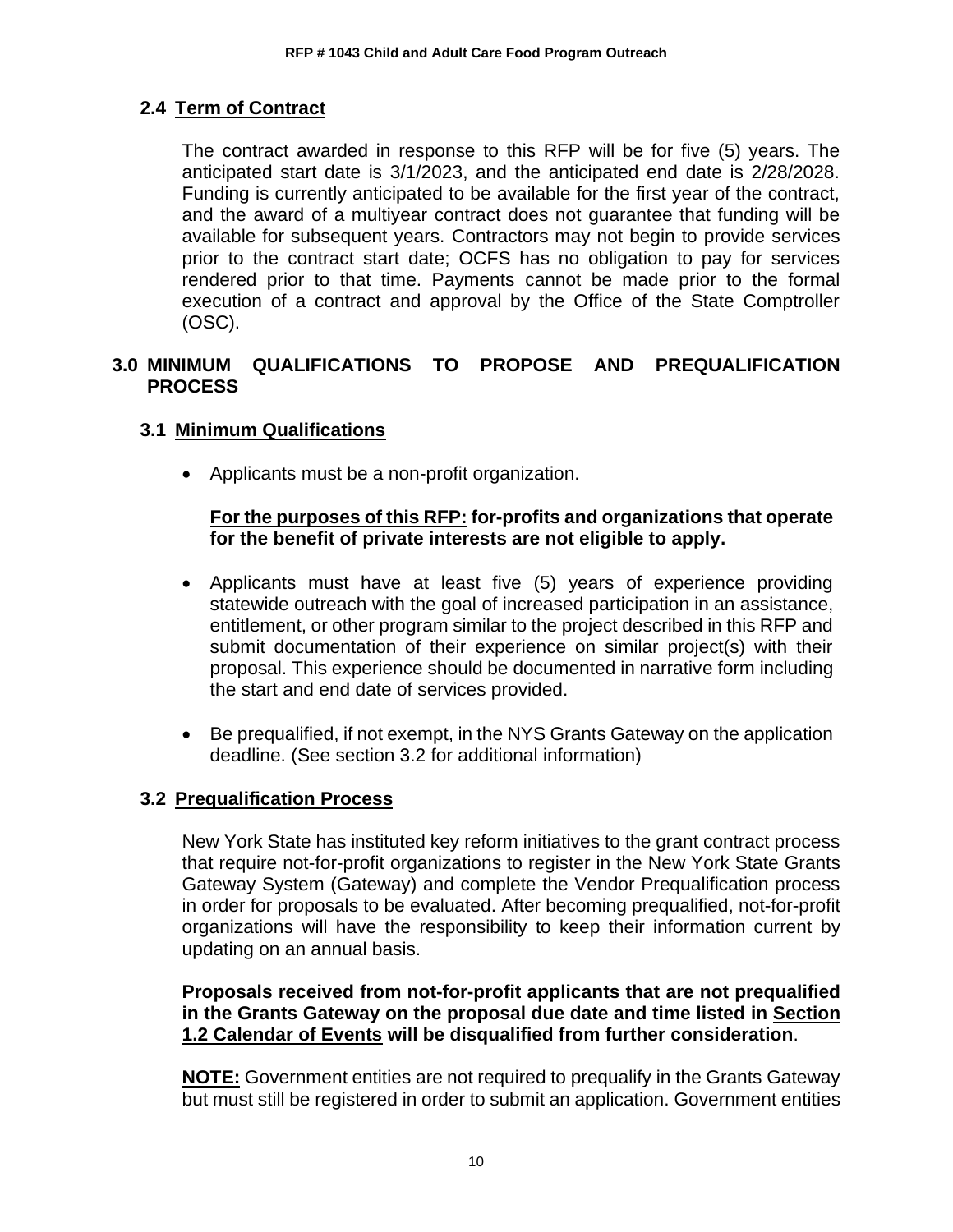that are exempt from prequalification should have a document vault status of "Document Vault Available."

Below is a summary of the steps that must be completed to meet registration and prequalification requirements. [The Vendor Prequalification Manual](https://grantsmanagement.ny.gov/get-prequalified) on the [Grants](https://grantsmanagement.ny.gov/)  [Management](https://grantsmanagement.ny.gov/) website details the requirements and an [online tutorial](https://grantsmanagement.ny.gov/videos-grant-applicants) is available to walk users through the process.

### **3.2.1 Register for the Grants Gateway**

- On the Grants Management website, download a copy of the [Registration Form for Administrators.](https://grantsmanagement.ny.gov/registrationform) A signed, notarized original form must be sent to the Division of Budget at the address provided in the instructions. You will be provided with a username and password allowing you to access the Grants Gateway.
- If you have previously registered and do not know your username, email [grantsgateway@its.ny.gov.](mailto:grantsgateway@its.ny.gov) If you do not know your password, click the [Forgot Password](https://grantsgateway.ny.gov/IntelliGrants_NYSGG/PersonPassword2.aspx?Mode=Forgot) link from the main log in page and follow the prompts.

# **3.2.2 Complete Your Prequalification Application**

- Log into the [Grants Gateway.](https://grantsgateway.ny.gov/IntelliGrants_NYSGG/login2.aspx) If this is your first time logging in, you will be prompted to change your password at the bottom of the "Profile" page. Enter a new password and click "SAVE."
- Click the "Organization(s)" link at the top of the page and complete the required fields including selecting the state agency with which you have the most grant contracts. If you currently do not have any contracts with NYS, select OCFS. This page should be completed in its entirety before you click "SAVE". A "Document Vault" link will become available near the top of the page. Click this link to access the main "Document Vault" page.
- Answer the questions in the "Required Forms" and upload "Required Documents." This constitutes your "Prequalification Application." "Optional Documents" are not required unless specified in this Request for Proposal.
- Specific questions about the prequalification process should be directed to the agency contact listed in **Section 1.1 Procurement Contact**, or to the Grants Gateway Team at: [grantsgateway@its.ny.gov.](mailto:grantsgateway@its.ny.gov)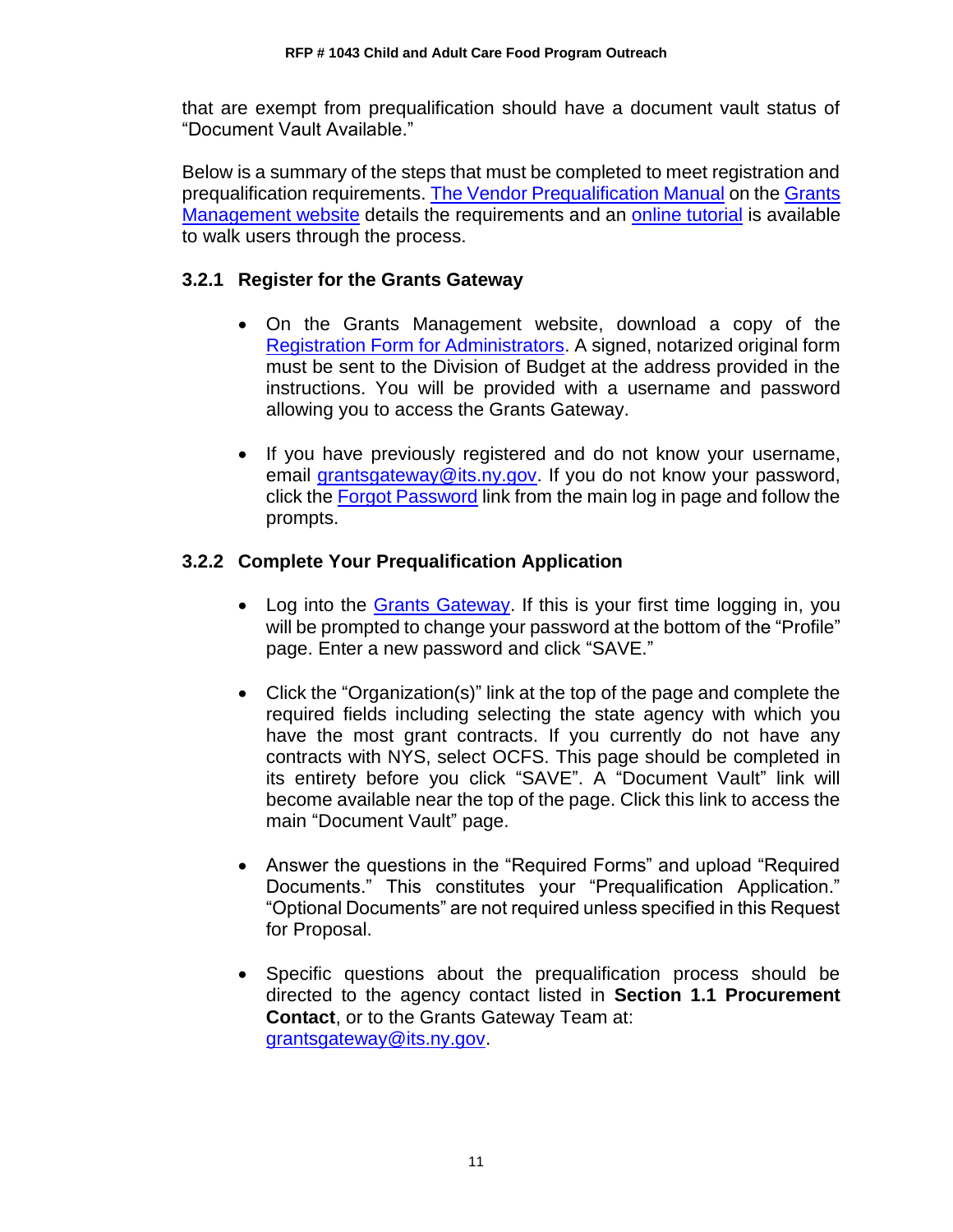# **3.2.3 Submit Your Prequalification Application**

- After completing your prequalification application, click the "Submit Document Vault" link located below the "Required Documents" section to submit your prequalification application for state agency review. Once submitted, the status of the document vault will change to "In Review."
- If expedited review of your prequalification application is desired, please send an email request to the agency contact listed in **Section 1.1 Procurement Contact** and identify your organization by including your Grants Gateway Document Vault (GDV) number, organization name, Federal EIN, and SFS Vendor ID. It is recommended that you submit this request for expedited review before the **Recommended Deadline to Prequalify in the Grants Gateway** noted in **Section 1.2 Calendar of Events**.
- Your document vault will be assigned to a prequalification specialist for review. If your prequalification specialist requests modifications, you will receive an email notification from the Gateway and the status of your document vault will change to "Modifications Requested."
- Requests for modifications should be addressed by the vendor and resubmitted for review without delay. The status of the document vault must change back to "In Review" for modifications to be reviewed and approved by a prequalification specialist.
- Once your prequalification application has been approved, you will receive a Gateway notification that you are now prequalified to do business with New York State. The status of the document vault should be "Document Vault Prequalified."

Vendors are strongly encouraged to complete this process as soon as possible or by the date specified in RFP Section 1.2 Calendar of Events to participate in this grant opportunity. Prospective applicants are responsible for monitoring their status in the Grants Gateway. OCFS cannot be held responsible in the event an applicant fails to submit their Document Vault for review in a timely manner, or if the documents uploaded by the applicant to their Document Vault are found deficient.

### <span id="page-14-0"></span>**3.3 Vendor Responsibility Requirements**

Section 163(9)(f) of the NY State Finance Law requires that a state agency make a determination that a bidder is responsible before awarding that bidder a state contract. Vendor responsibility will be determined based on the information provided by the bidder, online, through the New York State VendRep System Questionnaire or through a paper copy of the Vendor Responsibility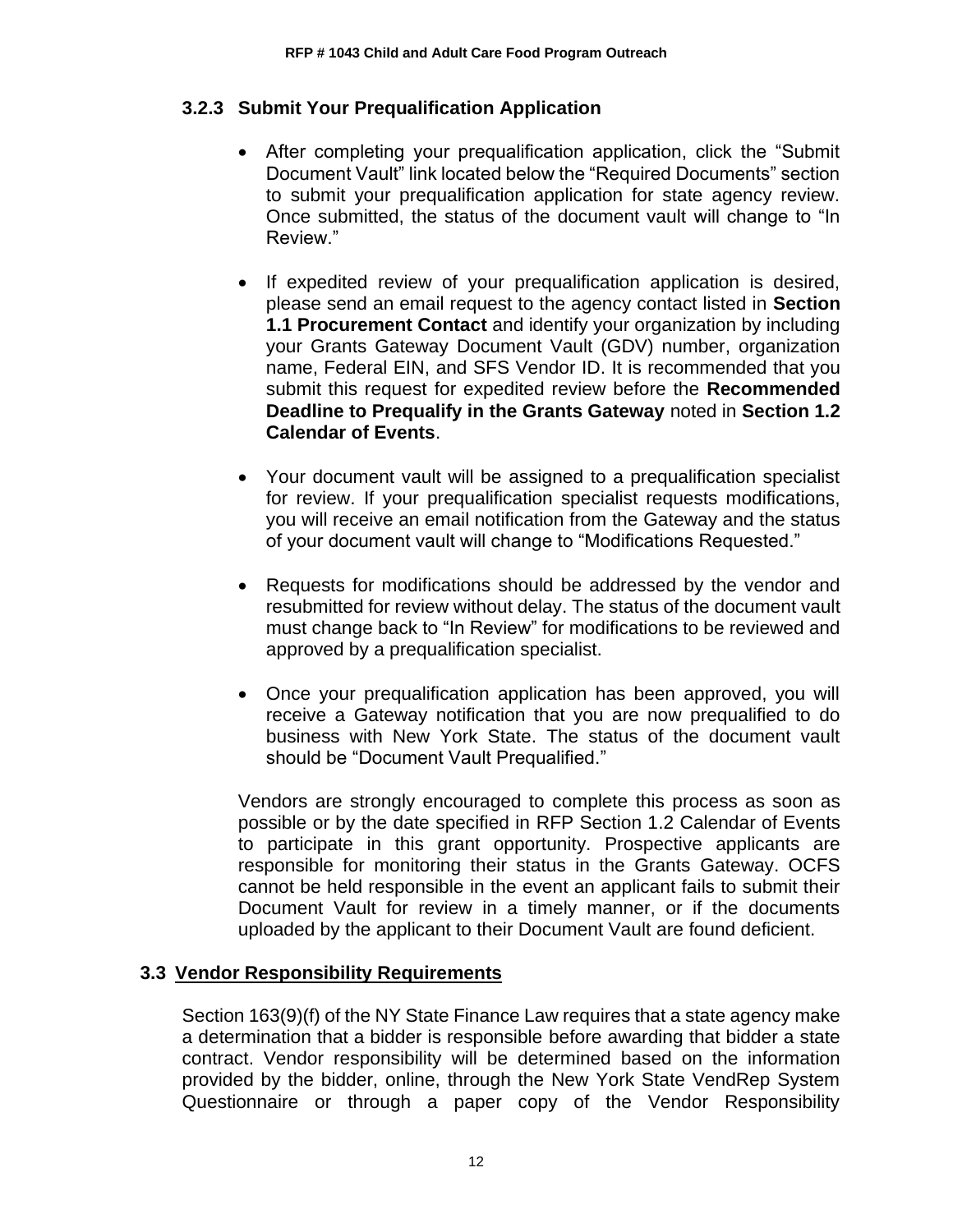Questionnaire. OCFS will review the information provided before making an award.

OCFS reserves the right to reject any proposal if, in its sole discretion, it determines the bidder is not a responsible vendor. All proposals are subject to a vendor responsibility determination before the award is made, and the determination can be revisited at any point up to the final approval of the contract by the New York State Office of the State Comptroller (OSC). Vendors must maintain their vendor responsibility throughout the duration of the contract.

Enrolling and completing the questionnaire online through the New York State VendRep System is the best method because both the questionnaire and answers are stored in the system. Thus, subsequent questionnaires in response to contracts or Request for Proposals from any state agency would only need to be updated in the VendRep System.

To access or enroll in the VendRep System or update your existing online questionnaire, click [Online Questionnaire.](http://www.osc.state.ny.us/vendrep/index.htm) Questionnaires in the VendRep System that have been completed in the last six months in response to contracts or bid announcements do not need to be updated. If the vendor is using the hard copy notarized questionnaire, then it also has to be current within six months of the due date of the proposal.

Vendors opting to complete a paper questionnaire, can access the questionnaire by clicking the following link: [Paper Questionnaire.](http://www.osc.state.ny.us/vendrep/forms_vendor.htm) Please note that there are separate questionnaires depending on the contractor status. Not-for-profit vendors must use the *Vendor Responsibility Questionnaire Not-For-Profit Business Entity* form. For-profit vendors must use the *Vendor Responsibility Questionnaire For-Profit Business Entity* form.

Vendors are also encouraged to have subcontractors file the required Vendor Responsibility Questionnaire online through the New York State VendRep System. These subcontractors are required to submit a questionnaire when the value of the subcontract is \$100,000 or more.

Before executing a subcontract agreement, the contractor must provide the information required by OCFS to determine whether a proposed subcontractor is a responsible vendor.

Vendors must provide their New York State Vendor Identification Number when enrolling. To request a Vendor Identification Number or for direct VendRep System user assistance, contact the OSC Help Desk at 866-370-4672 or 518- 408-4672 or by email at [ciohelpdesk@osc.state.ny.us.](mailto:ciohelpdesk@osc.state.ny.us)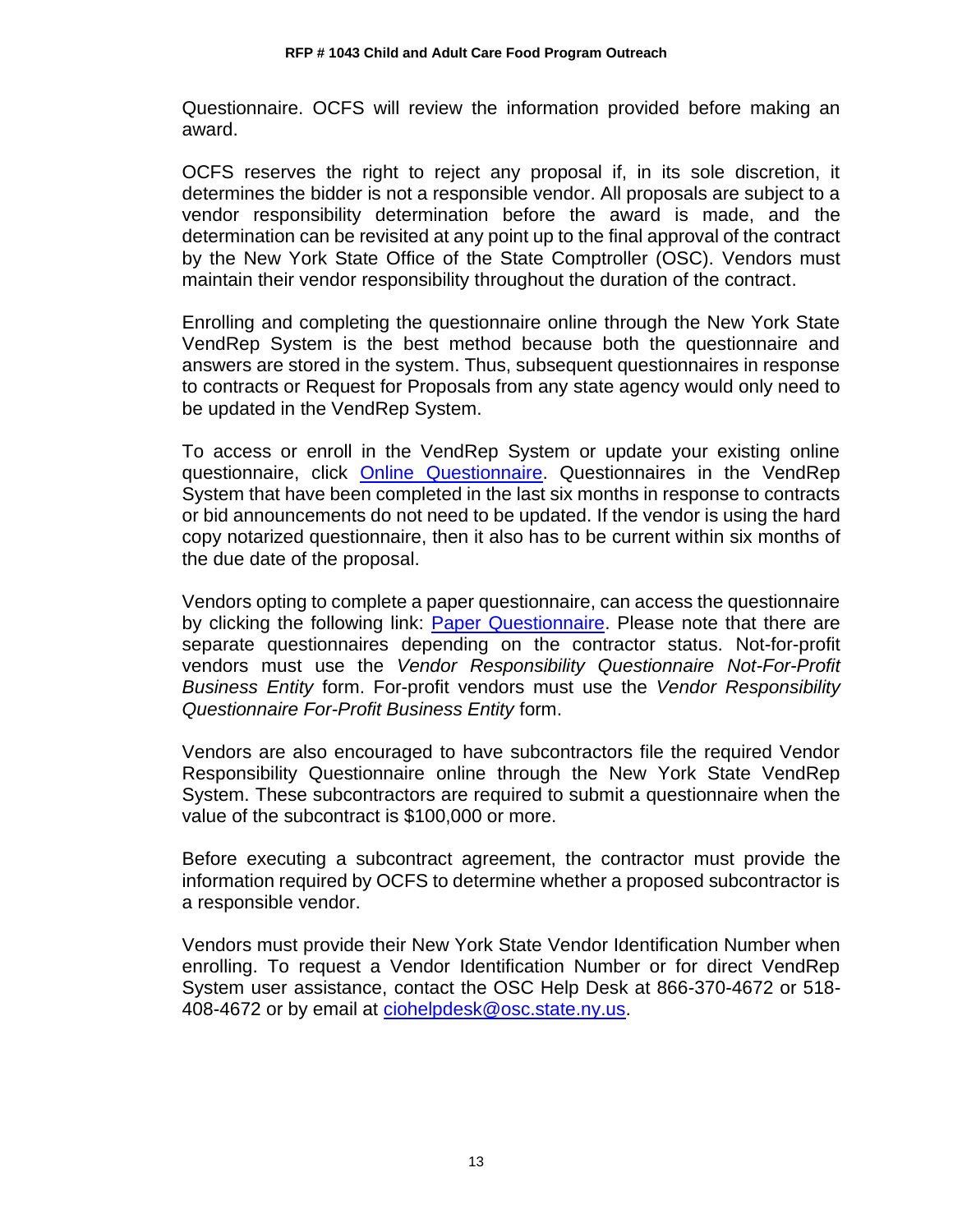The New York State VendRep System offers the following benefits:

- Ease of completion, filing, access to and submission of the questionnaire; efficiencies are multiplied for vendors who bid and contract with the state frequently or with multiple state agencies.
- Questionnaire updates are easily filed by updating only those responses that require change from the previously saved questionnaire (as opposed to a paper copy where a new questionnaire is required each time there is a change).
- The stored questionnaire information eliminates the need to reenter data for each subsequent questionnaire submission.
- Reduction of costs associated with paper documents including copying, delivery and filing
- Online questionnaire information is secure and accessible to authorized vendor users only. State agencies can only view certified and finalized questionnaires.
- VendRep question prompts ensure that the correct forms are completed.
- The VendRep Online System contains links to all definitions of the terms used in the questionnaire.

Note: The vendor responsibility questionnaire must be dated within six months of the proposal due date. Any subcontractors under that proposed contract must also complete a Vendor Responsibility Questionnaire when the value of the subcontract is projected to be \$100,000 or more for the contract term.

Confirmation of **completion** of the vendor responsibility process must be submitted with your proposal. This confirmation can take the form of registration in the VendRep System, or by submitting your completed hardcopy questionnaire. To submit this confirmation with your application, go to the bottom of your certified questionnaire, and click the button called "Form Overview." Print this page and upload it to the proposal. Upload the page into your proposal by going to the "Pre-Submission Uploads" section of the RFP in the Gateway. While it is not recommended, you have the option of uploading a completed hardcopy vendor responsibility questionnaire to the "Pre-Submission Uploads" section.

# <span id="page-16-0"></span>**4.0 PROGRAM REQUIREMENTS**

# <span id="page-16-1"></span>**4.1 Desired Outcomes and Program Requirements**

The applicant must achieve the following outcomes and program requirements over the term of the contract:

a. Perform a statewide assessment of CACFP, which includes, but is not limited to, analyzing current participating CACFP programs compared to programs that are eligible, but not participating in CACFP, for each region of the state to develop an outreach plan for OCFS review and approval that is targeted at the eligible organizations not yet enrolled.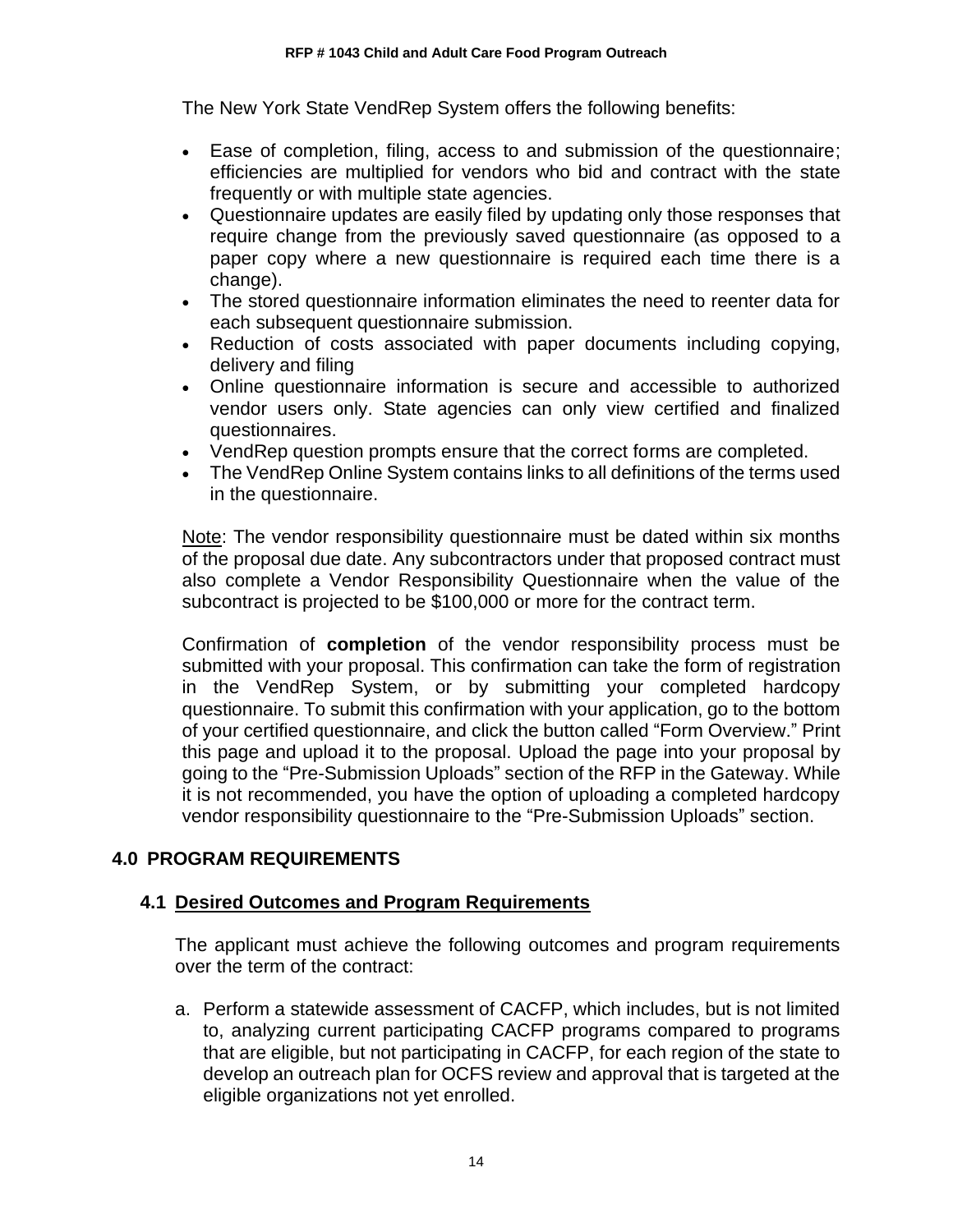- b. Provide outreach to the target population by, including, but not limited to, developing, and utilizing an online and social media campaign.
- c. Provide outreach to the target population including newly licensed or registered providers during each contract year.
- d. Provide information to the target population through, including, but not limited to, website building and development.
- e. Provide education materials specific to the target population by, including, but not limited to, developing, and recording webinars/podcasts, and distribution of written materials such as pamphlets.
- f. Provide technical assistance to the target population to increase participation in CACFP.
- g. Develop and implement a plan to build public support for CACFP.
- h. Produce quarterly, interim, and final reports as requested by OCFS. Reports should include an evaluation of the impact of outreach activities related to CACFP participation at both the state and local levels including the number and percentage of programs contacted and programs enrolled. The contractor will be expected to produce a final report in a format acceptable to OCFS.

### <span id="page-17-0"></span>**4.2 Accessibility of Web-Based Information and Applications**

Any web-based Intranet and Internet information and applications development or programming delivered pursuant to this procurement must comply with New York State Enterprise IT Policy NYS-P08-005, *Accessibility Web-Based Information and Applications*, and New York State Enterprise IT Standard NYS-S08-005, Accessibility of Web-Based Information Applications, as such policy or standard may be amended, modified or superseded, which requires that state agency web-based intranet and internet information and applications are accessible to persons with disabilities. Web content must conform to New York State Enterprise IT Standards NYS-S08-005 as determined by quality assurance testing. OCFS will conduct such quality assurance testing and the test results must be satisfactory to OCFS before web content will be considered a qualified deliverable under the contract or procurement.

# <span id="page-17-1"></span>**5.0 PROPOSAL CONTENT AND SUBMISSION**

### <span id="page-17-2"></span>**5.1 Technical Proposal Content/Work Plan**

OCFS seeks proposals that are responsive to the desired outcomes identified in Section 4.1, Desired Outcomes and Program Requirements and provide value to the OCFS mission. Proposals must outline how all project services funded by this initiative will be designed to be culturally and linguistically appropriate to the target population and cost efficient.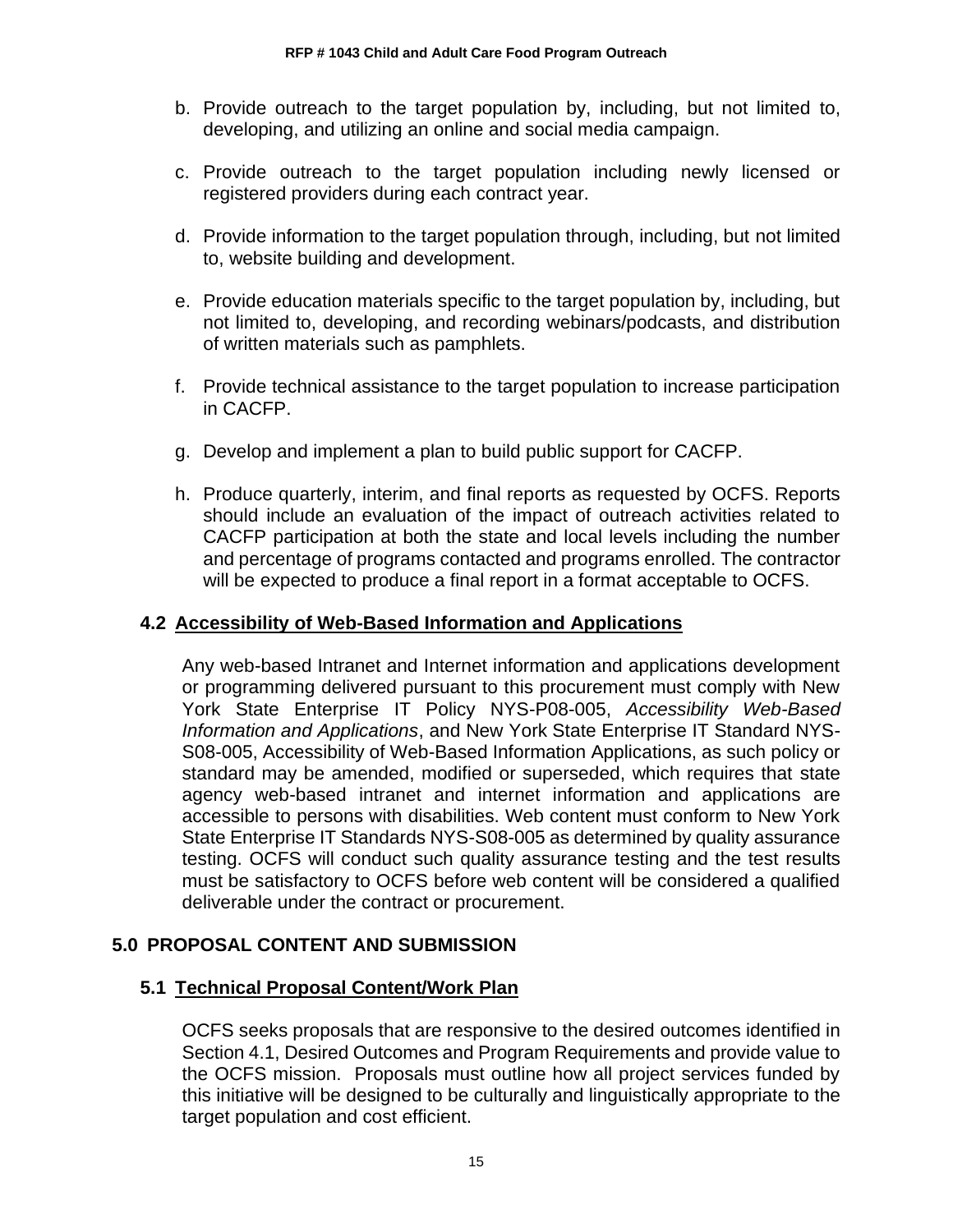Appropriate planning and development activities must be conducted by applicants to show how the design and delivery of the proposed program will reduce food insecurity by increasing participation in the CACFP.

**NOTE:** This section describes the content requirements of the Work Plan and how to prepare your Work Plan to assist you with your application. Please refer to **Section 5.5 Proposal Submittal Process**.

The purpose of the Work Plan is to provide a clear description of what requested project funds will pay for, the expected outcomes for the proposed project services and the programmatic rationale for the proposed project budget. The Work Plan must be in compliance with all applicable state and federal laws, rules, and regulations and be responsive to the desired outcomes identified in **Section 4.1 Desired Outcomes and Program Requirements** of the RFP and provide value to the OCFS mission. OCFS expects that all project services funded by this initiative will be designed to be culturally and linguistically competent and cost efficient. Appropriate planning and development activities must be conducted by applicants to promote responsiveness to the target population of this RFP. Services provided must accommodate cultural and linguistic requirements of the target population and/or community to be served.

Before entering their responses to the application in the Gateway, applicants should create a word document from the Work Plan Template available in Gateway and use it in preparing proposed responses to questions on the Work Plan **(See Section 5.4 Proposal Content.)** To use the Work Plan template:

- 1. Download the Work Plan template from the "Pre-Submissions Uploads" folder in your grant application.
- 2. Complete the Word document, and save it to refer to later when responding to questions as part of your proposal submission in the grants gateway system. This document **will not** be submitted into the GSS with your application.
- 3. Save the Work Plan for future reference, because if the applicant is awarded a contract, this document will be the basis for the Work Plan in the subsequent contract for services.

The Work Plan consists of the following sections:

- A. Community
- B. Target Population(s)
- C. Objectives, Tasks and Performance Measures
- D. Proposed Project Description
- E. Project Staff
- F. Organization

Your proposal will be rated based on your organization's responses to the sections listed below. Please be sure to address all of the questions in each section comprehensively, yet succinctly. The number of points allocated to each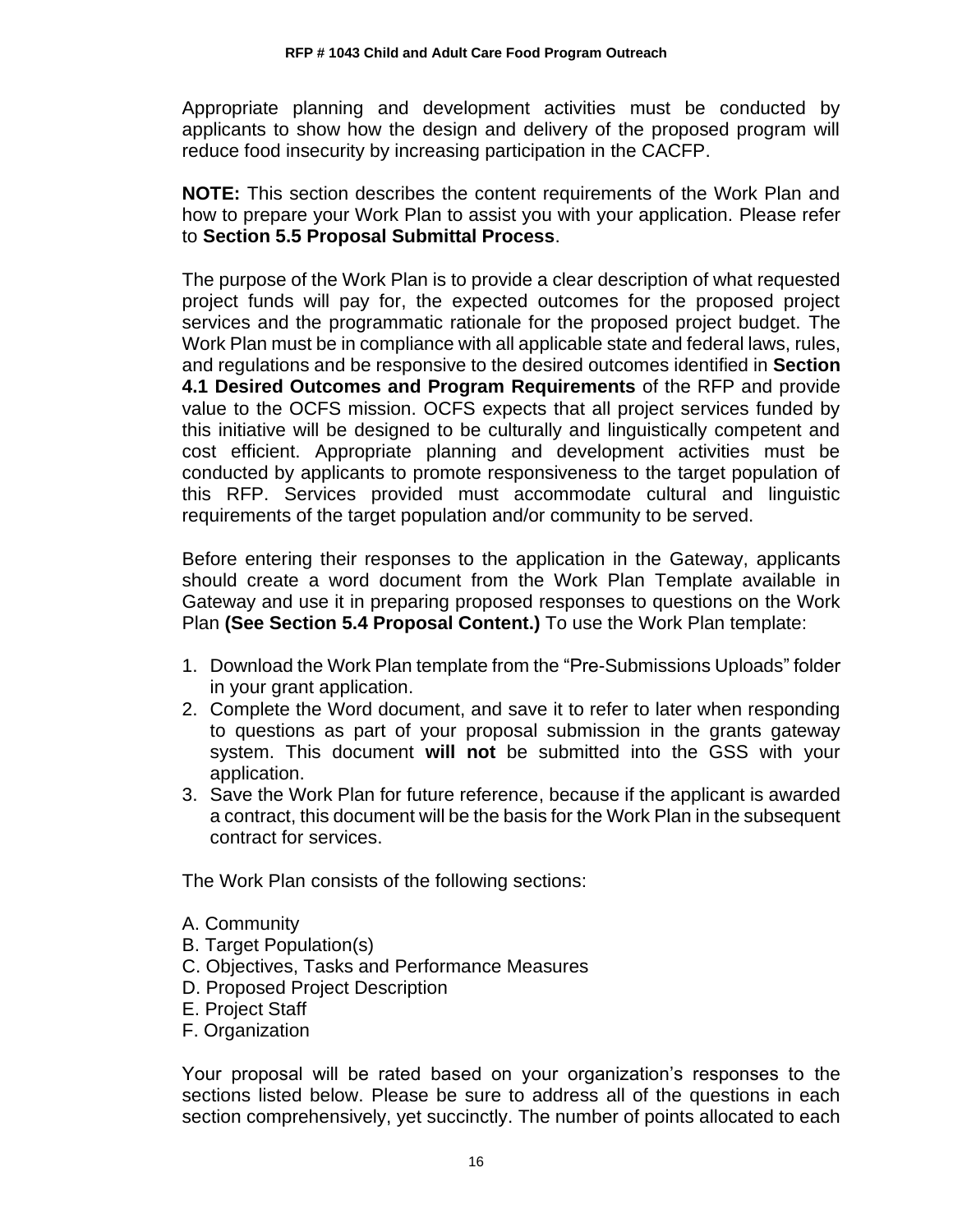area in the technical review appear in (parentheses) after each section below. OCFS reserves the right to add additional bonus points to the final score/rating for proposals that are responsive to **Section 2.2 OCFS Statewide Considerations**. RFPs that include the applicants' ability to receive additional bonus points will state such in **Section 6.3 Bonus Points**.

### **Guidelines for Each Section**

A. Community (up to 10 points)

The proposal must clearly demonstrate the applicant's knowledge of the demographics, cultures, linguistic requirements, issues, and service needs of the communities to be served by the proposed project.

- Describe the planning activities that were conducted that contributed to the development of the proposal.
- Identify resources that were reviewed or consulted to develop your proposal, e.g., county plans, goals and/or statewide needs assessment(s).
- Discuss trends that support the demand for the proposed project services, identify demographic data (including data on the communities' racial and ethnic composition and information related to disconnected youth), and social and economic changes that may be of significance to the target communities the target population is located in.
- Describe how the community and childcare providers were involved in planning for the proposed project and how the proposed project relates to the overall needs of the communities and target population of childcare providers where they are located.
- Identify community agency partners that will assist with the project and community readiness to receive project services.
- B. Target Population(s) (up to 8 points)

.

- Describe how the project will conduct outreach to the target population of childcare providers who are the ultimate recipients of the proposed services. Include how you will deliver outreach in the primary language of the communities.
- C. Objectives, Tasks and Performance Measures (up to 16 points)

OCFS uses an outcome-based approach to contracting. Outcome-based contracting is the provision of funding to achieve predefined demonstrated benefits for a specified population. It shifts the focus of contracting for service provision to the results of those services.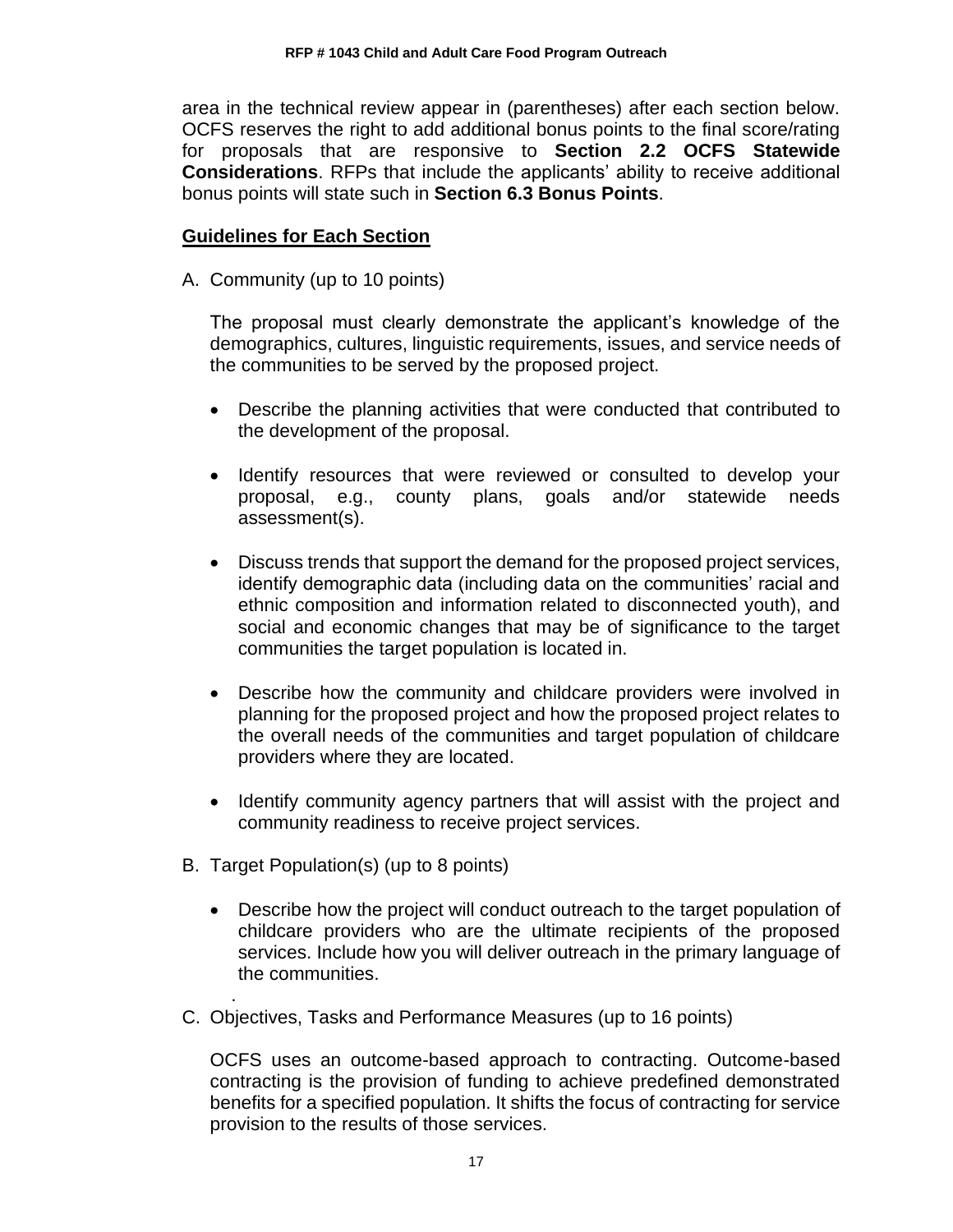Objectives are the desired benefits or changes for the target population following their interaction with the awarded applicant's program. They are the expected results of the awarded applicant's intervention. Objectives may relate to knowledge, skills, attitudes, behaviors, or conditions. Objectives are broad, often long term, and are more general than tasks. These objectives must be consistent with the desired RFP objectives and address identified problems, conditions, needs and behaviors of the target population.

Prior to the awarded applicant's implementation of their proposal, OCFS may further refine the successful applicant's performance objectives.

- Identify the expected results (changes in the condition, status, or behavior of the target population) as opposed to the activities designed to produce those results.
- Identify results that will significantly contribute to the achievement of the desired objectives.
- Describe clearly defined tasks that are measurable.
- Explain how the tasks are achievable with the resources available to the bidder.
- Identify appropriate and realistic methods to verify task attainment.
- D. Proposed Project Description (up to 20 points)

This section describes the specific service model, services, and activities to be conducted by the project.

- Discuss how the proposed project services will address the current status of the target population, the role the target population had in the design of the program and why this approach is the best way to achieve the expected objectives of increased CACFP enrollment.
- Discuss which specific services, core features, or essential elements will be funded by the proposed project. Include sufficient detail to demonstrate that the design and delivery of the program is likely to result in increased CACFP enrollment of the target population.
- Proposal identifies plans for outreach, collaboration, and coordination in and with the community and cites any special outreach efforts the project will conduct related to disproportionality and/or under enrolled members of the target population such as modalities of care or rural areas.
- Discuss how the project will interface with other bidder in-house services and services available in the community.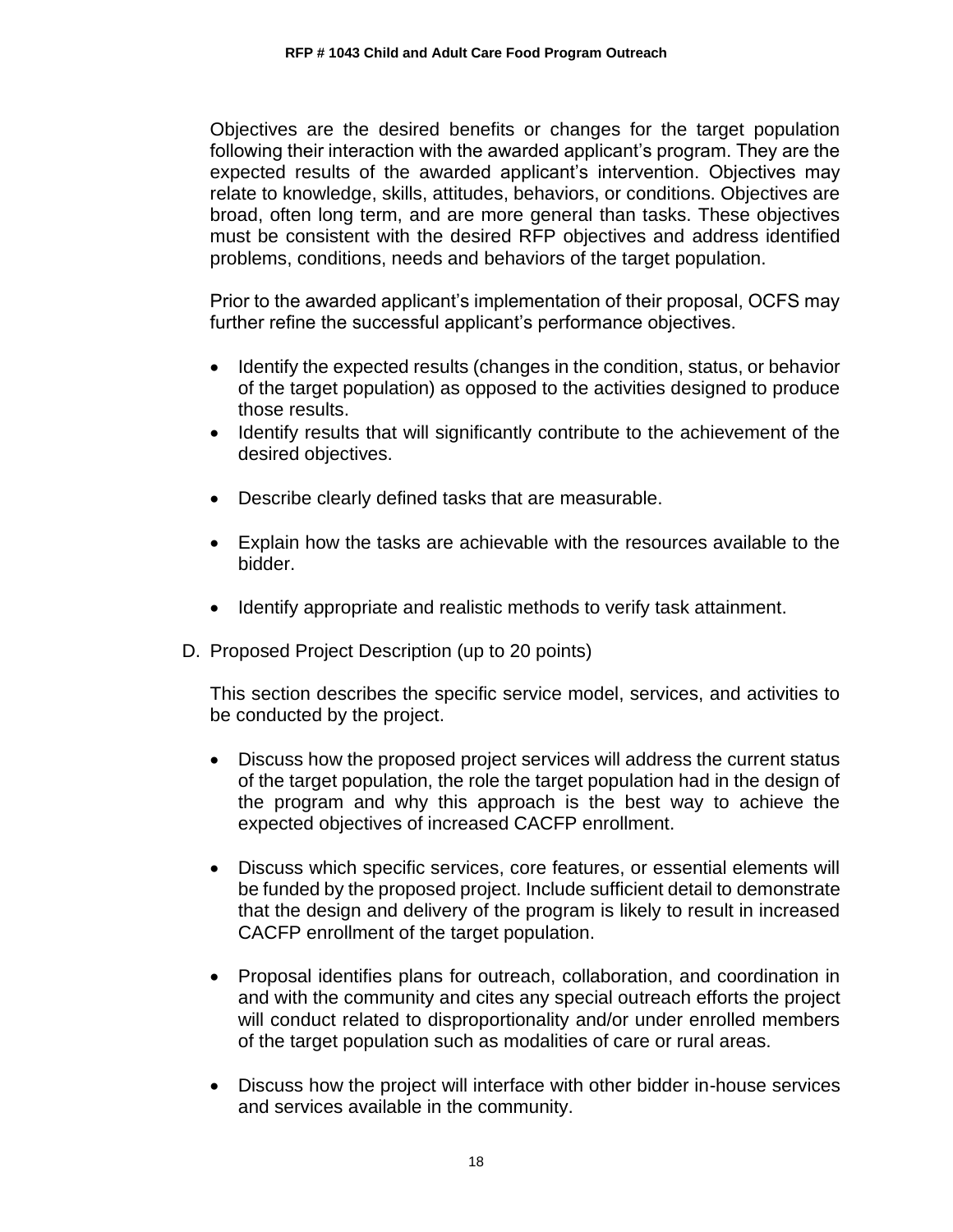- Discuss cultural and linguistic considerations for the delivery of services to the target population and how the bidder will encourage successful case objectives for the target population.
- Discuss how the bidder will obtain ongoing input regarding customer satisfaction with project services from the target community.
- E. Project Staff (up to 10 points)

This section provides a comprehensive overview of the proposed project's staffing pattern, staff qualifications, staff development and project supervision. An adequate number of qualified staff must be included to meet project objectives.

- Describe the title and role of staff to be hired by the project, required staff qualifications, how staff orientation and training will be provided and how staff supervision will be provided.
- Identify staff by title and number of positions to be assigned to this project, state whether they will be paid with requested project funds or other agency funds and briefly indicate their responsibilities.
- Describe how the staffing pattern for the proposed project is representative of the community, cultures, and languages of the population targeted to receive services. Cultural competence and awareness are considered critical factors.
- Identify activities that will be conducted to instill diversity and cultural responsiveness in project services.
- F. Organization (up to 16 points)

This section describes the history, attributes, and functions of the organization.

- Describe the history of your organization, experience working with the target population, and provide evidence that it has the capacity and any required licenses to successfully manage the project. Indicate steps that will be taken to demonstrate readiness to implement the program on a timely basis.
- Describe the past accomplishments, special characteristics, and resources of your organization that are predictive of your success in achieving the stated objective to increase CACFP enrollment.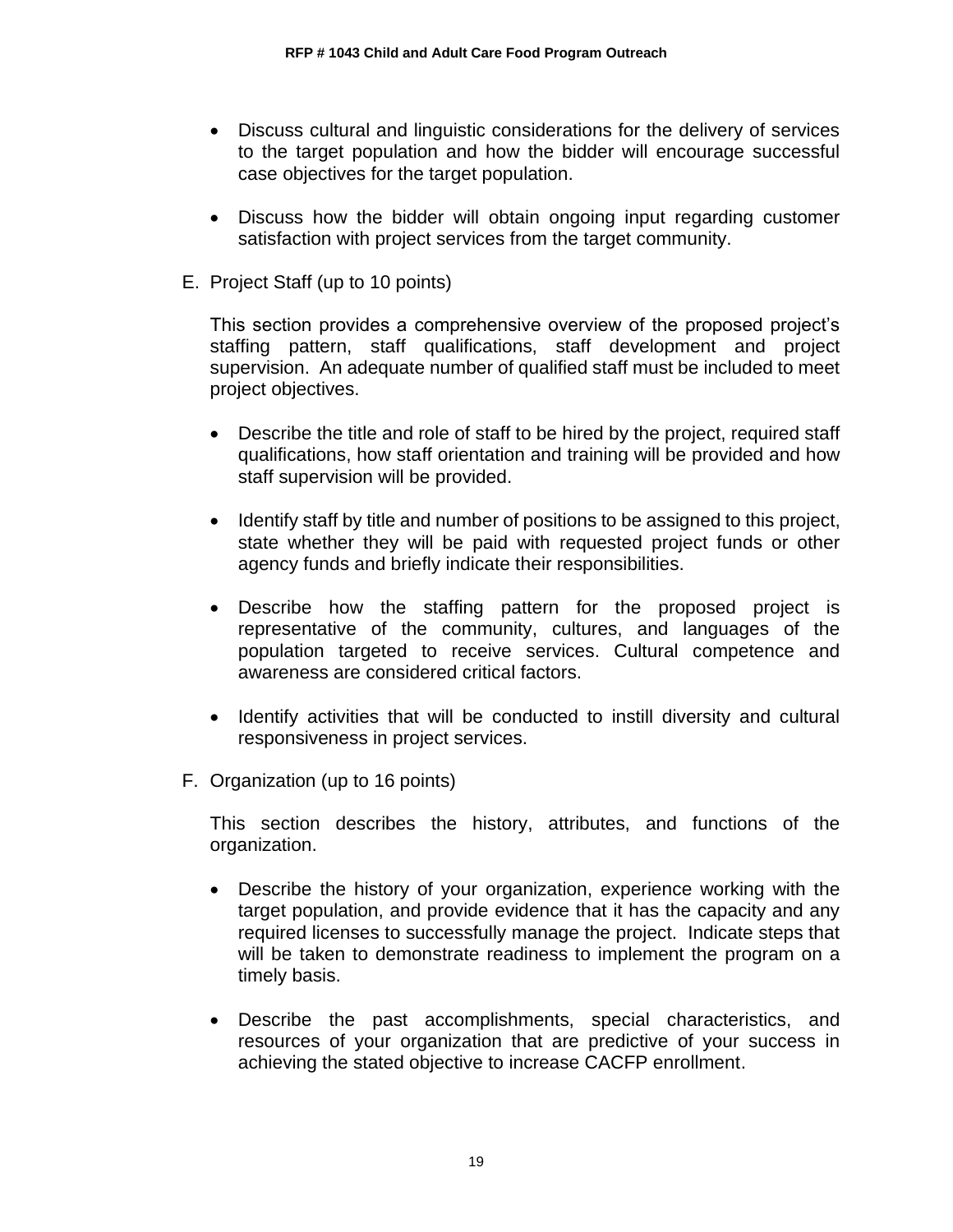- Describe how the management of your agency supports the proposal for this program. Provide an organizational chart that shows how this program fits into the organization's goals and mission. Please upload this document to the "Program-Specific Questions" section of your grant application.
- Identify the key people in the organization who are primarily responsible for delivering the program and reaching the performance objectives. Please describe them in terms of capacity including knowledge, skills, expertise, professional credentials, and commitment.
- Provide evidence of the organization's ability to hire and maintain staff.
- Describe what activities the organization has initiated to accommodate cultural and linguistic requirements of the target population, and how the organization will promote effective coordination with other key partners and service providers in the communities of the target population to maintain this program. Include any affiliations with other community groups.
- Specify if you require key partners as part of the proposal, describe their involvement, and provide a copy of any applicable MOUs.

### <span id="page-22-0"></span>**5.2 Proposed Budget**

To complete the budget in the Gateway, you must do the following:

- 1. **Download the budget from the "Pre-Submission Uploads" section** in your grant application;
- 2. Complete that document and upload (attach) your completed form to the **"Pre-Submission Uploads"** section of your grant application.

### **Please note: Proposed budget should reflect a one-year contract period of 3/1/2023 through 2/28/2024 for a maximum dollar amount not to exceed \$250,000 per year and include a summary of how the funds will be spent.**

Follow these instructions carefully as you complete the budget. The budget for this project must be in compliance with all applicable state and federal laws, rules, and regulations. Use the following directions to briefly describe the expenses included in each budget category. The detail requested is essential to expedite the contract process. Accuracy and completeness are critical.

### **Ensure the following:**

• The cost of items is described in the budget narrative and for every line item of expense, the specific calculations for determining the total cost of each item is included in the narrative.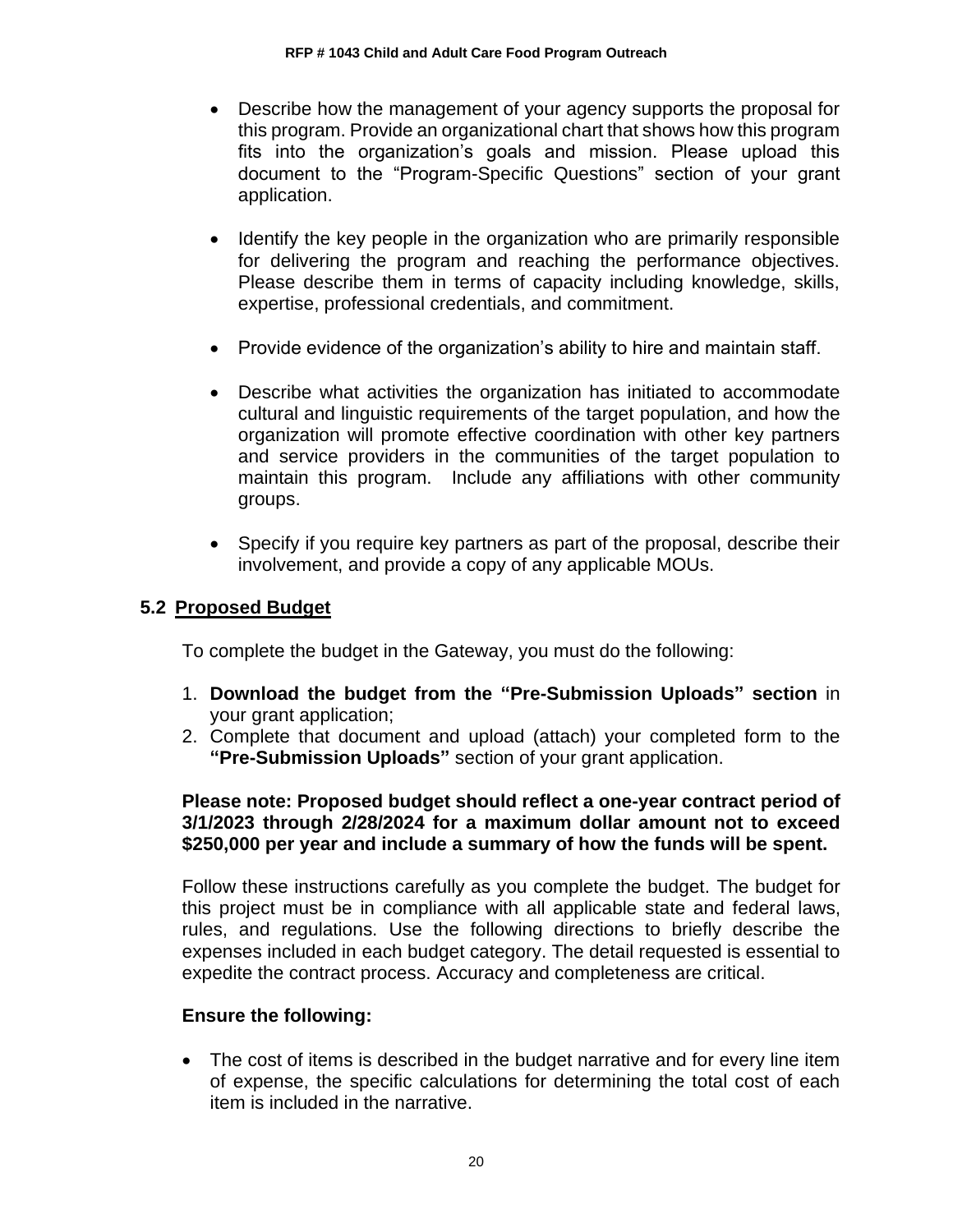- All items covered by OCFS funds are directly related to the provision of services indicated in the proposal.
- All expenses are incurred *within* the contract period.
- All shared costs are prorated and the basis of the proration explained.
- Reimbursement for travel, lodging, and mileage costs do not exceed the state rates currently in effect.
- All amounts listed on the budget summary form reconcile with the relevant budget narrative information.
- The total Grant Funds requested agrees with the total amount requested in the OCFS Grant Funds Column of the Budget Template.

# **Non-Allowable Costs**

The following items *cannot be included* as OCFS-funded costs within the project budget:

- Major capital expenditures such as acquisition, construction, or structural renovation of facilities
- Interest costs, including costs incurred to borrow funds
- Costs for preparation of continuation agreements and other proposal development costs
- Costs of organized fundraising
- Legal fees to represent agency/staff
- Advertising costs, except for recruitment of project personnel, program outreach and recruitment of participants
- Entertainment costs, including social activities for program and staff, unless directly associated with the project
- Costs for dues, attendance at conferences, or meetings of professional organizations, unless attendance is necessary in connection with the project

# **Local Match**

Not Applicable.

# **A. Personal Services**

# **1. Personal Services - Personnel**

# Personal Services (Salaries):

- List only staff titles included in the funded project.
- List the percentage of time each title will spend on this project.
- The percentage of time an employee (title) is engaged in this project (or projects) cannot exceed 100 percent.
- List the base (annual) salary for each staff title. The base salary should reflect the employee's (title's) actual annual salary. The annual salary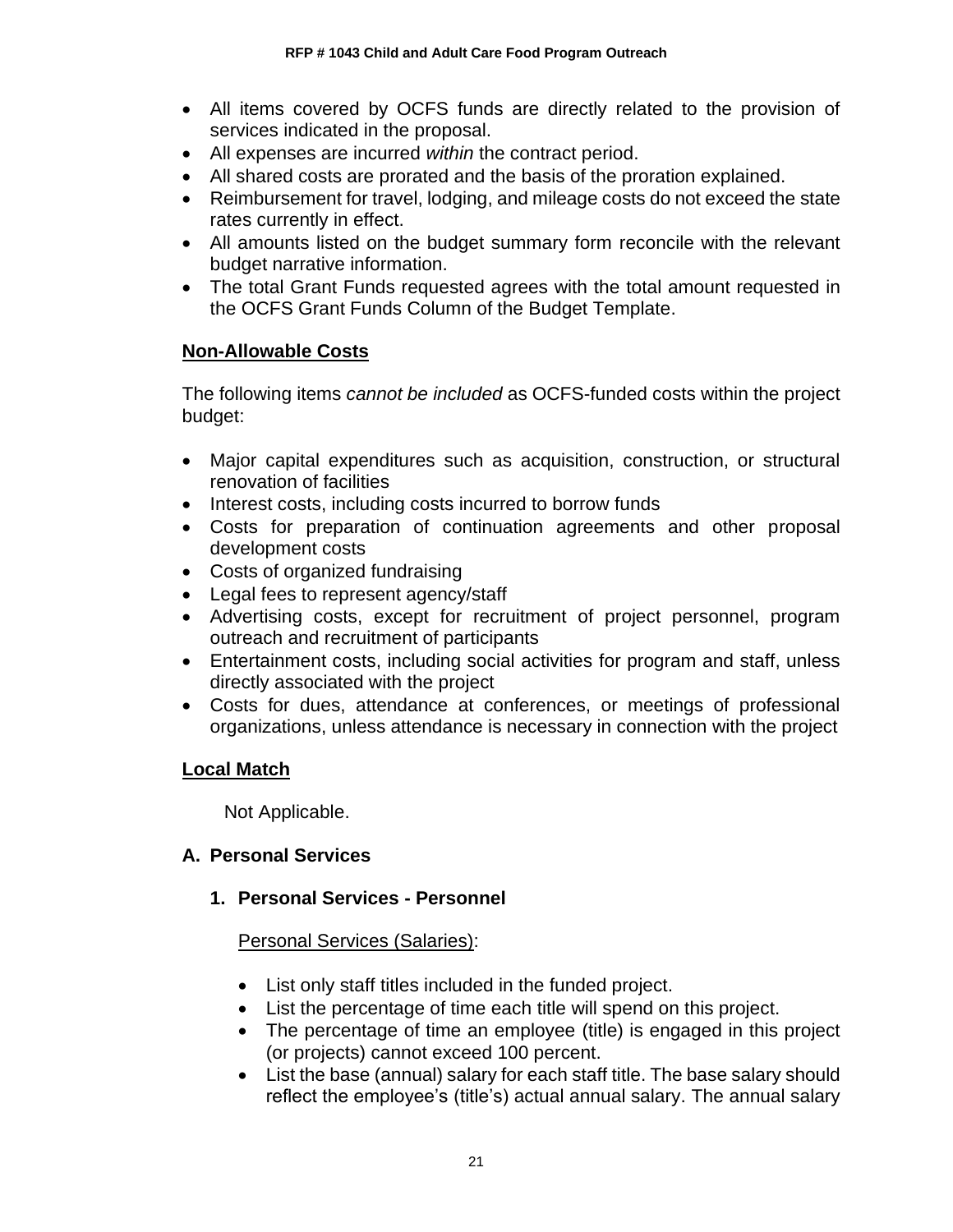should be consistent across all projects that the employee's time is charged to.

- Applicants are encouraged to ensure employees are fairly compensated with a salary comparable to a living wage. Please refer to the NYS Department of Labor's "Occupational Wages" guidance at <https://dol.ny.gov/occupational-wages-0> and the US Bureau of Labor Statistics at [https://www.bls.gov/ooh/community-and-social](https://www.bls.gov/ooh/community-and-social-service/health-educators.htm)[service/health-educators.htm.](https://www.bls.gov/ooh/community-and-social-service/health-educators.htm)
- If a title has both administrative and programmatic responsibilities, show the title on two lines, one for programmatic responsibilities with associated percentage of time and one for administrative responsibilities with associated percentage of time. Identify administrative positions in the "Personal Narrative." The percentage of time for the position cannot exceed 100 percent.
- If the proposed project is currently operational, provide information on the percentage of salary increases, if any, included in the requested budget. Justification for raises must be provided. If you anticipate cost of living or merit raises during the contract year, include the increases in the base annual salary charged to the project and note the effective date of the raise.

Personal Services Salary Narrative: Give a brief description of the administrative or program-related responsibilities of each staff title supported by the grant funds.

# **2. Personal Services – Fringe Benefits**

Fringe benefits should be budgeted in line with your organization's policy. The total fringe benefits chargeable to this contract should not exceed the current approved fringe rate, which can be found on the NYS Office of the State Comptroller's website at [Fringe Benefits.](https://www.osc.state.ny.us/agencies/guide/MyWebHelp/Content/VII/9/9.htm) A higher rate may be considered with justification; any such justification must be included with your application.

Fringe Benefits Narrative:

- List the fringe benefit rate(s) and the titles to which the rate(s) apply.
- Provide a complete list of benefits used to calculate rate(s) (e.g., Social Security-FICA, New York State Unemployment Insurance-SUI; New York State Disability Insurance and Worker's Compensation). These can be listed on the extra lines under "Personal Services." Be sure to clearly identify "Fringe."

### **B. Non-Personal Services (NPS)**

### Use of MWBE for Discretionary Purchases

In compliance with Article 15-A of the New York State Executive Law, contractors are required to spend thirty (30) percent of their overall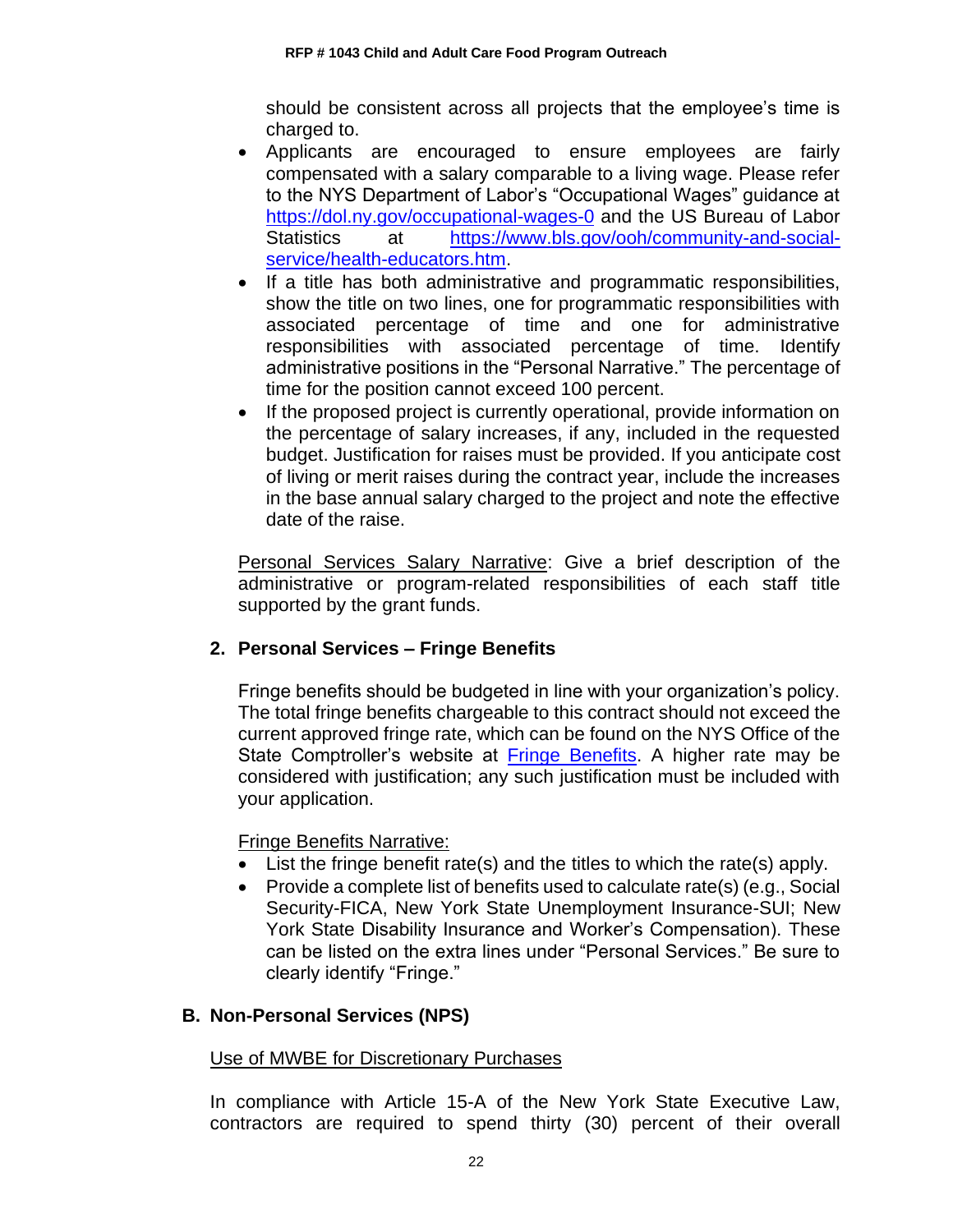discretionary budget through a New York State-certified Minority or Women-Owned Business Enterprise (MWBE). As your organization develops its NPS budget for this contract, you must identify the discretionary purchases that are subject to the MWBE goals (See section 7.10 of the RFP for more information.) The following NPS budget categories are subject to MWBE goals:

| <b>NPS Budget Category</b>                         | <b>MWBE Goal</b>                 |
|----------------------------------------------------|----------------------------------|
| 1. Contractual/Consultant                          | Discretionary expenses in this   |
|                                                    | category subject to goals        |
| 2. Travel                                          | Travel expenses would<br>be      |
|                                                    | Non-discretionary - exempt,      |
|                                                    | but Transportation (i.e.,        |
|                                                    | chartering of buses), is subject |
|                                                    | to goals                         |
| 3.<br>Equipment                                    | Discretionary expenses in this   |
|                                                    | category subject to goals        |
| 4. Supplies                                        | Discretionary expenses in this   |
|                                                    | category subject to goals        |
| 5.<br><b>Other Expenses</b>                        |                                  |
| Space/Property (Own)<br>а.                         | Non-discretionary - exempt       |
| b.<br><b>Utilities</b>                             | Non-discretionary - exempt       |
| <b>Operating Expenses</b><br>C.                    | Discretionary expenses in this   |
|                                                    | category subject to goals        |
| d.<br><b>Printing Services</b>                     | Discretionary expenses in this   |
|                                                    | category subject to goals        |
| <b>Other Expenses/Miscellaneous</b><br>$e_{\cdot}$ | Discretionary expenses in this   |
|                                                    | category subject to goals        |
| f.<br><b>Administrative Expense</b>                | Non-discretionary - exempt       |

\*if MBE/WBE are not going to be utilized, you should include enough detail in the applicable Budget Narrative section(s) to show why that spending category line should not be considered discretionary and counted toward your goals (i.e., 'There are no M/WBE vendors for this commodity/service in our area.' 'We have established contracts with vendor xxx for this commodity/service.' etc.). The OCFS Contract Compliance Unit may reach out to you for further details/explanations and will require justification and information documenting good faith efforts.

### NPS Budget Categories

All budget items to be purchased during the contract period must be for commodities that are in direct support of services related to the project, or for contractual/consultant services to be rendered during the contract period that directly support the project.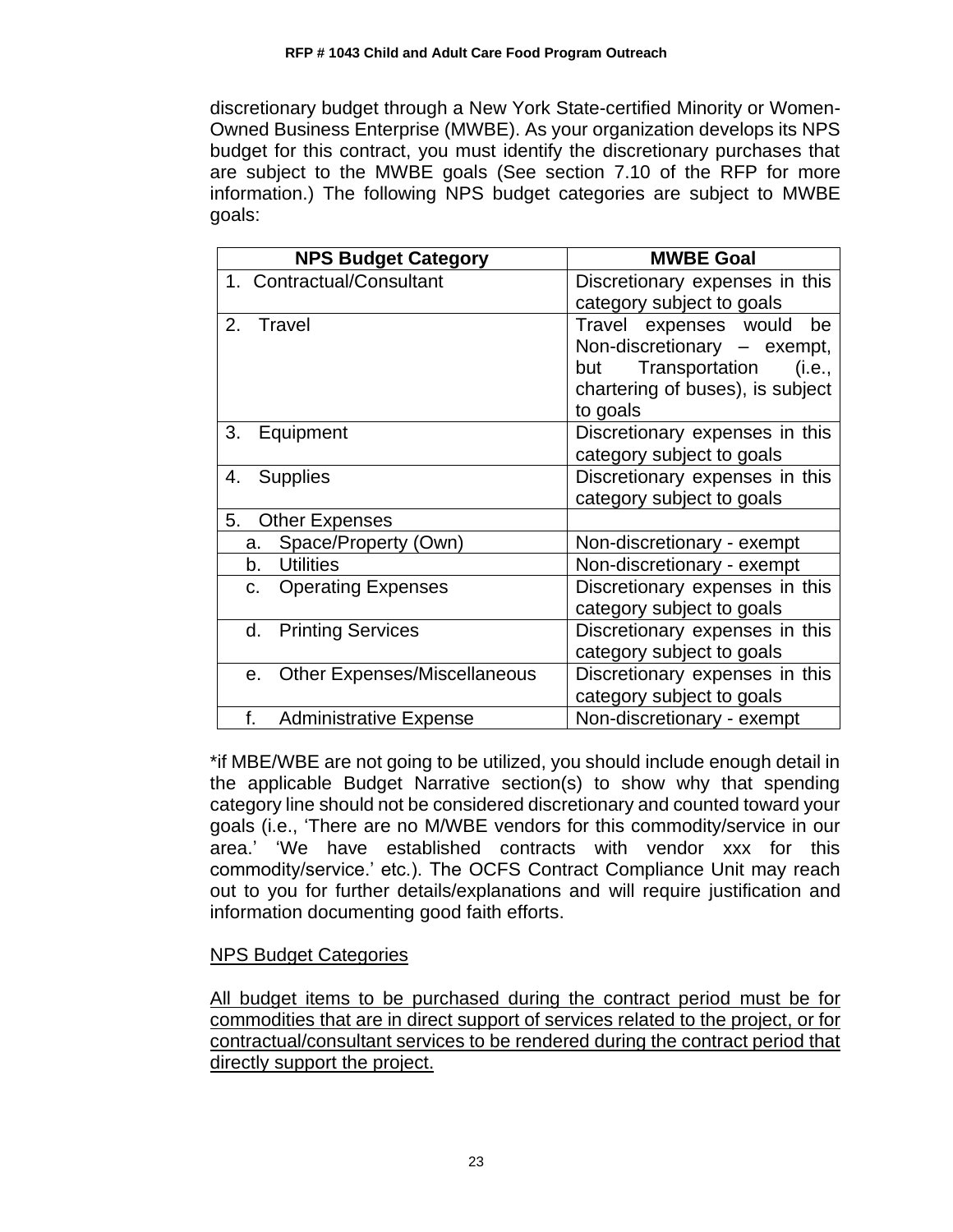# **1. Contractual/Consultant Services**

This category includes costs for institutions, individuals, or organizations external to the agency.

- Specify the services to be provided and indicate how the cost was determined.
- Delineate between administrative and program cost.
- If an award is made, the contractor must get prior written approval from OCFS for any agreement, or series of agreements, with a single subcontractor that exceeds \$50,000 or 50 percent of the total contract value during the contract term. The contractor must receive such approval before executing the subcontract agreement, implementing any activity under its term, or expending contract funds under its term. Prior approval is also required for any cost or term amendment to approved subcontracts or as otherwise requested by OCFS. All subcontract agreements, regardless of dollar value, must be submitted to OCFS before claim for services is submitted.
- For office or other program space rental or lease include copy of rental or lease agreement and method of cost allocation of space.
- For equipment rentals:
	- Clearly describe item(s).
	- $\blacksquare$  Include model # and specifications if possible.
	- Indicate term and rate of rental.
	- Provide a justification for the rental of all equipment by giving a brief description of the program-related need supported by grant funds.
- Vehicle lease for participant travel, when such travel has been approved by OCFS, must be programmatically justified. A copy of the lease agreement must be provided to OCFS before claim payment. Also, the OCFS share of travel expense must be based upon state guidelines; payment cannot exceed the state rates currently in effect.
	- Explain the purpose of the travel.
	- Number of participants.
	- Estimated miles.
	- $\blacksquare$  Frequency of travel (e.g., per day, per week).
	- Be as clear as possible in explanation of need and cost.
	- Show the percentage of time the vehicle will be used by the project, and only include requested funds for this percentage.
- If a subcontractor or consultant expense is more than \$15,000, three written bids are required. If you are unable to obtain three written bids, a justification as to price reasonableness is required. If other than the lowest bidder was selected, please provide justification.
- If the consultant/contractor is reimbursed at an hourly rate, the hourly rate and the number of hours must be calculated accurately and be included in the budget narrative.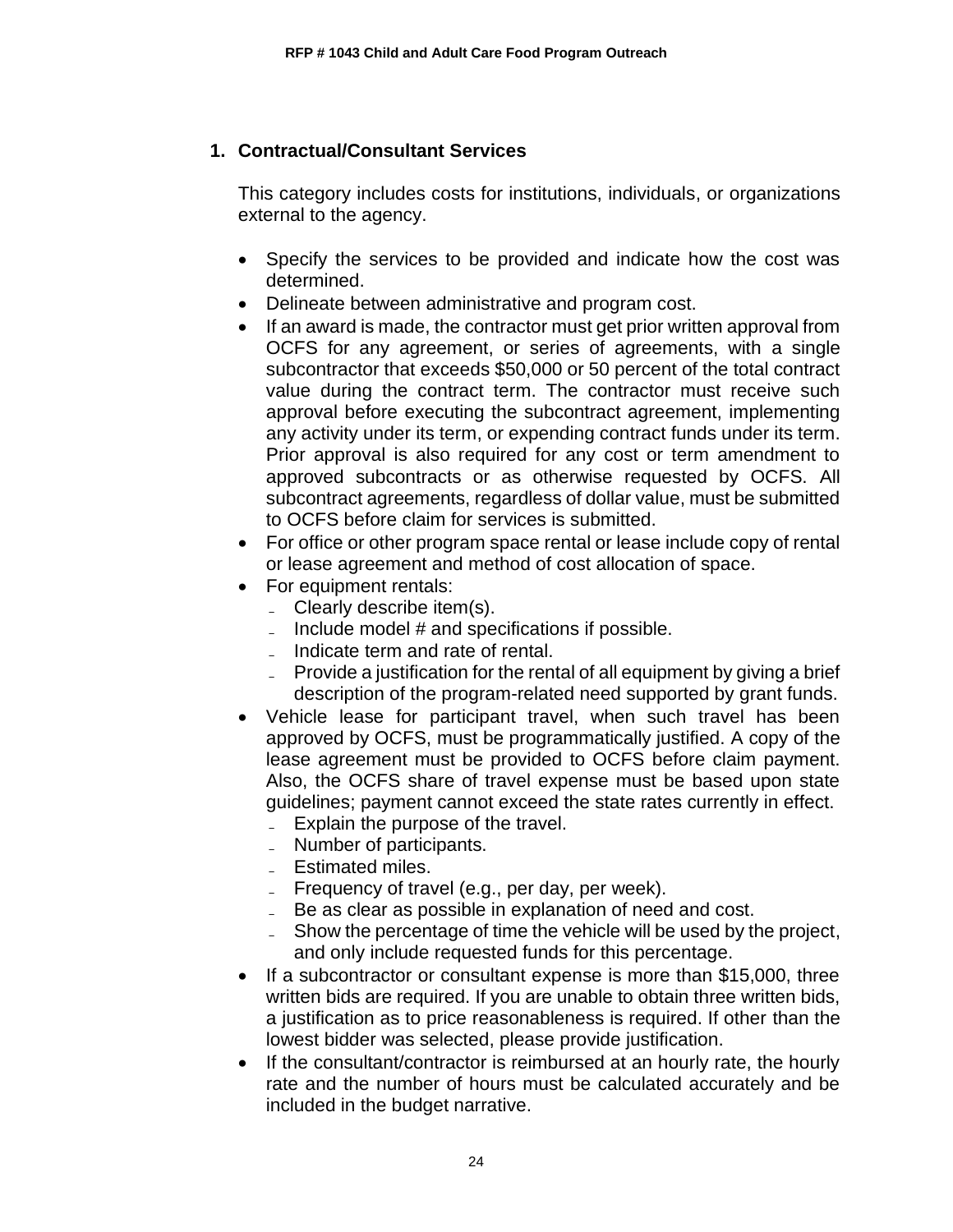• Indicate whether consultant's rate includes travel and lodging.

# **2. Travel**

- Travel costs include the following: air, train, bus and taxi fare; personal auto, parking fees, tolls, lodging and meals. Conference fees or outside training costs for staff to attend that are integral and essential part of this particular program and necessary in connection with the project to be funded.
- Explain which staff will be traveling and the destination, purpose, and frequency of travel.
- For local/day travel and extended travel, list the following for each trip: destination, length of stay, purpose, number of travelers, mode of transportation and its cost, meals and lodging costs.
- Includes staff travel only.
	- ̵ Consultant travel should be shown under the "Contractual/Consultant Services" category.
	- Client travel should be shown under the "Other Expenses" category.
- Reimbursement for travel, lodging, and mileage costs will not exceed the state rates then in effect.

**NOTE:** The OCFS share of travel expense must be based upon state guidelines; payment cannot exceed the state rates currently in effect. Refer to [http//www.osc.state.ny.us/agencies/travel/travel.htm.](http://www.osc.state.ny.us/agencies/travel/travel.htm)

• All out of state travel must be preapproved by OCFS.

# **3. Equipment**

This section is used to itemize the purchase of equipment.

- Equipment is defined as tangible personal property having a useful life of more than one year and an acquisition value of \$1,000 or more per unit.
- Obtain three written bids for any single item. If a bidder other than the low bidder is selected, a statement must be submitted explaining why that vendor was selected.
- Any budget requests for equipment purchase using grant funds must be fully explained and justified by program need. Note that equipment purchases are generally not allowed for a contract with a term of 12 months or less.
- Delineate between administrative and program costs.
- If the item is to be used by more than one program, the cost must be prorated.
- Explain the program function and need for each item. Be as specific as possible.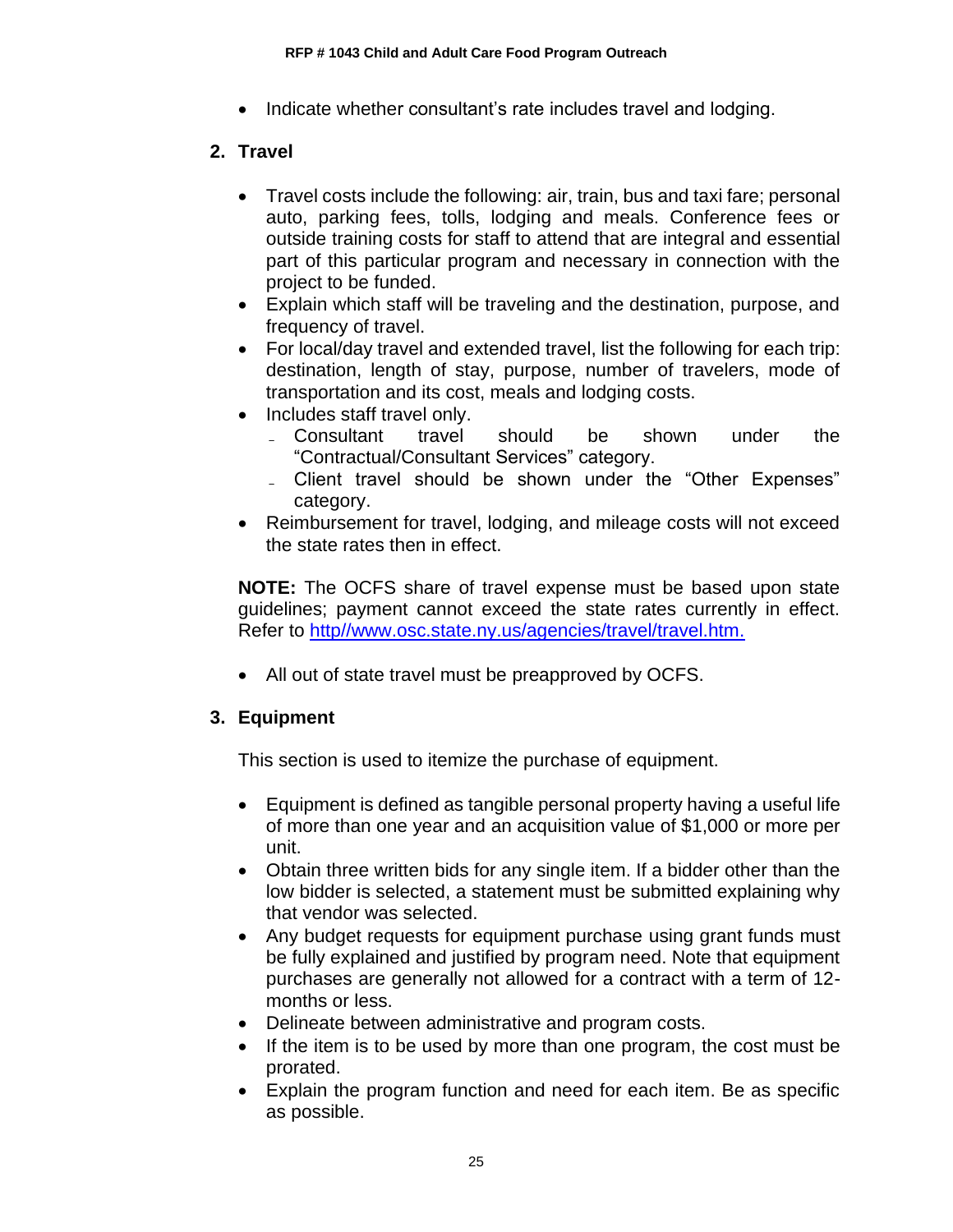- Clearly describe each item, including type and cost.
- Vehicles cannot be purchased. They may be leased if required for program operation. If vehicles are leased, the costs must be listed under the "contractual/Consultant Services" section of the budget.

Equipment Narrative: Give a brief description of the program-related equipment supported by grant funds. Include basis of allocation of costs between programs, if applicable.

# **4. Supplies**

- List major supply items (used for office, program, janitorial, etc.)
- Supplies are defined as tangible personal property (including computers, computer equipment, tables, etc.) having an acquisition value of less than \$5,000 per unit. Obtain three written bids for any single item costing over \$2,500. Obtain three written or verbal quotes for any single item costing \$2,500 or less. If a bidder other than the low bidder is selected, a statement must be submitted explaining why that vendor was selected.
- Delineate between administrative and program items.
- Describe items to be purchased and provide details showing how estimated costs were developed.
- Justify these costs in terms of number of staff and programmatic functions, and how the request relates to service provision.

# **5. Other Expenses**

"Other Expenses" are costs that do not fall under the previous budget categories. Examples are occupancy costs for owned buildings, utilities, operation expenses, printing services, allowable administrative overhead, and other miscellaneous expenses.

# **a. Space/Property (Own)**

If the contractor owns the building, they must charge occupancy costs rather than rental costs. Occupancy costs must be true costs made to a third party; for example, mortgage payment (exclusive of property/school taxes), cleaning costs, snow removal, and general maintenance.

- Provide description of space.
- Provide justification.
- Provide itemization of total costs.
- Provide method of cost allocation of space.

Space/Property Own Narrative: Provide a detailed explanation of all space and property costs supported by grant funds.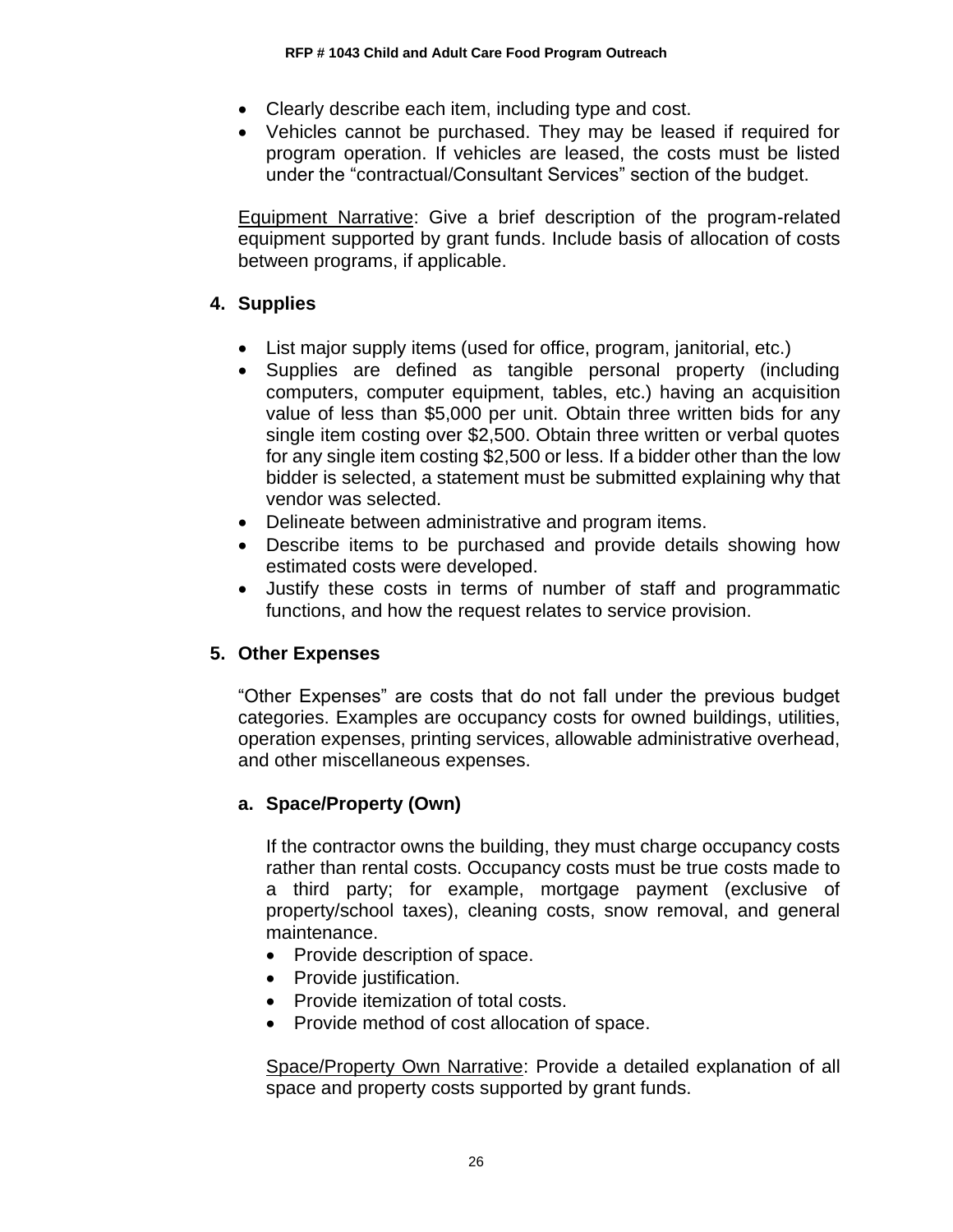### **b. Utilities**

Provide a budget line for each utility cost. This may include electric, heat, telephone, other communication services and internet.

Utilities Narrative: Provide a detailed explanation of all utility costs and how costs here are allocated to this grant.

### **c. Operating Expenses**

This section is used to itemize costs associated with the operation of the program, including but not limited to, insurance, bonding, photocopying, and advertising. Provide a budget line for each item.

Operating Expenses Narrative: Provide a detailed explanation of each operating expense and how costs are allocated to this grant.

# **d. Printing Services**

- All agencies and subcontractors must make reasonable efforts to secure the lowest responsible bidder for printing services.
- In instances where the cost of a printing job exceeds \$5,000, documentation of three telephone bids is required showing that the lowest cost source has been used. This information must be provided with the *payment* claim. The state strongly encourages the participation and utilization of MBE and WBE owned printing firms.
- Program materials to be printed using these funds must be preapproved by OCFS.

Printing Services Narrative: Provide a detailed explanation of all printing expenses.

### **e. Miscellaneous Expenses**

- Food and refreshments are not allowable expenses for staff.
- Include items that are not applicable under any other category and that are directly related to the services to be provided.
- These items may include postage, client travel, shipping, delivery and messenger services audiovisual services, (see note below for more specific instructions), materials, development costs, advertising costs for recruiting new hires, books, journals, periodicals, computer time, and library services.
- Information on these costs, including how the estimates were calculated (e.g., cost per hour, cost per page, cost per square foot, etc.) should be provided in the budget narrative.
- Delineate between administrative and program items.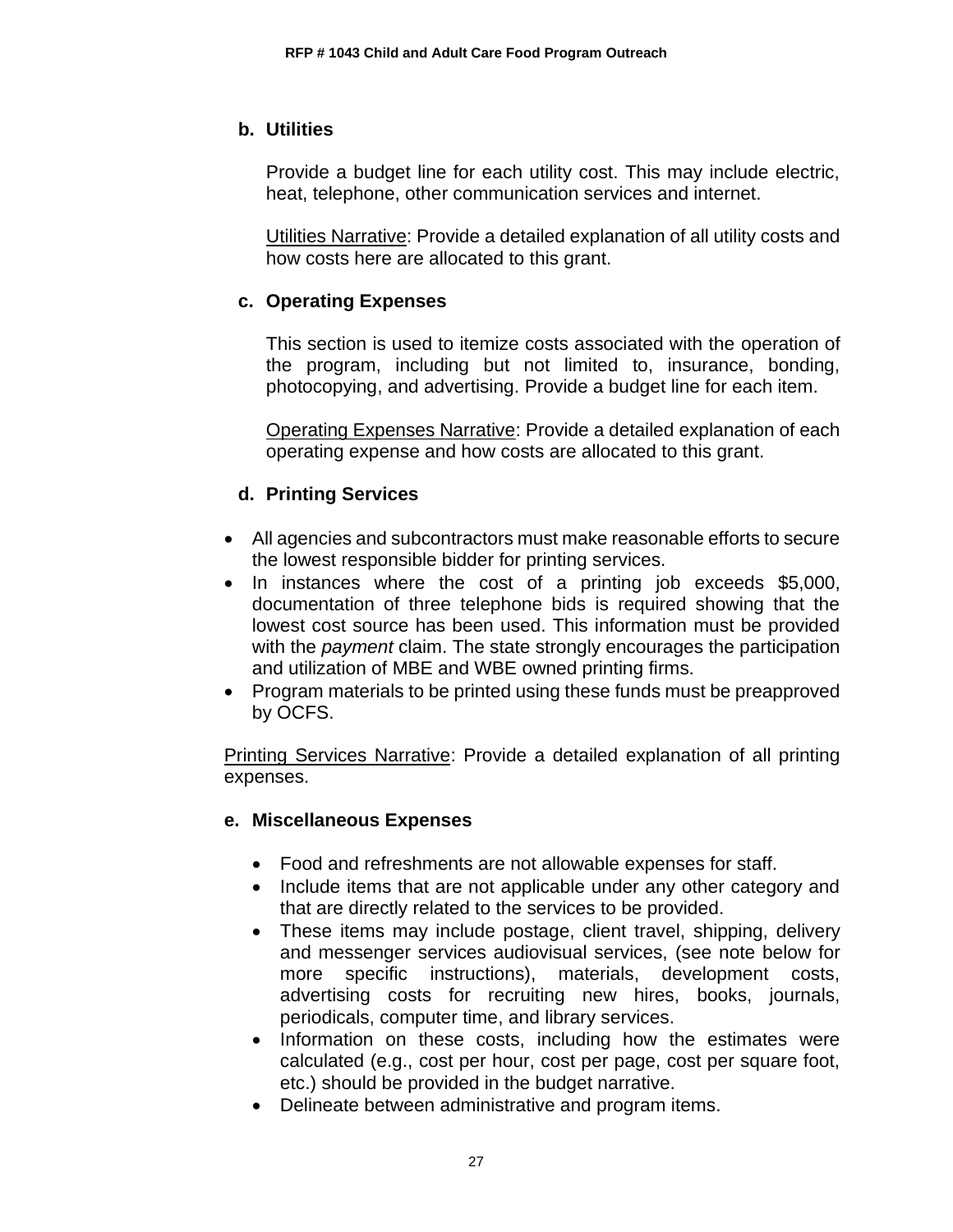• Itemize any additional miscellaneous expenses that are allowed for this project that do not fall under any other budget category.

Miscellaneous Expenses Narrative: Provide a detailed explanation of each miscellaneous expense.

### **f. Administrative Expense**

This category cannot include any items directly charged in other budget categories. Include the base on which the administrative expense will be charged**.** 

### **A. For Federally Funded Awards**

Not Applicable.

### **B. For State-Funded Awards**

Total administrative costs are limited to 15 percent of the total grant award as established by OCFS policy. OCFS reserves the right to adjust this limit at its sole discretion.

- Total administrative expenses are limited to 15 percent of the grant award, less expenses for equipment, capital expenditures, charges for patient care, rental costs, tuition remission, scholarships and fellowships, participant support costs and the portion of each subcontract in excess of \$25,000.
- Administrative expenses include, but are not limited to
	- o that portion of the salaries and benefits of staff performing administrative and coordination functions that cannot be attributed to particular program services, including but not limited to the executive director or chief executive officer, financial officers such as the chief financial officer or controller and accounting personnel, billing, claiming or accounts payable and receivable personnel, human resources personnel, public relations personnel, administrative office support personnel, and information technology personnel, where such expenses cannot be attributed directly to the provision of program services;
	- o that portion of expenses for office operations that cannot be attributed directly to the provision of program services, including telephones, computer systems and networks, professional and organizational dues, licenses, permits, subscriptions, publications, audit services, postage, office supplies, conference expenses, publicity and annual reports,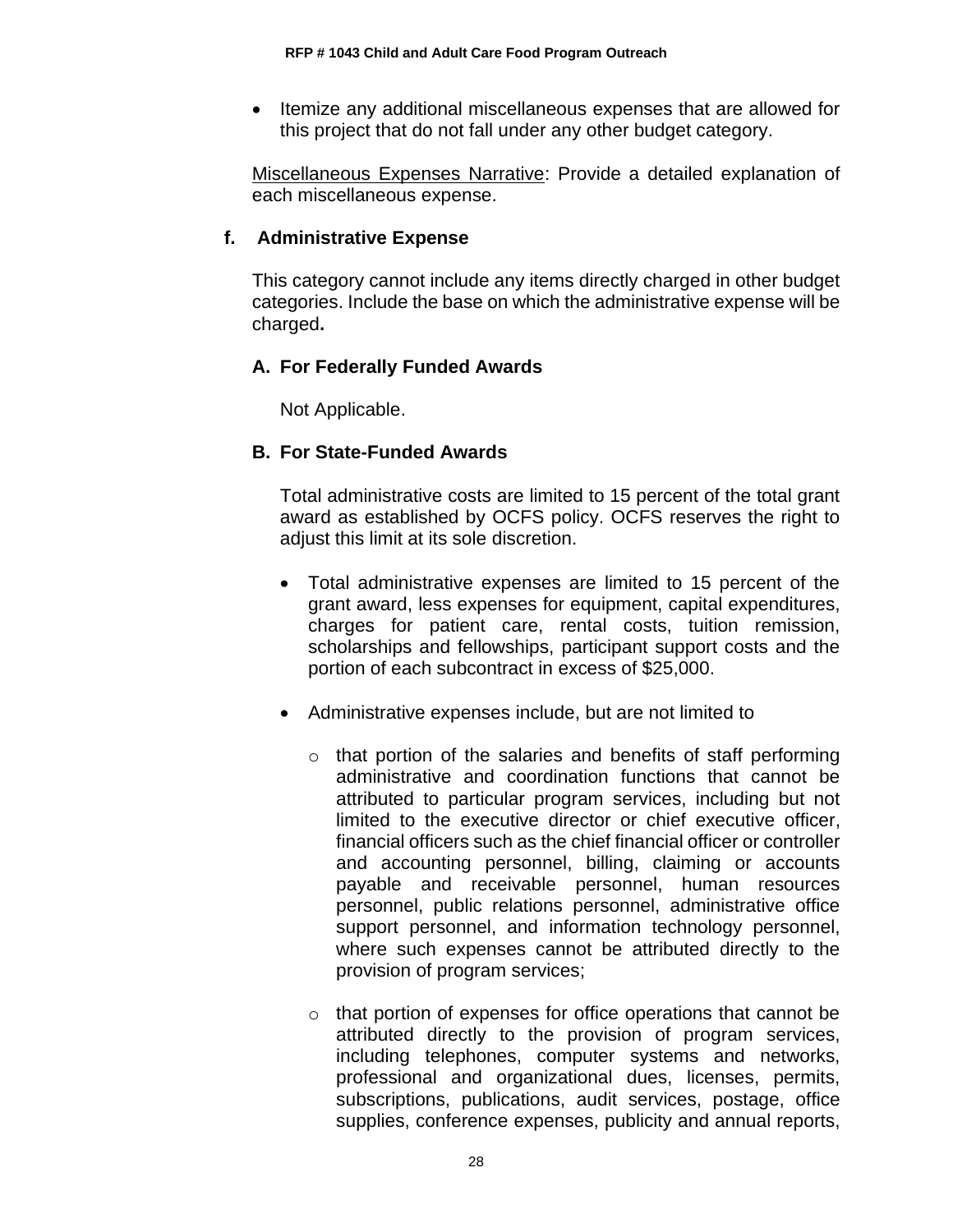insurance premiums, equipment that is expensed (rather than depreciated) in cost reports, where such expenses cannot be attributed directly to the provision of program services; and up to the first \$25,000 of each subcontract.

- Indirect costs are considered in the total administrative costs for this project (indirect cost plus any directly charged administrative personnel, related fringes and nonpersonal services).
- Some common methods of allocating indirect costs are based upon time, space, units of service or percentage of funding.
- All administrative costs must be individually identified.

All costs included in the direct cost categories must be directly attributable to the project. State Finance Law and Generally Accepted Accounting Principles require that any expense incurred over more than one funding source or program must be charged proportionately, and the method of allocation must be documented.

### **Please note that when you are completing the budget in the Gateway, you are required to upload the budget document into the "Pre-Submission Uploads" section of your application.**

### <span id="page-31-0"></span>**5.3 Key Concepts**

Listed above in Section 1.0 General Information.

### <span id="page-31-1"></span>**5.4 Proposal Content**

The proposal will consist of responses to the following questions in the Grants Gateway. These will be found in the **"Program Specific Questions"** section of the online application.

Applicants must complete all of the following program questions and provide all required uploads for the application to be considered complete. Please note that all questions in the Grants Gateway will only allow one document to be uploaded per question. Multiple documents should be combined into ONE SINGLE FILE no larger than 10MB in size. If this is not possible, it is permissible to submit additional uploads to the "**Grantee Document Folder**". Please ensure all uploads are clearly identified and labeled). DO NOT UPLOAD PASSWORD PROTECTED OR SECURED DOCUMENTS. ENSURE ALL PASSWORDS ARE REMOVED BEFORE UPLOADING IN THE GRANTS GATEWAY.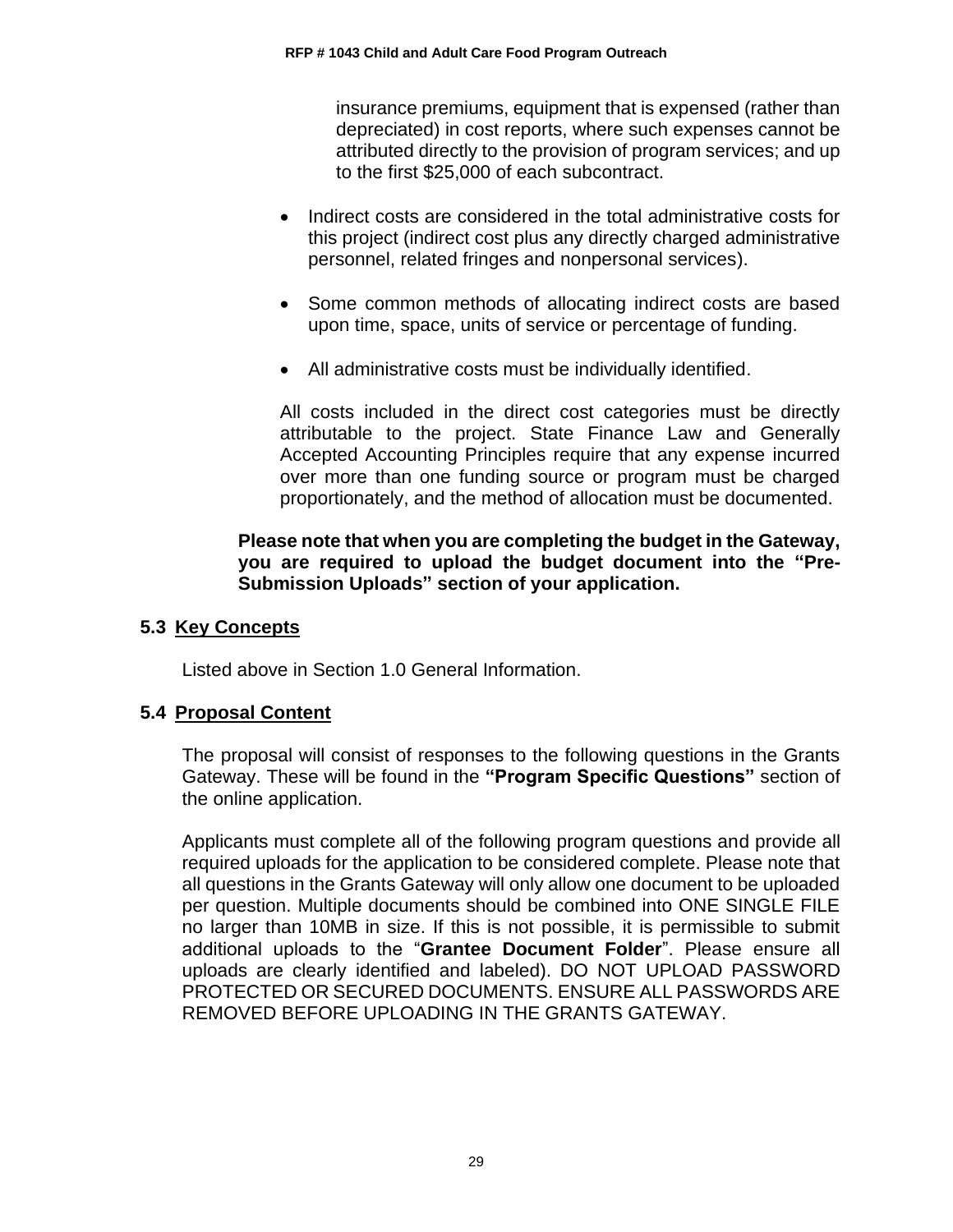# **Eligibility Questions**

Unless specified otherwise, required documents must be uploaded as attachments in the "**Program Specific Questions"** section of the Grants Gateway as part of your response to applicable questions. If there are insufficient upload slots, it is permissible to submit additional uploads to the "**Grantee Document Folder**". Please ensure all uploads are clearly identified and labeled.

Please review and respond to **Eligibility Questions** carefully. See RFP **Section 3.1 Minimum Qualifications** for additional information regarding requirements.

|                                                                              | No.   Question                                                                                        | Yes/No                    |  |
|------------------------------------------------------------------------------|-------------------------------------------------------------------------------------------------------|---------------------------|--|
|                                                                              | 1. Eligibility Questions                                                                              |                           |  |
| 1a.                                                                          | Is the applicant a non-profit organization?                                                           | $\Box$ Yes $\Box$ No $*$  |  |
|                                                                              |                                                                                                       |                           |  |
|                                                                              | For the purposes of this RFP: for-profit and                                                          |                           |  |
|                                                                              | organizations that operate for the benefit of private                                                 |                           |  |
|                                                                              | interests are not eligible to apply.                                                                  |                           |  |
| 1b.                                                                          | Does the applicant have at least five (5) years of                                                    | $\Box$ Yes $\Box$ No *    |  |
|                                                                              | experience providing statewide outreach with the goal of                                              |                           |  |
|                                                                              | increased participation in an assistance, entitlement, or                                             |                           |  |
|                                                                              | other program similar to the project described in this                                                |                           |  |
|                                                                              | RFP and will submit documentation of their experience                                                 |                           |  |
|                                                                              | on similar project(s) with their proposal?                                                            |                           |  |
| 1c.                                                                          | Provide narrative documenting at least five (5) years of                                              | Text Field *              |  |
|                                                                              | experience providing statewide outreach with the goal of                                              |                           |  |
|                                                                              | increased participation in an assistance, entitlement, or                                             |                           |  |
|                                                                              | other program similar to the project described in this<br>RFP. The experience being documented should |                           |  |
|                                                                              |                                                                                                       |                           |  |
|                                                                              | include the dates AND description of the services<br>provided.                                        |                           |  |
| 1d.                                                                          | Are you prequalified, if not exempt, in NYS Grants                                                    | $\Box$ Yes $\Box$ No $^*$ |  |
|                                                                              | Gateway on the application deadline (see RFP Section                                                  | $\Box$ N/A                |  |
|                                                                              | 3.2 Prequalification Process)?                                                                        |                           |  |
| * A "No" response to any eligibility questions in this section or failure to |                                                                                                       |                           |  |
| submit the required documentation with your application may result in        |                                                                                                       |                           |  |
|                                                                              | disqualification of your application.                                                                 |                           |  |

### **Administrative Questions**

|                                                                           | No.   Question                                                          |  | <b>Response</b> |
|---------------------------------------------------------------------------|-------------------------------------------------------------------------|--|-----------------|
|                                                                           | 2. Primary Contact Information                                          |  |                 |
| The primary contact should be the applicant's executive director or other |                                                                         |  |                 |
| authorized individual who will receive official written and electronic    |                                                                         |  |                 |
| notifications from OCFS regarding this procurement.                       |                                                                         |  |                 |
|                                                                           | 2a.   Provide the PREFIX (Mr./Ms./Dr./etc.) of the primary   Text Field |  |                 |
|                                                                           | contact.                                                                |  |                 |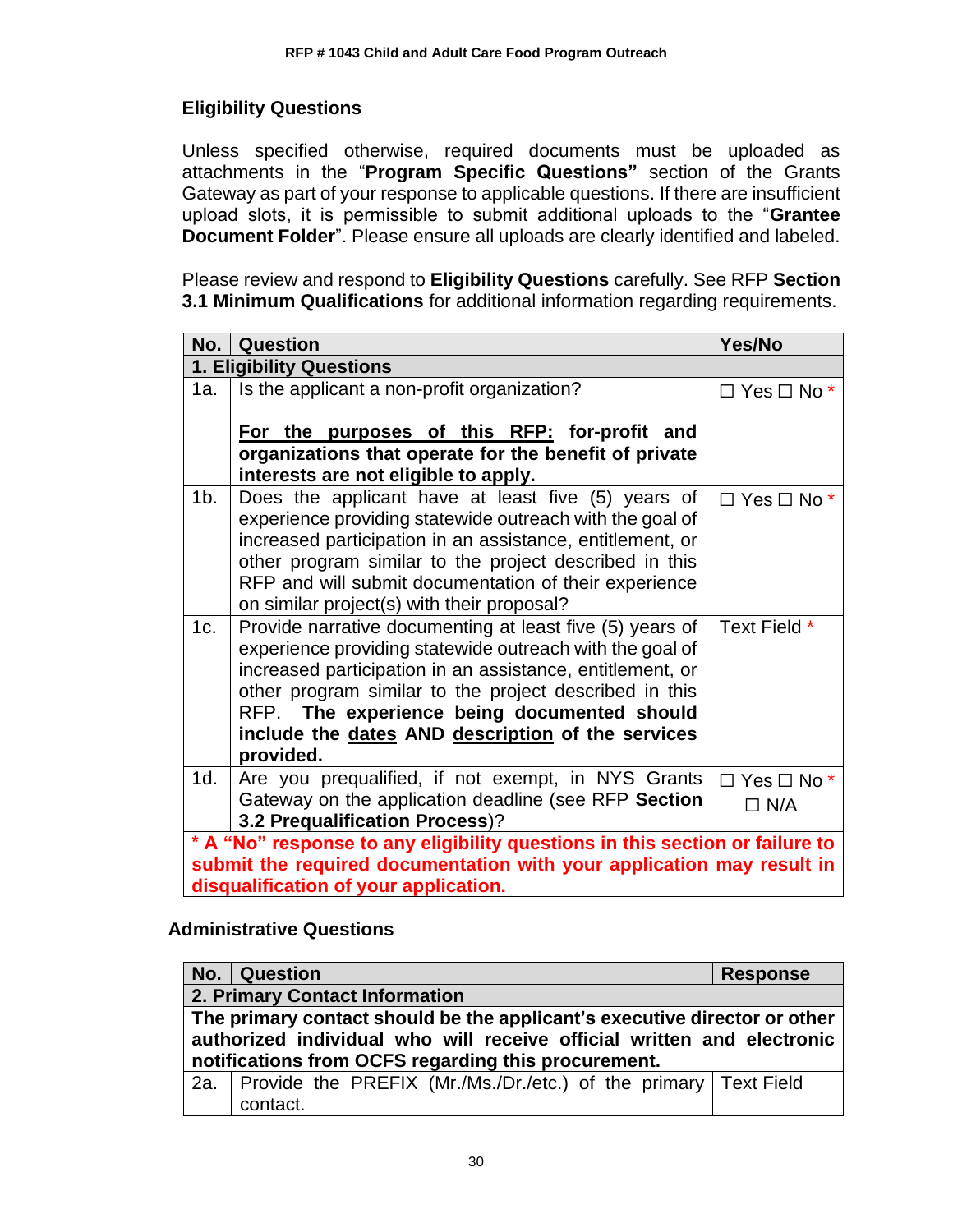| 2b.                                                                                                                                            | Provide the FIRST NAME of the primary contact.                               | <b>Text Field</b> |
|------------------------------------------------------------------------------------------------------------------------------------------------|------------------------------------------------------------------------------|-------------------|
| 2c.                                                                                                                                            | Provide the LAST NAME of the primary contact.                                | <b>Text Field</b> |
| 2d.                                                                                                                                            | Provide the JOB TITLE of the primary contact.                                | <b>Text Field</b> |
| 2e.                                                                                                                                            | Provide the STREET ADDRESS of the primary contact.                           | <b>Text Field</b> |
| 2f.                                                                                                                                            | Provide the CITY of the primary contact.                                     | <b>Text Field</b> |
| 2g.                                                                                                                                            | Provide the STATE of the primary contact.                                    | <b>Text Field</b> |
| 2h.                                                                                                                                            | Provide the ZIP CODE of the primary contact.                                 | <b>Text Field</b> |
| 2i.                                                                                                                                            | Provide the PHONE NUMBER of the primary contact.                             | <b>Text Field</b> |
| 2j.                                                                                                                                            | Provide the EMAIL ADDRESS of the primary contact.                            | <b>Text Field</b> |
|                                                                                                                                                | <b>3. Second Contact Information</b>                                         |                   |
|                                                                                                                                                | The second contact is another authorized individual who will receive         |                   |
|                                                                                                                                                | official electronic notifications from OCFS regarding this procurement.      |                   |
| 3a.                                                                                                                                            | Provide the PREFIX (Mr./Ms./Dr./etc.) of the second Text Field               |                   |
|                                                                                                                                                | contact.                                                                     |                   |
| 3b.                                                                                                                                            | Provide the FIRST NAME of the second contact.                                | <b>Text Field</b> |
| 3c.                                                                                                                                            | Provide the LAST NAME of the second contact.                                 | <b>Text Field</b> |
| 3d.                                                                                                                                            | Provide the JOB TITLE of the second contact.                                 | <b>Text Field</b> |
| 3e.                                                                                                                                            | Provide the PHONE NUMBER of the second contact.                              | <b>Text Field</b> |
| 3f.                                                                                                                                            | Provide the EMAIL ADDRESS of the second contact.                             | <b>Text Field</b> |
|                                                                                                                                                | <b>4. Third Contact Information</b>                                          |                   |
|                                                                                                                                                | The third contact is another authorized individual who will receive official |                   |
|                                                                                                                                                | electronic notifications from OCFS regarding this procurement.               |                   |
| 4a.                                                                                                                                            | Provide the PREFIX (Mr./Ms./Dr./etc.) of the third Text Field                |                   |
|                                                                                                                                                | contact.                                                                     |                   |
| 4b.                                                                                                                                            | Provide the FIRST NAME of the third contact.                                 | <b>Text Field</b> |
| 4c.                                                                                                                                            | Provide the LAST NAME of the third contact.                                  | <b>Text Field</b> |
| 4d.                                                                                                                                            | Provide the JOB TITLE of the third contact.                                  | <b>Text Field</b> |
| 4e.                                                                                                                                            | Provide the PHONE NUMBER of the third contact.                               | <b>Text Field</b> |
| 4f.                                                                                                                                            | Provide the EMAIL ADDRESS of the third contact.                              | <b>Text Field</b> |
|                                                                                                                                                | <b>5. Fourth Contact Information</b>                                         |                   |
|                                                                                                                                                | The fourth contact is another authorized individual who will receive         |                   |
|                                                                                                                                                | official electronic notifications from OCFS regarding this procurement.      |                   |
| 5а.                                                                                                                                            | Provide the PREFIX (Mr./Ms./Dr./etc.) of the fourth Text Field               |                   |
|                                                                                                                                                | contact.                                                                     |                   |
| 5b.                                                                                                                                            | Provide the FIRST NAME of the fourth contact.                                | <b>Text Field</b> |
| 5c.                                                                                                                                            | Provide the LAST NAME of the fourth contact.                                 | <b>Text Field</b> |
| 5d.                                                                                                                                            | Provide the JOB TITLE of the fourth contact.                                 | <b>Text Field</b> |
| 5e.                                                                                                                                            | Provide the PHONE NUMBER of the fourth contact.                              | <b>Text Field</b> |
| 5f.                                                                                                                                            | Provide the EMAIL ADDRESS of the fourth contact.                             | <b>Text Field</b> |
| <b>6. Fifth Contact Information</b>                                                                                                            |                                                                              |                   |
| The fifth contact is another authorized individual who will receive official<br>electronic notifications from OCFS regarding this procurement. |                                                                              |                   |
| 6а.                                                                                                                                            | Provide the PREFIX (Mr./Ms./Dr./etc.) of the fifth contact.                  | <b>Text Field</b> |
| 6b.                                                                                                                                            | Provide the FIRST NAME of the fifth contact.                                 | <b>Text Field</b> |
| 6с.                                                                                                                                            | Provide the LAST NAME of the fifth contact.                                  | <b>Text Field</b> |
| 6d.                                                                                                                                            | Provide the JOB TITLE of the fifth contact.                                  | <b>Text Field</b> |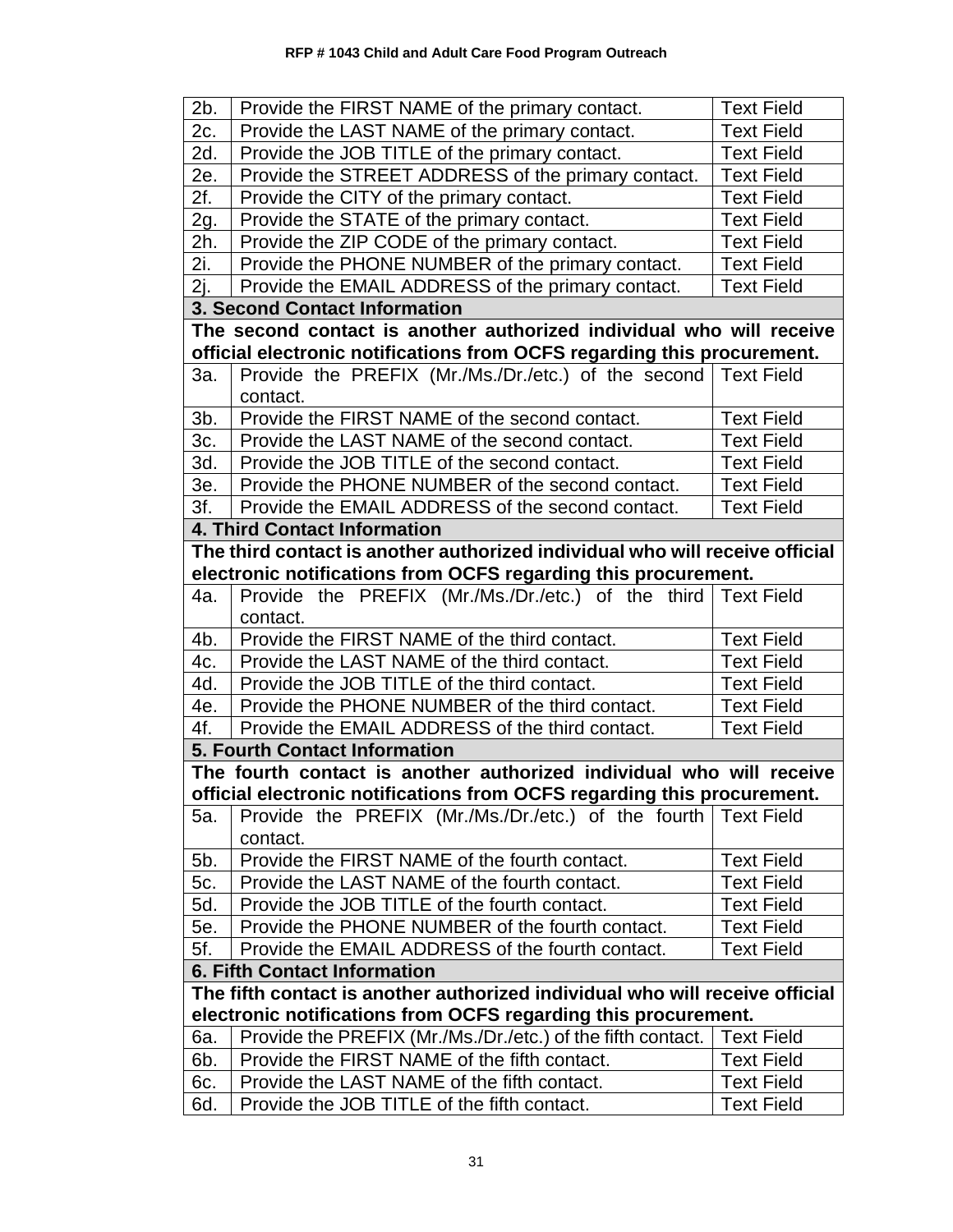| 6e. | Provide the PHONE NUMBER of the fifth contact.                                                                                                                                                                                                                                                                                                                                                                                                                                                                                                                                                                                                                                                                                                                                                                                                                                                                                                                                                                                                                                   | <b>Text Field</b>    |
|-----|----------------------------------------------------------------------------------------------------------------------------------------------------------------------------------------------------------------------------------------------------------------------------------------------------------------------------------------------------------------------------------------------------------------------------------------------------------------------------------------------------------------------------------------------------------------------------------------------------------------------------------------------------------------------------------------------------------------------------------------------------------------------------------------------------------------------------------------------------------------------------------------------------------------------------------------------------------------------------------------------------------------------------------------------------------------------------------|----------------------|
| 6f. | Provide the EMAIL ADDRESS of the fifth contact.                                                                                                                                                                                                                                                                                                                                                                                                                                                                                                                                                                                                                                                                                                                                                                                                                                                                                                                                                                                                                                  | <b>Text Field</b>    |
|     | <b>7. Administrative Questions</b>                                                                                                                                                                                                                                                                                                                                                                                                                                                                                                                                                                                                                                                                                                                                                                                                                                                                                                                                                                                                                                               |                      |
| 7а. | completed the Vendor Responsibility<br>Have<br>you<br>Questionnaire and has it been recently certified? (If<br><b>Section</b><br>See<br><b>RFP</b><br>Vendor<br>applicable.<br>3.3<br><b>Responsibility Requirements.)</b>                                                                                                                                                                                                                                                                                                                                                                                                                                                                                                                                                                                                                                                                                                                                                                                                                                                       | $\Box$ Yes $\Box$ No |
| 7b. | Is your Charities Registration current? (If applicable. See<br>RFP Section 7.5 Charities Registration.)                                                                                                                                                                                                                                                                                                                                                                                                                                                                                                                                                                                                                                                                                                                                                                                                                                                                                                                                                                          | $\Box$ Yes $\Box$ No |
| 7c. | Do you certify under penalty of perjury that, by<br>submission of this bid, each bidder and each person<br>signing on behalf of any bidder, and in the case of a joint<br>bid each party thereto as to its own organization, has and<br>has implemented a written policy addressing sexual<br>harassment prevention in the workplace and provides<br>annual sexual harassment prevention training to all of its<br>employees, and that such policy does, at a minimum,<br>meet the requirements of section two hundred one-g of<br>the labor law? Please note that a bid will not be<br>considered for award, nor will any award be made to a<br>bidder who is not able to make this certification in<br>compliance with State Finance Law section 139-I;<br>provided, however, that if the bidder cannot make the<br>foregoing certification, such bidder shall so state and<br>shall furnish with the bid a signed statement which sets<br>forth in detail the reasons therein. (See RFP Section<br>7.16 State Finance Law §139-I; Statement on Sexual<br>Harassment in Bids.) | $\Box$ Yes $\Box$ No |
| 7d. | Do you certify that, by submission of this application, your<br>organization is not a Russian or Russia supporting entity,<br>as those terms are defined in Executive Order No. 14<br>dated February 27, 2022?                                                                                                                                                                                                                                                                                                                                                                                                                                                                                                                                                                                                                                                                                                                                                                                                                                                                   | $\Box$ Yes $\Box$ No |
| 7e. | Do you certify that, by submission of this application, your<br>organization is not conducting business operations in<br>Russia, as those terms are defined in Executive Order<br>No. 16 dated March 17, 2022?                                                                                                                                                                                                                                                                                                                                                                                                                                                                                                                                                                                                                                                                                                                                                                                                                                                                   | $\Box$ Yes $\Box$ No |
| 7f. | Do you understand that OCFS recommends submitting<br>your proposal well in advance of the Deadline for<br><b>Submission of Proposals?</b> Waiting until the last day to<br>submit your application is NOT RECOMMENDED. (See<br>RFP Section 1.2 Calendar of Events and Section 5.5<br><b>Proposal Submittal Process.)</b>                                                                                                                                                                                                                                                                                                                                                                                                                                                                                                                                                                                                                                                                                                                                                         | $\Box$ Yes $\Box$ No |
| 7g. | Do you understand that a "No" response to any<br><b>Eligibility</b><br><b>Questions</b><br>MAY<br><b>RESULT</b><br>IN<br>THE<br>DISQUALIFICATION OF YOUR APPLICATION? Please<br>review your responses to these questions carefully. (See                                                                                                                                                                                                                                                                                                                                                                                                                                                                                                                                                                                                                                                                                                                                                                                                                                         | $\Box$ Yes $\Box$ No |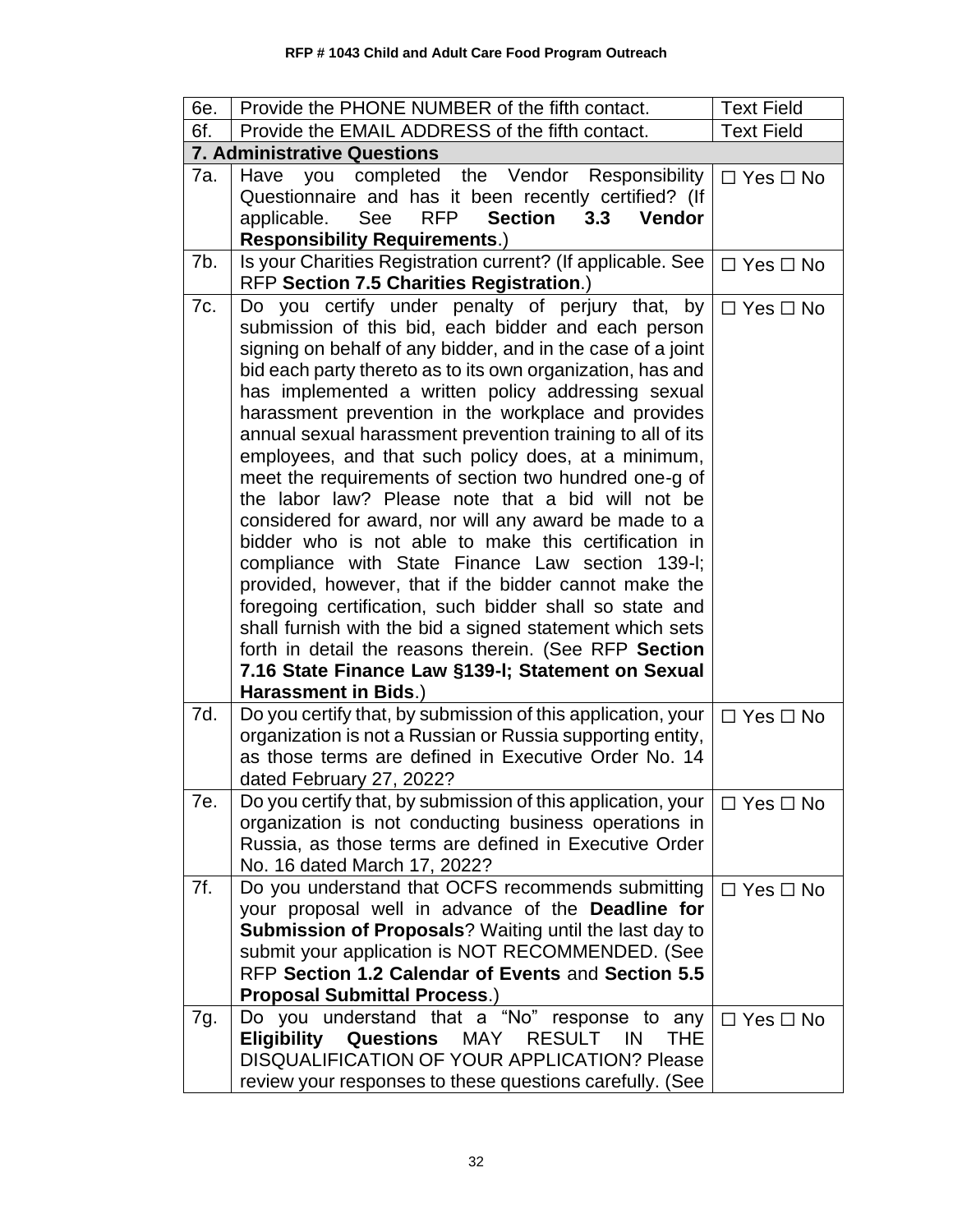|     | RFP Section 3.1 Minimum Qualifications and Section                                                                    |                      |
|-----|-----------------------------------------------------------------------------------------------------------------------|----------------------|
|     | 5.4 Proposal Content.)                                                                                                |                      |
| 7h. | Do you understand that failure to upload and submit the                                                               | $\Box$ Yes $\Box$ No |
|     | required documentation outlined in RFP Section 3.1                                                                    |                      |
|     | Minimum Qualifications with your online application                                                                   |                      |
|     | meet the following documentation<br>OR failure to<br><b>RESULT</b><br>requirements<br><b>WILL</b><br>IN<br><b>THE</b> |                      |
|     | DISQUALIFICATION OF YOUR APPLICATION? (See                                                                            |                      |
|     | RFP Section 3.1 Minimum Qualifications and Section                                                                    |                      |
|     | 5.4 Proposal Content.)                                                                                                |                      |
| 7i. | Do you understand that specific grantee user roles are                                                                | $\Box$ Yes $\Box$ No |
|     | needed in order to submit proposals in the Grants                                                                     |                      |
|     | Gateway? OCFS recommends contacting the Grants                                                                        |                      |
|     | Gateway Help Desk for assistance with grantee user                                                                    |                      |
|     | credentials when starting an application. (See RFP                                                                    |                      |
|     | Section 5.5 Proposal Submittal Process.)                                                                              |                      |
| 7j. | Do you understand that all questions in the Grants                                                                    | $\Box$ Yes $\Box$ No |
|     | Gateway will only allow ONE document to be uploaded                                                                   |                      |
|     | per question? Multiple documents should be combined<br>into ONE SINGLE FILE no larger than 10MB in size. If           |                      |
|     | this is not possible, it is permissible to submit additional                                                          |                      |
|     | uploads to the "Grantee Document Folder". Please                                                                      |                      |
|     | ensure all uploads are clearly identified and labeled (in                                                             |                      |
|     | both the document filename and on the document itself)                                                                |                      |
|     | with the applicable question number.                                                                                  |                      |
| 7k. | Do you understand that you MUST NOT UPLOAD                                                                            | $\Box$ Yes $\Box$ No |
|     | <b>PROTECTED</b><br><b>PASSWORD</b><br><b>SECURED</b><br>OR.                                                          |                      |
|     | DOCUMENTS? ENSURE ALL PASSWORDS ARE                                                                                   |                      |
|     | REMOVED BEFORE UPLOADING IN THE GRANTS                                                                                |                      |
|     | GATEWAY. If an uploaded document cannot be viewed,                                                                    |                      |
|     | and it is for a minimum qualification, THE PROPOSAL<br>WILL BE DISQUALIFIED. If other uploaded documents              |                      |
|     | cannot be viewed, THE PROPOSAL MAY LOSE                                                                               |                      |
|     | POINTS during the scoring process. (See RFP Section                                                                   |                      |
|     | 5.4 Proposal Content.)                                                                                                |                      |
| 7l. | Have you DOUBLE CHECKED all documents uploaded                                                                        | $\Box$ Yes $\Box$ No |
|     | to your proposal? Uploads may be located in the                                                                       |                      |
|     | Specific Questions", "Pre-Submission<br>"Program                                                                      |                      |
|     | Uploads", and "Grantee Document Folder" sections of                                                                   |                      |
|     | online<br>application. APPLICANTS<br>your<br><b>ARE</b>                                                               |                      |
|     | RESPONSIBLE FOR VERIFYING ALL UPLOADED                                                                                |                      |
|     | DOCUMENTS are complete, correct, viewable, and                                                                        |                      |
|     | comply with the requirements of the RFP. OCFS                                                                         |                      |
|     | recommends performing this verification<br>before<br>submitting your application. Your verification<br>may            |                      |
|     | include, but is not limited to: signatures, dates, required                                                           |                      |
|     | fields, confirming all pages are included, text is legible,                                                           |                      |
|     | scanner artifacts, necessary information, etc. If an                                                                  |                      |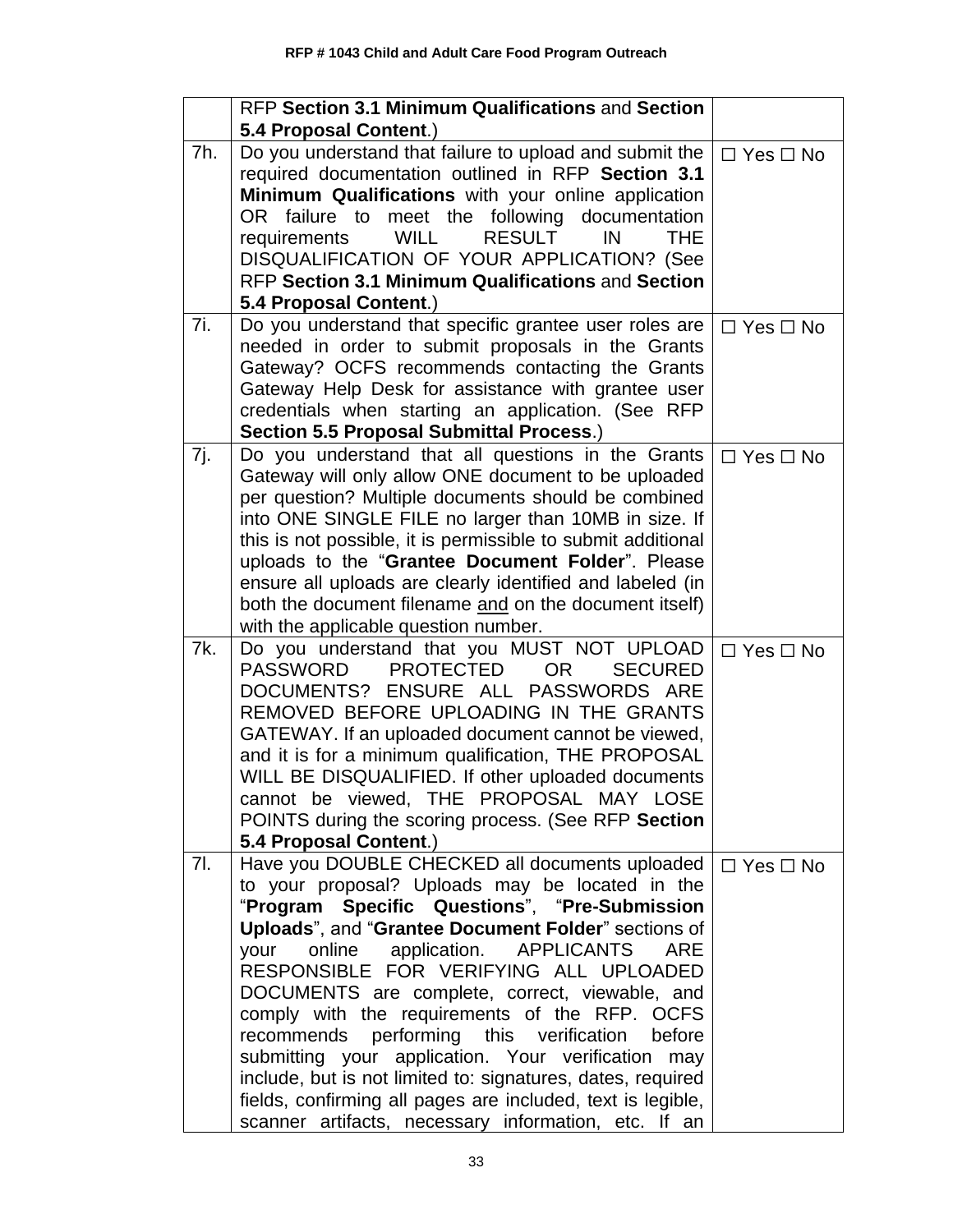|     | uploaded document does not meet the requirements of                                                                                                                                                                                                                                                                                                                                         |                      |
|-----|---------------------------------------------------------------------------------------------------------------------------------------------------------------------------------------------------------------------------------------------------------------------------------------------------------------------------------------------------------------------------------------------|----------------------|
|     | the RFP, and it is for a minimum qualification, THE<br>PROPOSAL WILL BE DISQUALIFIED. For other                                                                                                                                                                                                                                                                                             |                      |
|     | uploaded documents with missing information, THE                                                                                                                                                                                                                                                                                                                                            |                      |
|     | PROPOSAL MAY LOSE POINTS during the scoring                                                                                                                                                                                                                                                                                                                                                 |                      |
|     | process. (See RFP Section 5.4 Proposal Content.)                                                                                                                                                                                                                                                                                                                                            |                      |
| 7m. | Provide your organization's Unique Entity Identifier (UEI)                                                                                                                                                                                                                                                                                                                                  | <b>Text Field</b>    |
|     | created in SAM.gov by entities doing business with the                                                                                                                                                                                                                                                                                                                                      |                      |
| 7n. | federal government (if applicable).<br>Do you agree to comply with all of the desired outcomes                                                                                                                                                                                                                                                                                              | $\Box$ Yes $\Box$ No |
|     | and program requirements as listed in Section 4.1?                                                                                                                                                                                                                                                                                                                                          |                      |
|     | a. Perform a statewide assessment of CACFP, which<br>includes, but is not limited to, analyzing current<br>participating<br>CACFP programs<br>compared<br>to<br>programs that are eligible, but not participating in<br>CACFP, for each region of the state to develop an<br>outreach plan for OCFS review and approval that is<br>targeted at the eligible organizations not yet enrolled. |                      |
|     | b. Provide outreach to the target population by,<br>including, but not limited to, developing, and utilizing<br>an online and social media campaign.                                                                                                                                                                                                                                        |                      |
|     | c. Provide outreach to the target population including<br>newly licensed or registered providers during each<br>contract year.                                                                                                                                                                                                                                                              |                      |
|     | d. Provide information to the target population through,<br>including, but not limited to, website building and<br>development.                                                                                                                                                                                                                                                             |                      |
|     | e. Provide education materials specific to the target<br>population by, including, but not limited<br>to.<br>developing, and recording webinars/podcasts, and<br>distribution of written materials such as pamphlets.                                                                                                                                                                       |                      |
|     | Provide technical assistance to the target population<br>f.<br>to increase participation in CACFP.                                                                                                                                                                                                                                                                                          |                      |
|     | Develop and implement a plan to build public support<br>g.<br>for CACFP.                                                                                                                                                                                                                                                                                                                    |                      |
|     | h. Produce quarterly, interim, and final reports as<br>requested by OCFS. Reports should include an<br>evaluation of the impact of outreach activities related<br>to CACFP participation at both the state and local<br>levels including the number and percentage of                                                                                                                       |                      |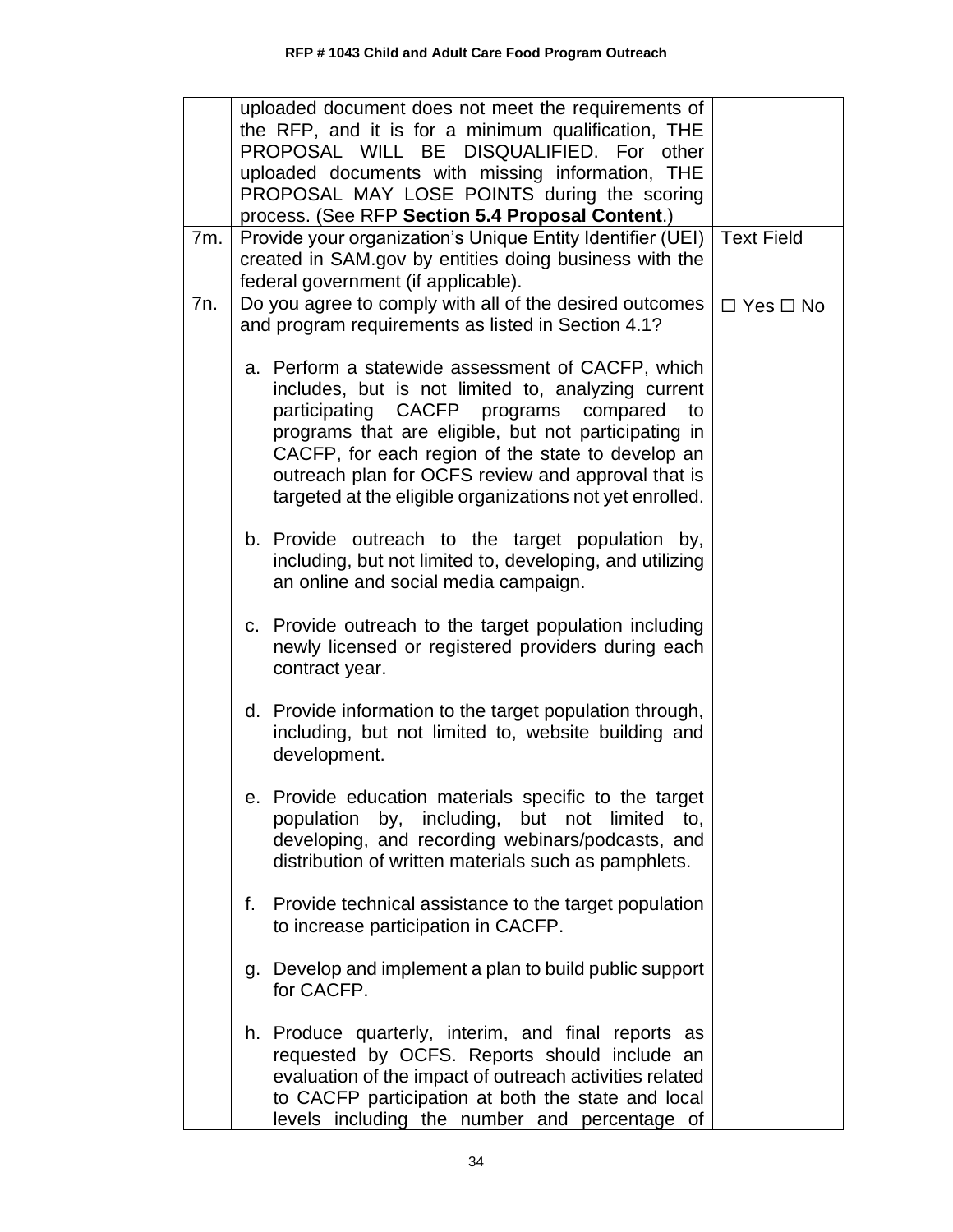|     | programs contacted and programs enrolled. The<br>contractor will be expected to produce a final report<br>in a format acceptable to OCFS.                                                                 |                      |
|-----|-----------------------------------------------------------------------------------------------------------------------------------------------------------------------------------------------------------|----------------------|
| 70. | Did your response to Eligibility Question 1c. adequately  <br>document at least five (5) years of relevant experience,<br>including the DATES and DESCRIPTIONS of the<br>services provided?               | $\Box$ Yes $\Box$ No |
|     | <b>Please note:</b> Omissions in the information provided in<br>response to this requirement will not be resolved in the<br>applicant's favor and MAY result in the disqualification of<br>your proposal. |                      |

# **Work Plan Questions (Up to 80 points)**

The Work Plan Template is available in the **"Pre-Submission Uploads"** section of the Grants Gateway. Use this document to help prepare proposed responses to the **"Program Specific Questions"** section of your application in the Grants Gateway. The Work Plan Template will not be uploaded or submitted with your application.

Please refer to **Section 5.1 Technical Proposal Content/Work Plan** for additional information and guidelines regarding these questions.

If any responses to individual questions exceed the 4000-character limit, please enter "See Attached Upload" in the text field for the response to that question, attach, and upload your complete and clearly labeled response (in both the document filename and on the document itself) to the "**Grantee Document Folder**" in your online application.

| No. | Question                                                       | Max.<br><b>Points</b> |
|-----|----------------------------------------------------------------|-----------------------|
|     | A. Community (up to 10 points)                                 |                       |
| A1. | Proposal describes the planning activities that were conducted | 2                     |
|     | that contributed to the development of the proposal.           |                       |
| A2. | Proposal identifies resources that were reviewed or consulted  | 2                     |
|     | to develop your proposal, e.g., county plans, goals and/or     |                       |
|     | statewide needs assessment(s).                                 |                       |
| A3. | Proposal discusses trends that support the demand for the      | $\overline{2}$        |
|     | proposed project services, identifies demographic data         |                       |
|     | (including data on the communities' racial and ethnic          |                       |
|     | composition and information related to disconnected youth),    |                       |
|     | and social and economic changes that may be of significance    |                       |
|     | to the target communities the target population is located in. |                       |
| A4. | Proposal describes how the community and childcare providers   | 2                     |
|     | were involved in the planning for the proposed project and how |                       |
|     | the proposed project relates to the overall needs of the       |                       |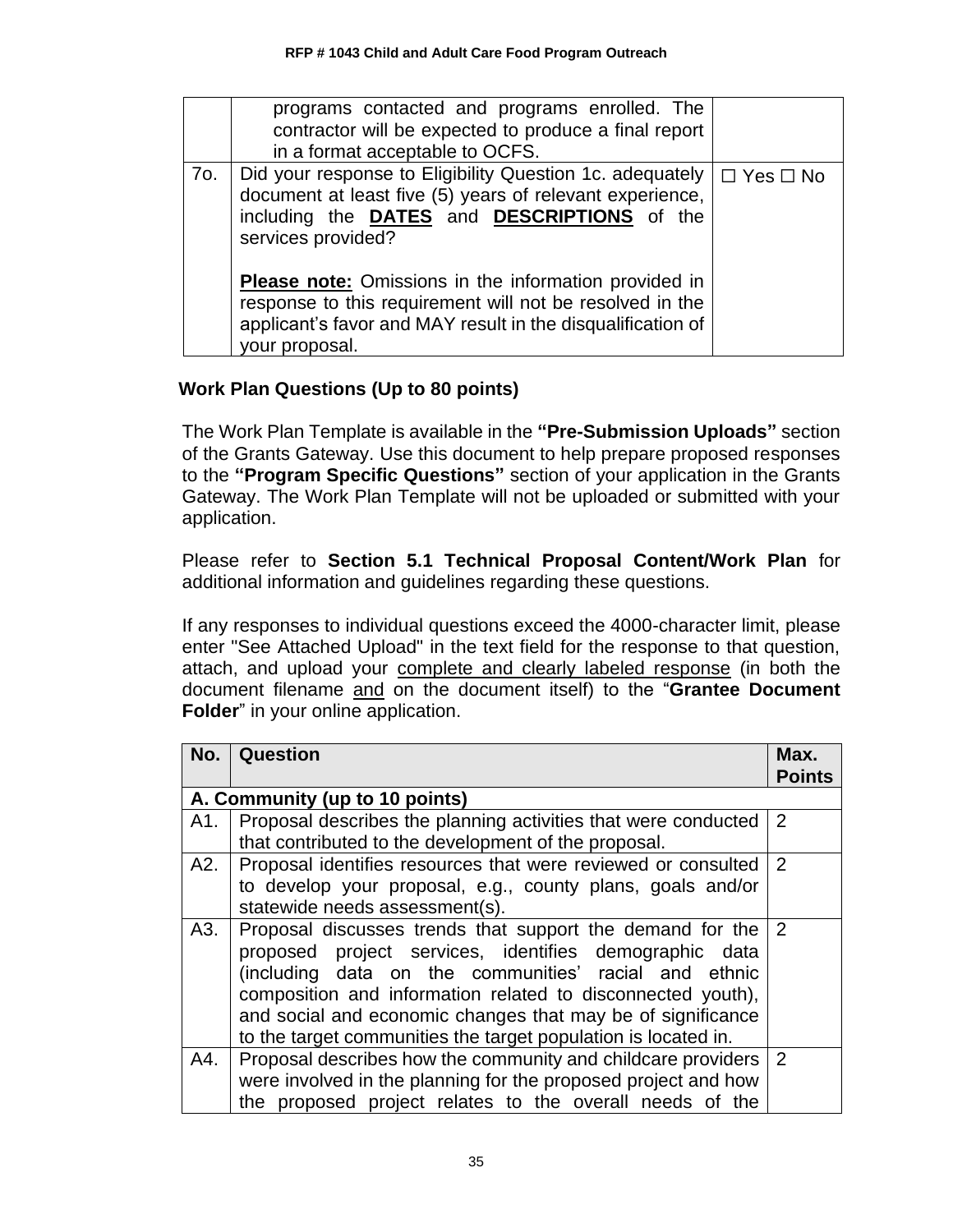|                  | communities and childcare facilities where the<br>target<br>populations are located.                              |                |
|------------------|-------------------------------------------------------------------------------------------------------------------|----------------|
| A5.              | Proposal identifies community agency partners that will assist                                                    | 2              |
|                  | with the project and community readiness to receive project                                                       |                |
|                  | services.                                                                                                         |                |
|                  | <b>B. Target Population(s) (up to 8 points)</b>                                                                   |                |
| B1.              | Proposal describes the characteristics of the target population                                                   | 3              |
|                  | to be involved in the program, the geographic area or                                                             |                |
|                  | community to be served, and discusses why the client group is                                                     |                |
|                  | targeted to receive services.                                                                                     |                |
| B <sub>2</sub> . | Proposal includes other indicators which contribute to the target                                                 | 2              |
|                  | populations need for project services (e.g., disproportionate                                                     |                |
|                  | minority representation, low income/high poverty rates).                                                          |                |
| B3.              | Proposal describes how the project will conduct outreach to the                                                   | 3              |
|                  | target population of childcare providers who are the ultimate                                                     |                |
|                  | recipients of the proposed services. Proposal includes how you                                                    |                |
|                  | will deliver outreach in the primary language of the communities.                                                 |                |
|                  | C. Objectives, Tasks, and Performance Measures (up to 16 points)                                                  |                |
| C1.              | Proposal identifies the expected results (changes in the                                                          | 3              |
|                  | condition, status, or behavior of the target population) as                                                       |                |
|                  | opposed to the activities designed to produce those results.                                                      |                |
| C <sub>2</sub> . | Proposal identifies results that will significantly contribute to the                                             | $\overline{2}$ |
|                  | achievement of the desired objectives.                                                                            |                |
| C3.              | Proposal describes clearly defined tasks that are measurable.                                                     | 4              |
| C4.              | Proposal explains how the tasks are achievable with the<br>resources available to the bidder.                     | 3              |
| C5.              | Proposal identifies appropriate and realistic methods to verify                                                   | 4              |
|                  | task attainment.                                                                                                  |                |
|                  | D. Proposed Project Description (up to 20 points)                                                                 |                |
| D1.              | Proposal discusses how the proposed project services will                                                         | 3              |
|                  | address the current status of the target population, the role the                                                 |                |
|                  | target population had in the design of the program and why                                                        |                |
|                  | this approach is the best way to achieve the expected                                                             |                |
|                  | objectives of increased CACFP enrollment.                                                                         |                |
| D <sub>2</sub> . | Proposal discusses which specific services, core features, or                                                     | 5              |
|                  | essential elements will be funded by the proposed project.                                                        |                |
|                  | Proposal includes sufficient detail to demonstrate that the                                                       |                |
|                  | design and delivery of the program is likely to result in increased<br>CACFP enrollment of the target population. |                |
| D3.              | Proposal identifies plans for outreach, collaboration, and                                                        | 4              |
|                  | coordination in and with the community and cites any special                                                      |                |
|                  | efforts<br>the<br>project<br>will<br>conduct<br>outreach<br>related<br>to                                         |                |
|                  | disproportionality and/or under enrolled members of the target                                                    |                |
|                  | population such as modalities of care or rural areas.                                                             |                |
| D4.              | Proposal discusses how the project will interface with other                                                      | 2              |
|                  | bidder in-house services and services available<br>in the                                                         |                |
|                  | community.                                                                                                        |                |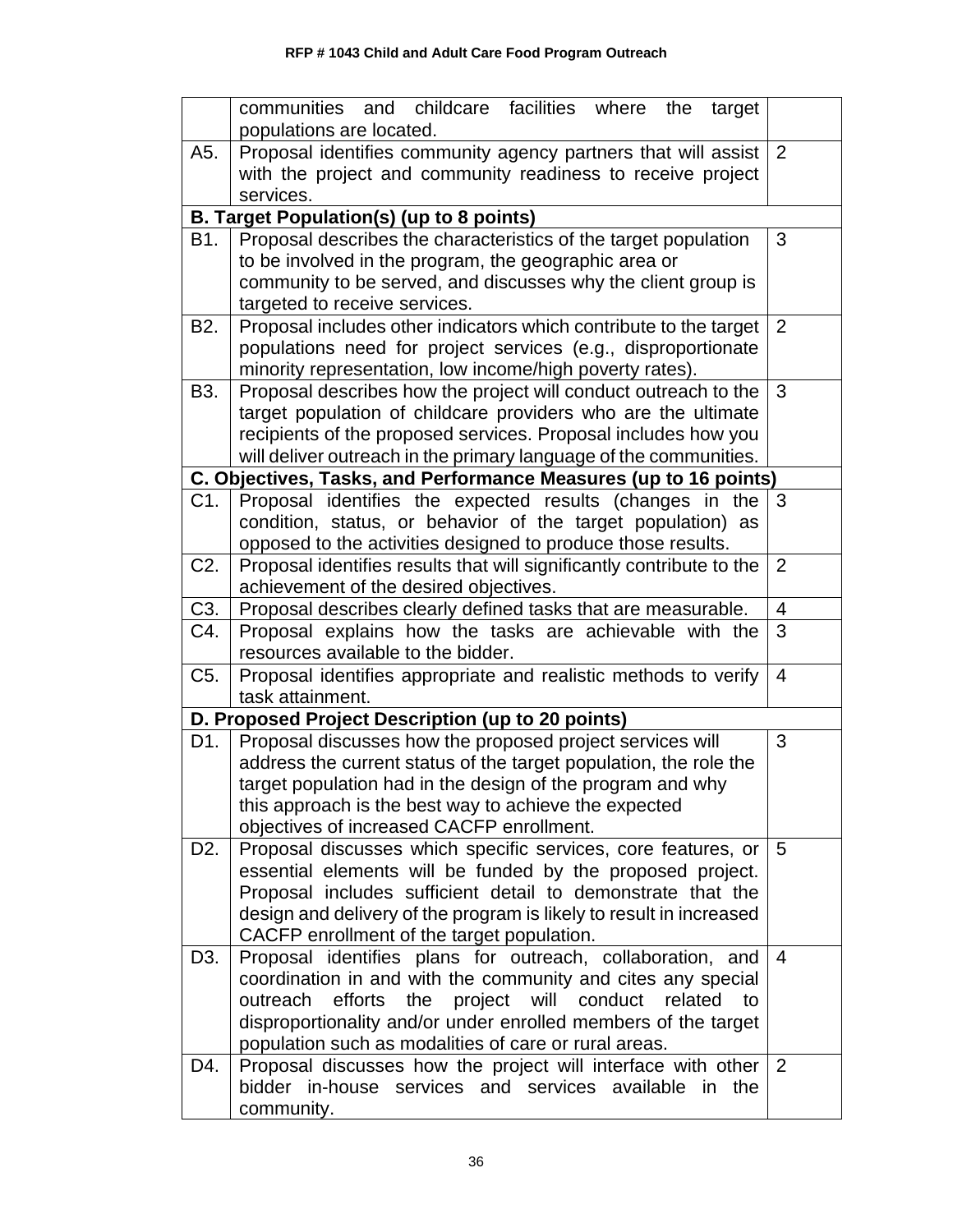| D <sub>5.</sub> | Proposal includes cultural and linguistic considerations for the<br>delivery of services to the target population and how the bidder<br>will encourage successful case objectives for the target<br>population.                                                                                                                                  | 3              |
|-----------------|--------------------------------------------------------------------------------------------------------------------------------------------------------------------------------------------------------------------------------------------------------------------------------------------------------------------------------------------------|----------------|
| D6.             | Proposal addresses how the bidder will obtain ongoing input<br>regarding customer satisfaction with project services from the<br>target community.                                                                                                                                                                                               | 3              |
|                 | E. Project Staff (up to 10 points)                                                                                                                                                                                                                                                                                                               |                |
| E1.             | Proposal describes the title and role of staff to be hired by the<br>project, required staff qualifications, how staff orientation and<br>training will be provided and how staff supervision will be<br>provided.                                                                                                                               | 2              |
| E2.             | Proposal identifies staff by title and number of positions to be<br>assigned to this project, states whether they will be paid with<br>requested project funds or other agency funds and briefly<br>indicates their responsibilities.                                                                                                            | 3              |
| E3.             | Proposal describes how the staffing pattern for the proposed<br>project is representative of the community, cultures, and<br>languages of the population targeted to receive services.<br>Cultural competence and awareness are considered critical<br>factors.                                                                                  | 3              |
| E4.             | Proposal identifies activities that will be conducted to instill<br>diversity and cultural responsiveness in project services.                                                                                                                                                                                                                   | 2              |
|                 | F. Organization (up to 16 points)                                                                                                                                                                                                                                                                                                                |                |
| F1.             | Proposal describes the history of your organization, experience<br>working with the target population, and provides evidence that<br>it has the capacity and any required licenses to successfully<br>manage the project. Proposal indicates steps that will be taken<br>to demonstrate readiness to implement the program on a timely<br>basis. | 3              |
| F2.             | Proposal describes the past accomplishments,<br>special<br>characteristics, and resources of your organization that are<br>predictive of your success in achieving the stated objective to<br>increase CACFP enrollment.                                                                                                                         | $\overline{2}$ |
| F3.             | Proposal describes how the management of your agency<br>supports the proposal for this program. An organizational chart<br>has been uploaded and shows how this program fits into the<br>organization's goals and mission.                                                                                                                       | 2              |
| F4.             | Proposal identifies the key people in the organization who are<br>primarily responsible for delivering the program and reaching<br>the performance objectives. Proposal describes key people in<br>terms of capacity including knowledge, skills, expertise,<br>professional credentials, and commitment.                                        | 3              |
| F5.             | Proposal includes evidence of the organization's ability to hire<br>and maintain staff.                                                                                                                                                                                                                                                          | 2              |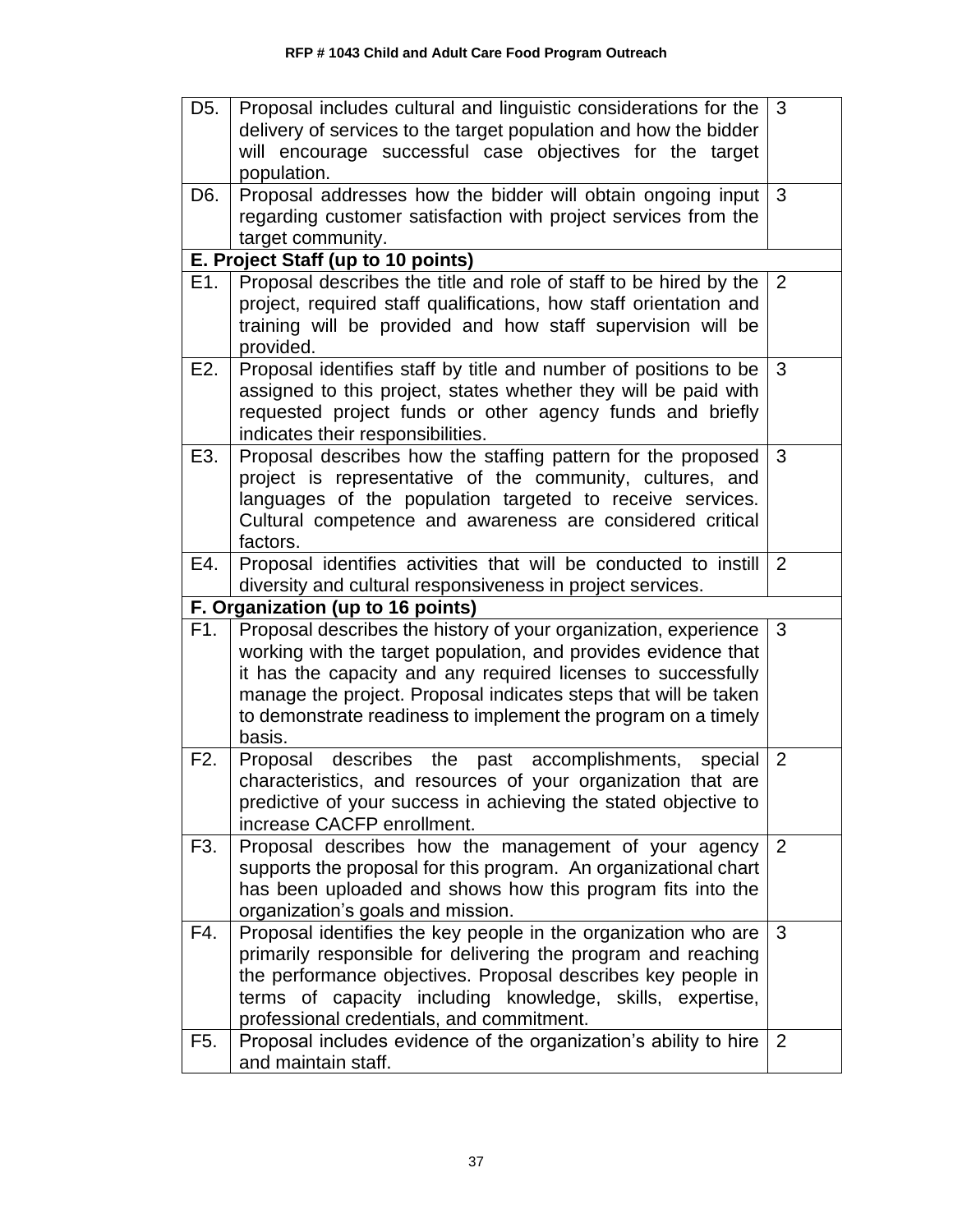| F6. | Proposal describes what activities the organization has initiated 2<br>to accommodate cultural and linguistic requirements of the<br>target population, and how the organization will promote<br>effective coordination with other key partners and service<br>providers in the communities of the target population to maintain<br>this program. Proposal includes any affiliations with other<br>community groups. |  |
|-----|----------------------------------------------------------------------------------------------------------------------------------------------------------------------------------------------------------------------------------------------------------------------------------------------------------------------------------------------------------------------------------------------------------------------|--|
|     | F7. Proposal specifies if key partners are required as part of the $ 2$<br>proposal, describes their involvement, and includes a copy of<br>any applicable MOUs.                                                                                                                                                                                                                                                     |  |

# **Budget Questions (Up to 20 points)**

Upload the budget into the Grants Gateway in accordance with the requirements of **Section 5.2 Proposed Budget**.

The budget template can be found in the **"Pre-Submission Uploads"** section of the RFP in the Grants Gateway System. The completed operating budget is uploaded as an attachment in the **"Pre-Submission Uploads"** section of your application.

### **Please note: Proposed budget should reflect a one-year contract period of 3/1/2023 through 2/28/2024 for a maximum dollar amount not to exceed \$250,000 per year and include a summary of how the funds will be spent.**

To streamline the contract process, applicants are strongly encouraged to submit budgets that reflect realistic and necessary expenses and that include justifiable and allowable costs only. In addition to completing the budget forms and budget narrative, applicants must respond to the items below.

| No.                                 | Question                                                    | Max.          |
|-------------------------------------|-------------------------------------------------------------|---------------|
|                                     |                                                             | <b>Points</b> |
| G. Budget Section (Up to 20 points) |                                                             |               |
| G1.                                 | Demonstrate a clear relationship between funds requested,   | 5             |
|                                     | the program activities, and performance targets/outcomes.   |               |
| G2.                                 | Explain how funds requested are within RFP guidelines, are  | 5             |
|                                     | sufficient to comply with RFP requirements, and includes    |               |
|                                     | sufficient funds to operate the program effectively.        |               |
| G3.                                 | Identify how expenses are realistic, reasonable, necessary, | 5             |
|                                     | allowable, and justified based on an annual program plan.   |               |
| G4.                                 | Describe how the budget focuses on program expenses and     | 5             |
|                                     | direct services rather than administrative costs.           |               |
| G5.                                 | Did you upload the budget into the Grants Gateway in        | $\Box$ Yes    |
|                                     | accordance with the requirements of RFP Section 5.2         | $\Box$ No     |
|                                     | Proposed Budget? The budget template can be found in the    |               |
|                                     | "Pre-Submission Uploads" section of the RFP in the Grants   |               |
|                                     | Gateway System. The completed operating budget is           |               |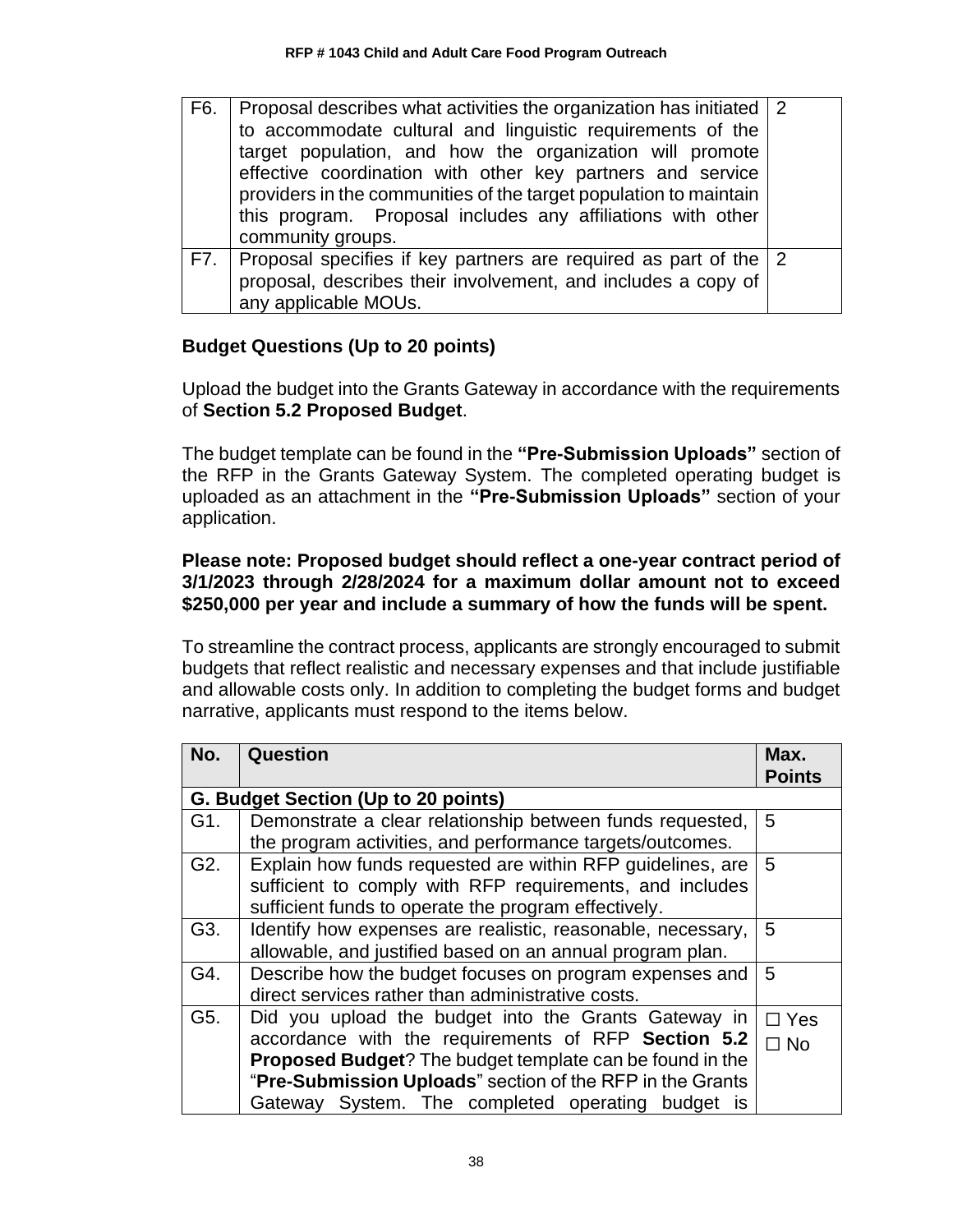|     | uploaded as an attachment in the "Pre-Submission                  |            |
|-----|-------------------------------------------------------------------|------------|
|     | <b>Uploads</b> " section of your application.                     |            |
| G6. | Is your proposed budget for a one-year period consisting of       | $\Box$ Yes |
|     | 3/1/2023 through 2/28/2024 of your proposed project?              | $\Box$ No  |
|     | Additionally, do you understand that programs may apply for       |            |
|     | up to \$250,000 per year?                                         |            |
|     | Please note: A local match is not required.                       |            |
| G7. | Please indicate the annual dollar amount in OCFS funds   Number   |            |
|     | being requested by this proposal. Enter the nearest whole   Field |            |
|     | number. This number should not exceed \$250,000.                  |            |

### <span id="page-41-0"></span>**5.5 Proposal Submittal Process**

### **How to Submit a Proposal**

In order to access the online proposal and other required documents such as the attachments, you must be registered and logged into the NYS Grants Gateway system (Gateway) at [https://grantsgateway.ny.gov](https://grantsgateway.ny.gov/) in the user role of either a "Grantee" or a "Grantee contract Signatory." For tutorials (training videos) on using the Grants Gateway to submit proposals and apply for grants, please refer to: [https://grantsmanagement.ny.gov/videos-grant-applicants.](https://grantsmanagement.ny.gov/videos-grant-applicants)

**Note: Only users logged in with the following roles can submit the application for review: (1) Grantee contract Signatory; and (2) Grantee System Administrator. Proposals must be submitted online via the Grants Gateway by the Deadline for Submission of Proposals indicated in Section 1.2 Calendar of Events of this RFP.**

Please visit the Grants Management website at the following web address: <https://grantsmanagement.ny.gov/> for information on the process.

To find the Request for Proposal, log into the Grants Gateway and from the Welcome Page, click "Browse Now!" under "Browse," then do one of the following:

- Click the link for the opportunity; or
- Search for the opportunity by selecting the Office of Children and Family Services as the "Funding Agency" and pressing the "Search" button.

Once you locate the solicitation you are looking for, click on the name of that Grant Opportunity, and you will be taken to a summary page called *Grant Opportunity Portal – Grant Opportunity Profile*. You will see a brief description of the opportunity, a link to "View Grant Opportunity" (lower left of screen), or the option to click a link that will take you to the opportunity on an external website (upper middle of screen). Please note that even though you have access to the PDF of the RFP, all responses to the RFP must be answered in the Gateway.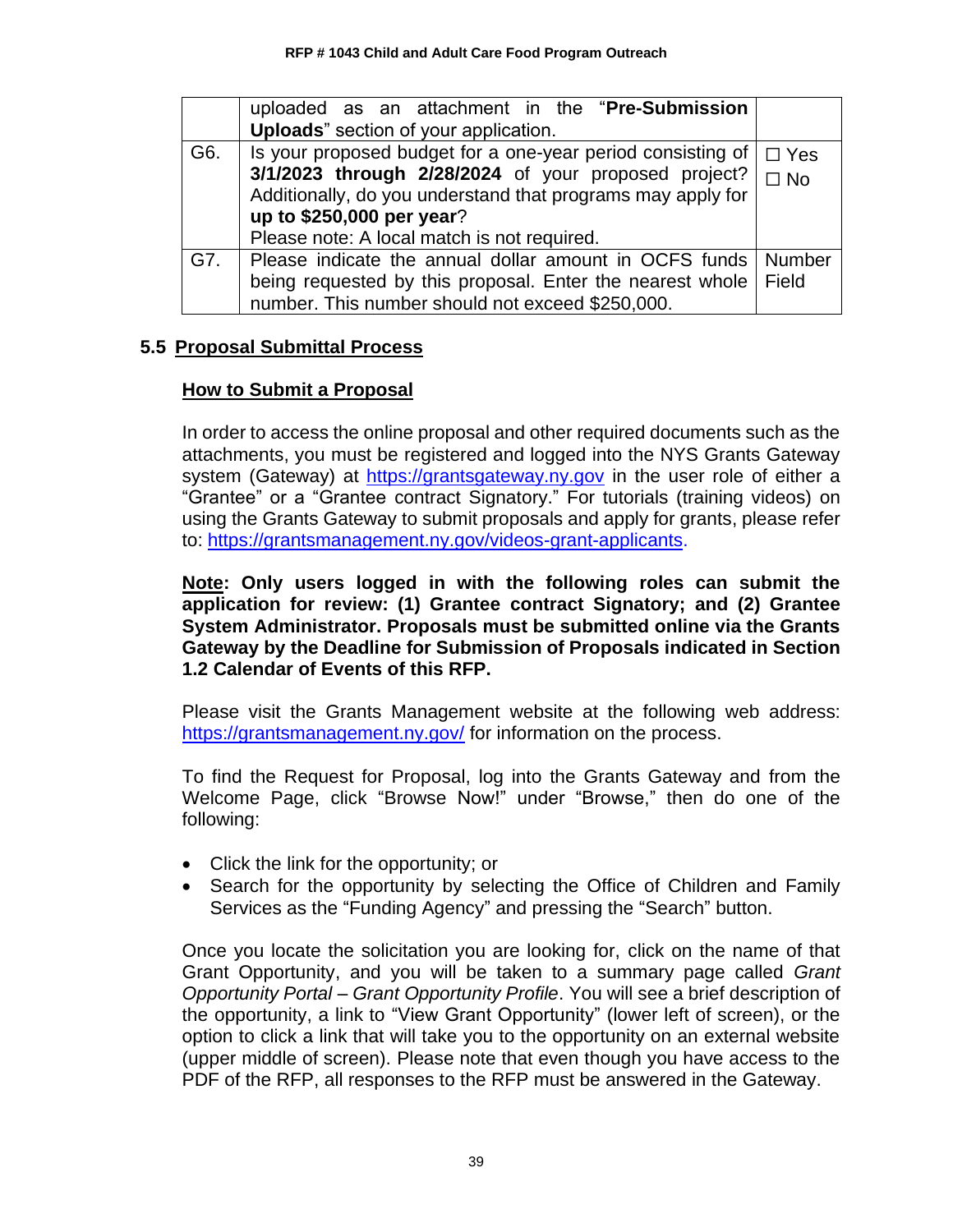### **Important Note Regarding Proposal Submission**

- Late proposals may not be accepted.
- Proposals must be submitted into the **Gateway only**.
- **Proposals may not be submitted via email, postal delivery, hand delivery, facsimile nor in hard copy format.**

Prospective applicants are **strongly encouraged** to submit their applications well in advance of the **Deadline for Submission of Proposals** indicated in **Section 1.2 Calendar of Events** of this RFP. This will allow sufficient opportunity for the applicant to obtain assistance and take corrective action should there be a technical issue with the submission process. Failure to leave adequate time to address issues identified during the submission process may jeopardize an applicant's ability to submit their application.

### **Helpful Links**

Some helpful links for questions of a technical nature are below. Questions regarding specific opportunities or proposals should be directed to the OCFS contact listed in **Section 1.1 Procurement Contact** on page one of this RFP.

- NYS Grants Gateway: [https://grantsgateway.ny.gov](https://grantsgateway.ny.gov/)
- Grants Management Website:<https://grantsmanagement.ny.gov/>
- Grants Management Videos (includes a document vault tutorial and a grant application tutorial) are available on YouTube: <https://grantsmanagement.ny.gov/videos-grant-applicants>
- Grants Gateway Help Desk: 518-474-5595
- Grants Gateway Email: [grantsgateway@its.ny.gov](mailto:grantsgateway@its.ny.gov)

The Grants Gateway will always notify applicants of successful submission of an application. If a prospective grantee does not get a successful submission message in the Gateway, it has not successfully submitted an application.

### <span id="page-42-0"></span>**6.0 MINIMUM CRITERIA/EVALUATION PROCESS**

### <span id="page-42-1"></span>**6.1 Minimum Criteria (Pass/Fail Review Criteria)**

Bidders must meet the Minimum Qualifications to submit a Proposal in accordance with **Section 3.1 Minimum Qualifications** and **Section 3.2 Prequalification Process**. Bidders not meeting these requirements will be disqualified from further consideration.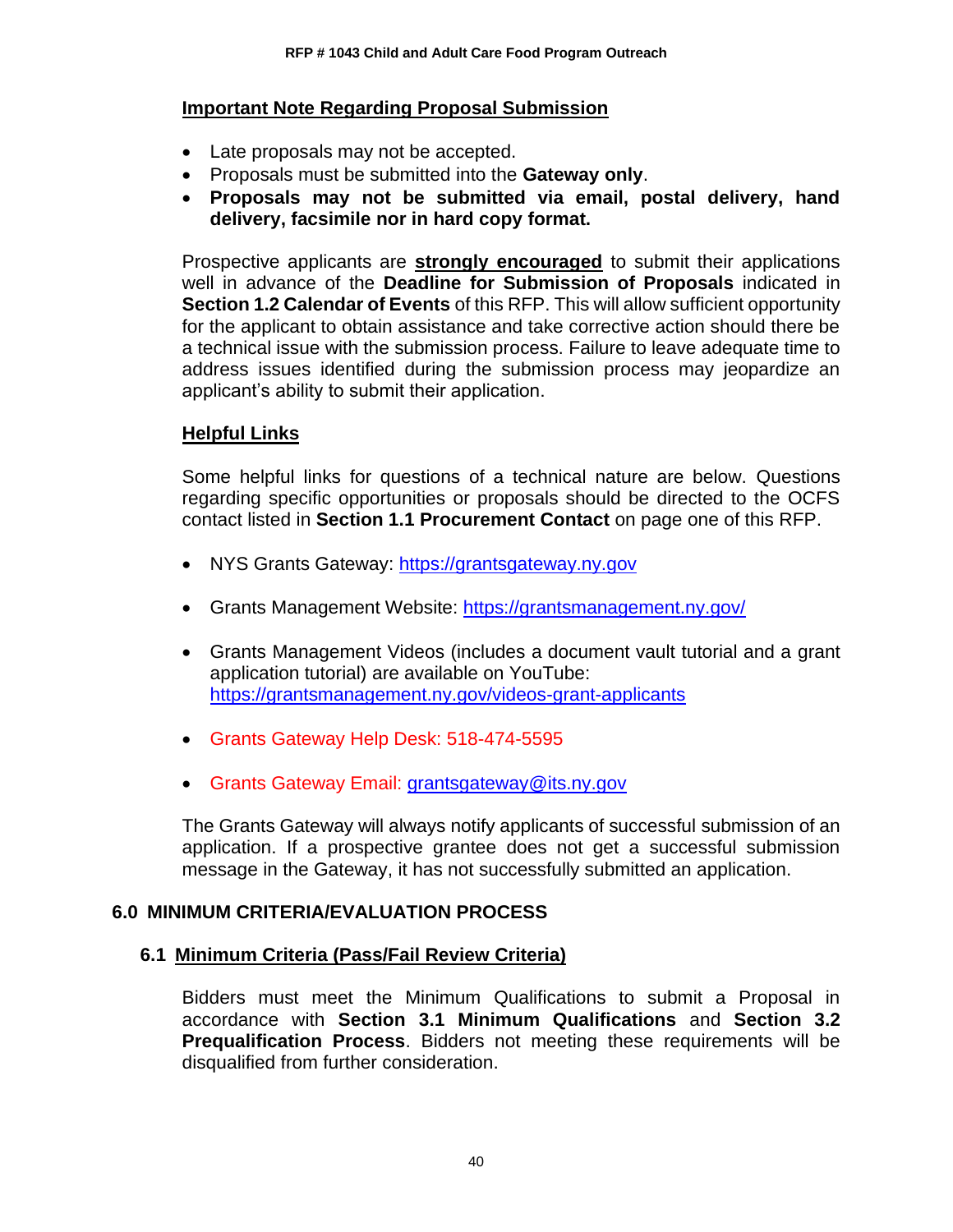### <span id="page-43-0"></span>**6.2 Evaluation Process**

Applications will be reviewed and scored by trained reviewers using a structured, pre-approved evaluation instrument. The final score will be based on the average of the reviewer scores. Applications that receive a minimum average score of seventy-five (75) points or more will be considered for funding. The award recommendation will be based on the highest scoring application.

In the event of a tie between two or more proposals, the applicant who scores higher in section D Proposed Project Description will be awarded. If the proposals remain tied, the applicant who scores higher in section G, Budget will be awarded.

Applicants may submit one (1) proposal in response to this RFP. In the event multiple proposals are received from an organization, only the first proposal received by OCFS will be reviewed. There will be a maximum of one (1) award made from this procurement.

OCFS reserves the right to make adjustments to the funding amount requested based on programmatic need, funding availability, geographic distribution of awards, and the total dollar values of all applications receiving a passing score.

### <span id="page-43-1"></span>**6.3 Bonus Points**

Not Applicable.

# <span id="page-43-2"></span>**6.4 OCFS Procedure for Handling Debriefing Requests, Formal Protests and Appeals**

### **A. Applicability**

The intent and purpose of these procedures is to define the debriefing process, as well as the protest and appeal procedures. This includes the steps that must be taken when an interested party challenges a contract award from OCFS. These procedures shall apply to all contract awards made by OCFS.

### **B. Definitions**

- 1. "Interested party" shall mean a participant in the procurement process and those whose participation in the procurement process has been foreclosed by OCFS.
- 2. "Contract award" shall mean a written determination from OCFS to an offerer, indicating that OCFS has accepted the offerer's bid or offer.
- 3. "Debriefing" is the practice whereby, upon request of a bidder, OCFS reviews with such bidder the reasons its bid was not selected for an award. OCFS views debriefing as a learning process so that the bidder will be better prepared to participate in future procurements.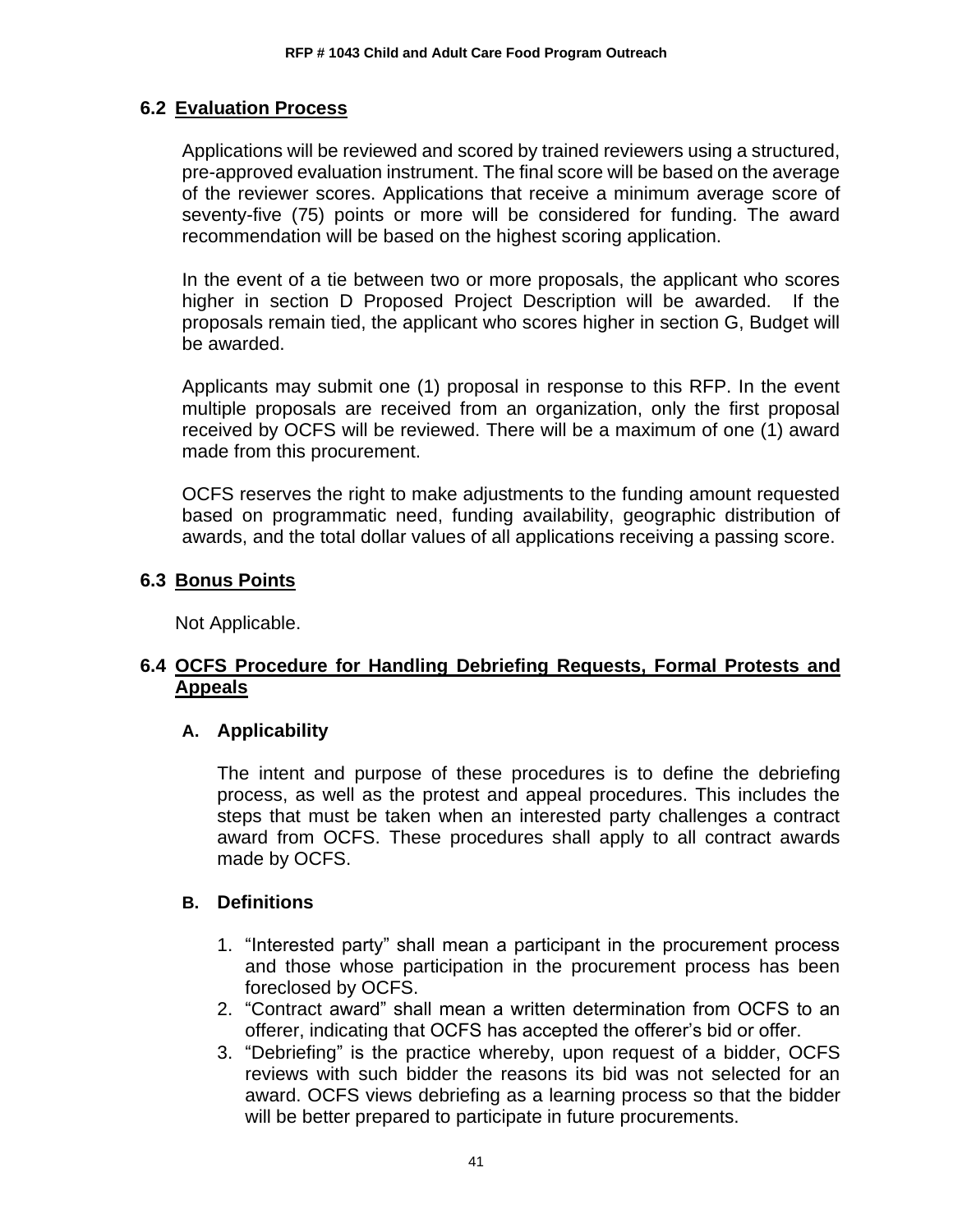- 4. "Formal Protest" shall mean a written challenge to an OCFS contract award.
- 5. "Procurement" shall mean any method used to solicit or establish a contract (e.g., invitation for bid, request for proposal, single/sole source, etc.)
- 6. "Protesting party" is the party who is filing a protest to the bid, contract award or other aspect of procurement.
- 7. "Formal protest determination" shall mean the determination of a formal protest by OCFS' deputy commissioner for administration of OCFS or his or her designee.
- 8. "Decision after appeal" shall mean the decision on the appeal of a formal protest by OCFS' commissioner or his or her designee.

# **C. Debriefing Request**

In accordance with section 163 of the NY State Finance Law, OCFS must, upon request, provide a debriefing to any unsuccessful offerer that responded to the RFP, regarding the reasons that the proposal or bid submitted by the unsuccessful offerer was not selected for an award.

- 1. OCFS will provide notice in writing or electronically to all unsuccessful offerers that the offerer will not receive a funded award under the RFP. An unsuccessful offerer wanting a debriefing must request a debriefing in writing, within fifteen calendar days of receiving the notice from OCFS that the offerer's proposal did not result in an award.
- 2. When OCFS receives of a timely written request from the unsuccessful offerer, will schedule the debriefing to occur within a reasonable period of time. Debriefings will be conducted in-person, unless OCFS and the offerer mutually agree to utilize other means, including, but not limited to, telephone, video-conferencing or other types of electronic communications.
- 3. Such debriefing will include: (a) the reasons that the proposal, bid or offer submitted by the unsuccessful offerer was not selected for an award; (b) the qualitative and quantitative analysis employed by OCFS in assessing the relative merits of the proposals, bids or offers; (c) the application of the selection criteria to the unsuccessful offerer's proposal; and (d) when the debriefing is held after the final award, the reasons for the selection of the winning proposal, bid or offer. The debriefing will also provide, to the extent practicable, general advice and guidance to the unsuccessful offerer concerning potential ways for their future proposals, bids or offers to be more responsive.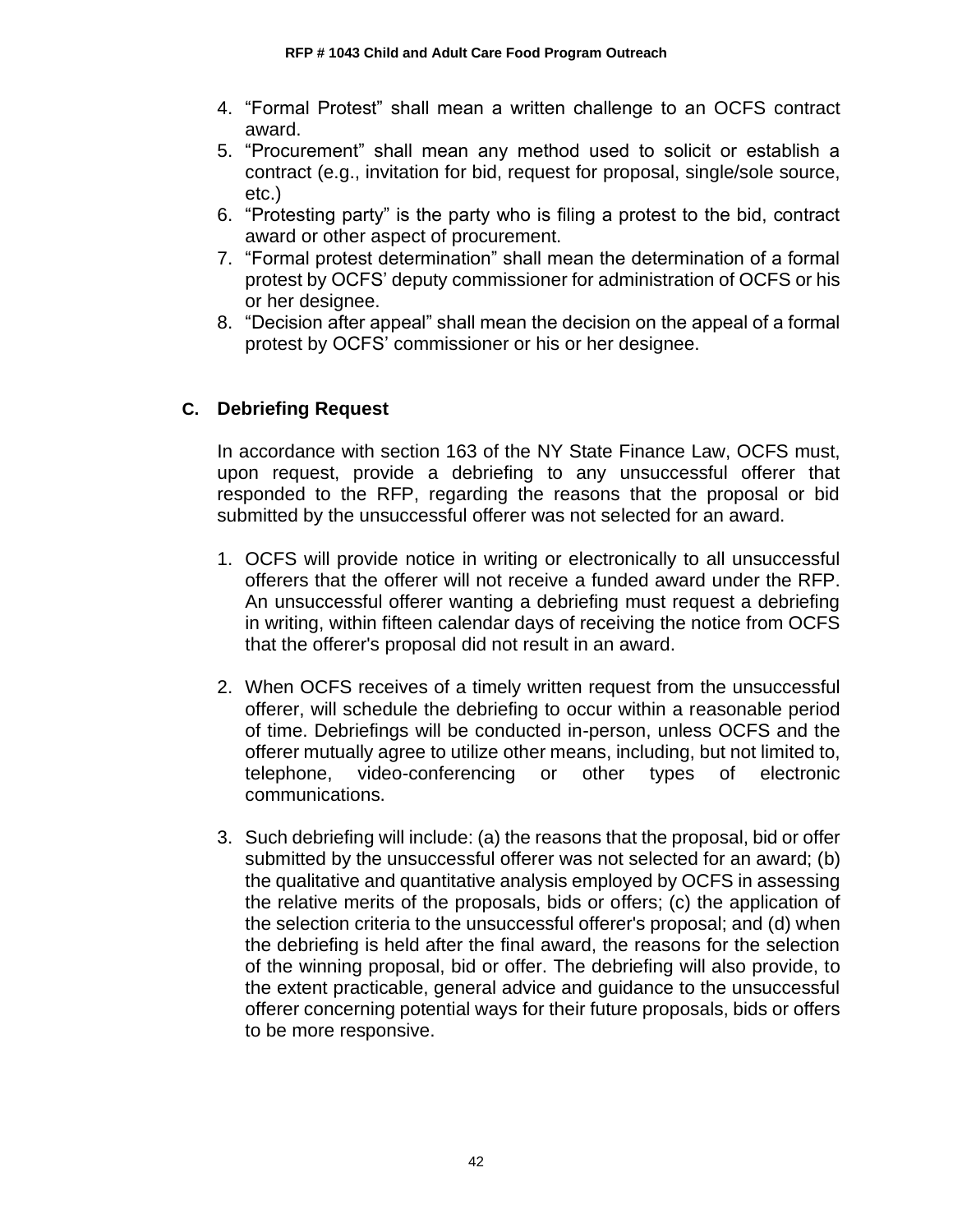#### **D. Formal Protest and Appeal Procedure**

Any interested party who believes that they have been treated unfairly in the application, evaluation, bid award, or contract award phases of the procurement, may present a formal protest to OCFS and request administrative relief concerning such action.

#### 1. Submission of Bid or Award Protests

Formal protests **must** be in writing and received by OCFS within five business days after the protesting party knows or should have known of the facts that constitute the basis of the formal protest.

In addition, formal protests concerning a pending contract award **must** be in writing and received by OCFS within 10 business days from notice of award/non-award or, if a debriefing was requested by the interested party, within five business days from the date the debriefing was held (whichever is later).

Formal protests will not be accepted by OCFS concerning a contract award after the contract between OCFS and the offerer who received the contract award has been approved by the NYS Office of the State Comptroller (OSC).

#### 2. Review and Formal Protest Determination

- a. Formal protests must be filed with the OCFS deputy commissioner for administration. Any protests filed with the OCFS program division responsible for the procurement will be forwarded to the deputy commissioner for administration. Copies of all formal protests will be provided by the deputy commissioner for administration to the OCFS Division of Legal Affairs and other necessary parties within OCFS, as determined by the deputy commissioner for administration.
- b. Formal protests shall be resolved through written correspondence; however, either the protesting party or OCFS may request a meeting to discuss a formal protest. Where further formal resolution is required, the program division responsible for the procurement may designate a state employee not involved in the procurement ("designee") to determine and undertake the initial attempted resolution or settlement of any formal protest.
- c. The OCFS program division responsible for the procurement will conduct a review of the records involved in the formal protest, and provide a memorandum to the deputy commissioner for administration or the deputy commissioner's designee summarizing the facts, an analysis of the substance of the protest, and a preliminary recommendation including: (a) an evaluation of the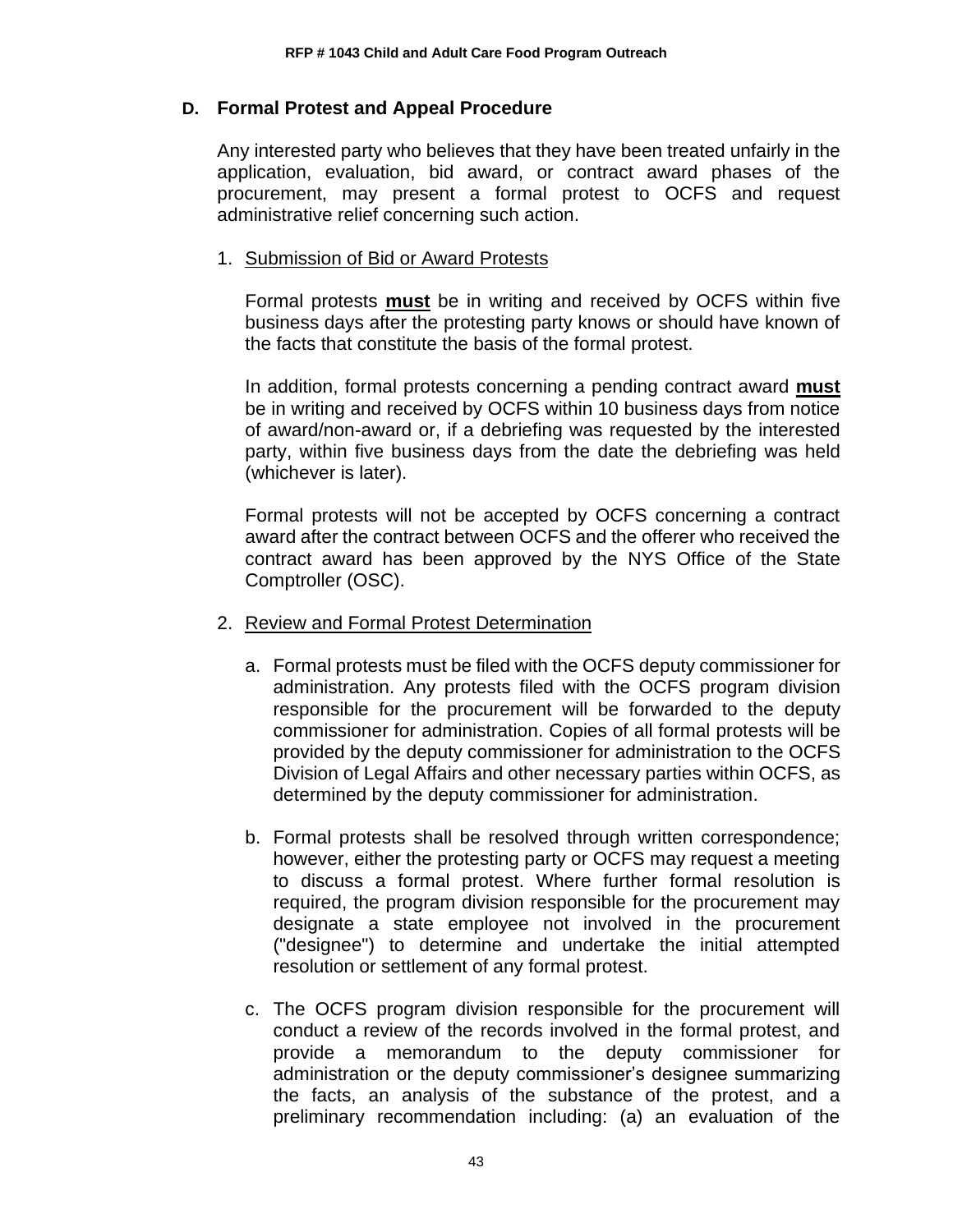findings and recommendations, (b) the materials presented by the protesting party and/or any materials required of or submitted by other bidders, (c) the results of any consultation with the OCFS Division of Legal Affairs, and (d) a draft response to the formal protest.

d. The OCFS deputy commissioner for administration or his or her designee shall hear and make a formal protest determination on all formal protests. A copy of the formal protest determination, stating the reason(s) upon which it is based and informing the protesting party of the right to appeal an unfavorable decision to the OCFS commissioner, shall be sent to the protesting party or its agent within 30 business days of receiving the formal protest, except that upon notice to the protesting party, OCFS may extend such period. The formal protest determination will be recorded and included in the procurement record, or otherwise forwarded to the OSC.

### 3. Appeal of Formal Protest Determination

- a. If the protesting party is not satisfied with the formal protest determination, the protesting party **must** submit a written notice of appeal to OCFS' commissioner no more than 15 business days after the date the formal protest determination is sent to the protesting party.
- b. The commissioner or his or her designee shall review the formal protest documentation and make a decision on all appeals.
- c. An appeal may not introduce new facts unless responding to facts or issues unknown to the protesting party before the formal protest determination.
- 4. Reservation of Rights and Responsibilities of OCFS
	- a. OCFS reserves the right to waive or extend the time requirements for protest submissions, decisions and appeals herein prescribed when, in its sole judgment, circumstances so warrant to serve the best interests of the state.
	- b. If OCFS determines that there are compelling circumstances, including the need to proceed immediately with contract award and development of final contracts in the best interests of the state, then these protest procedures may be suspended, and such determination shall be documented in the procurement record.
	- c. OCFS will consider all information relevant to the protest, and may, at its discretion, suspend, modify, or cancel the protested procurement action, including solicitation of bids, or withdraw the recommendation of contract award before issuance of a formal protest decision.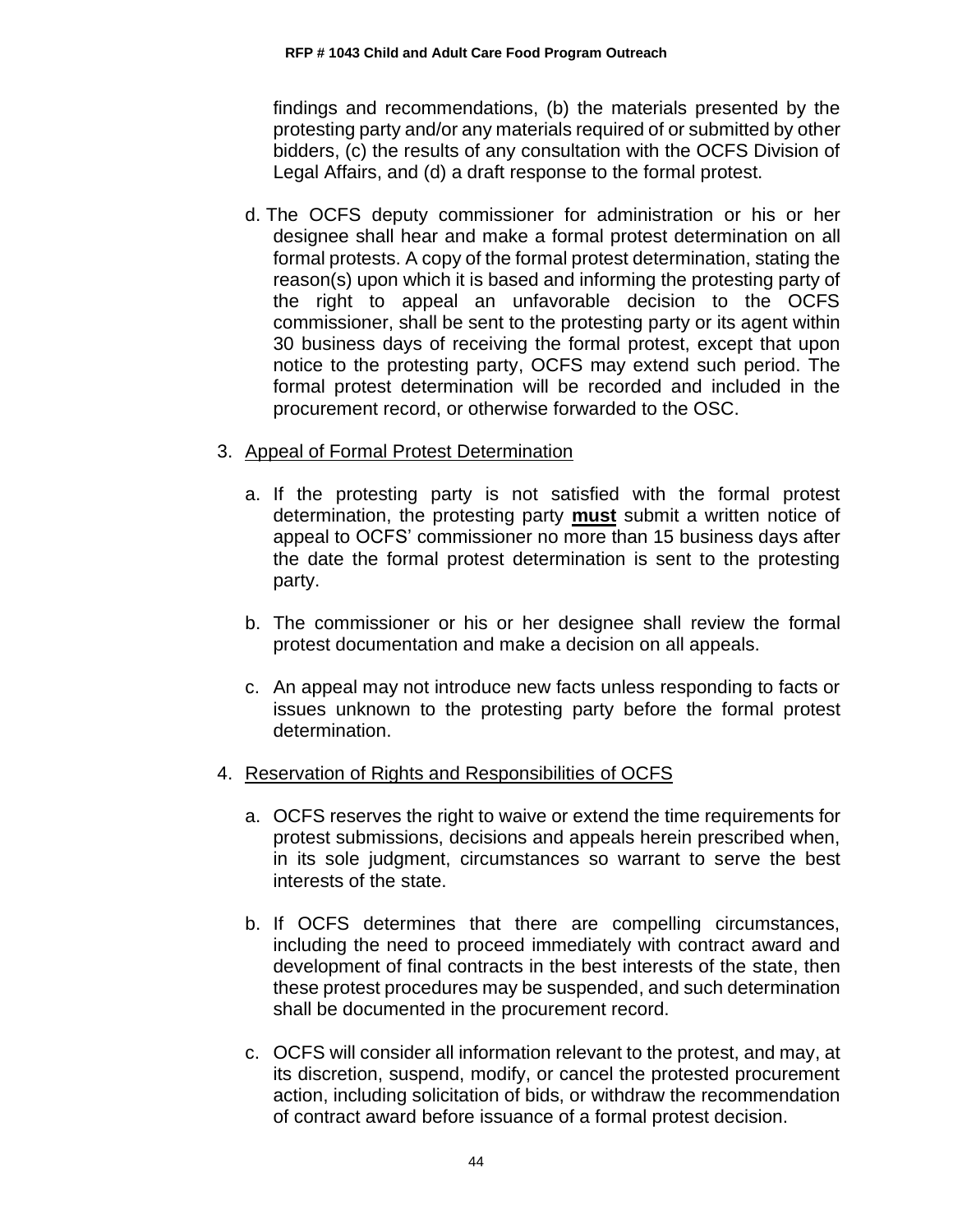- d. Unless a determination is made to suspend, modify, or cancel the protested procurement action, or withdraw the recommendation of contract award, OCFS will continue procurement and contract award activity before the formal protest determination. The receipt of a formal protest will not otherwise stop action on the procurement and award of the contract(s) or on development of final contracts.
	- i. The procurement record and awarded contract(s) will be forwarded to OSC, and a notice of the receipt of a formal protest and any appeal will be included in the procurement record. If a formal protest determination, or a decision after appeal, has been reached before transmittal of the procurement record and the contract(s) to OSC, a copy of the formal protest determination or decision after appeal will be included in the procurement record and with the contract(s).
	- ii. If a formal protest determination or decision after appeal is made after the transmittal of the procurement record and contract(s) to OSC, but before OSC approval, a copy of the formal protest determination or decision after appeal will be forwarded to OSC when issued, along with a letter either: a) confirming the original OCFS recommendation for award(s); b) modifying the proposed award recommendation; or c) withdrawing the original award recommendation.
	- iii. All records related to formal protests and appeals shall be retained for at least one year following resolution of the formal protest. All other records concerning the procurement shall be retained according to the applicable requirements for records retention.

# **E. Appeal to the Office of the State Comptroller**

If the protesting party is still not satisfied with the result of its protest after conclusion of the formal protest and appeal procedure described above, the protesting party may file a written appeal with the OSC within ten business days of the date the protesting party received OCFS's protest determination. An appeal to the OSC's Bureau of contracts must be in writing and must contain the specific factual and/or legal allegations setting forth the basis upon which the protesting party challenges the contract award by OCFS. Such appeal must be filed with the director of the Bureau of contracts at the NYS Office of the State Comptroller, 110 State Street, 11<sup>th</sup> Floor, Albany, NY 12236.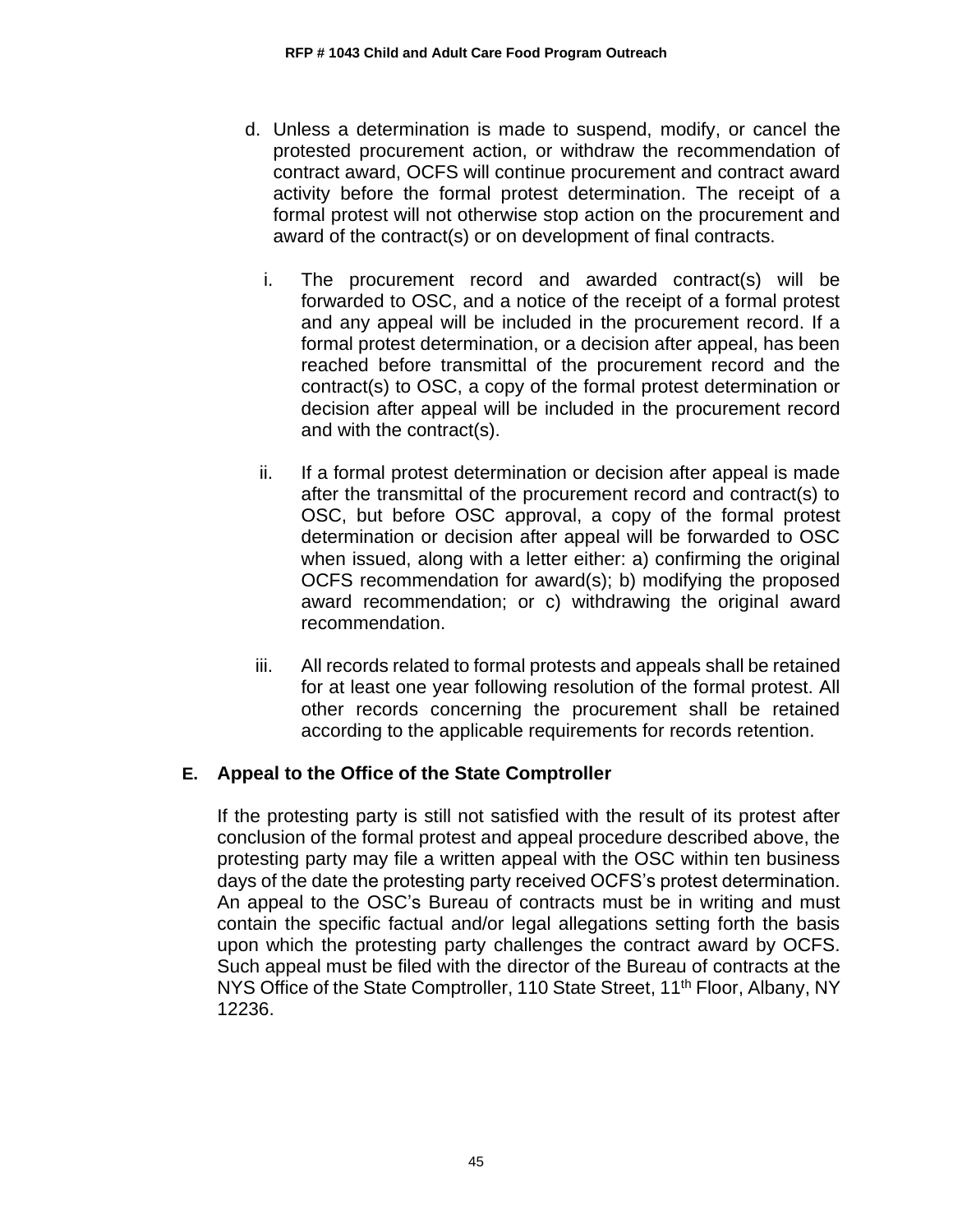# <span id="page-48-0"></span>**7.0 MANDATORY CONTRACTING REQUIREMENTS**

# <span id="page-48-1"></span>**7.1 Contract Readiness**

New York State's Prompt contracting laws require all state agencies to complete contract development and the signatory process within statutorily prescribed time frames. Awardees must be available and prepared to respond within the required time frames. If selected, awardees may be required to travel to Rensselaer, New York for contract development and will be expected to cover the costs of that travel. OCFS may rescind the awards of awardees who cannot satisfactorily complete the contracting process to commence services by the anticipated contract start date.

# <span id="page-48-2"></span>**7.2 Standard Contract Language**

The terms and conditions for all funded projects are specified in a detailed contract that must be signed by OCFS and approved by the New York State Office of the Attorney General (OAG) and the OSC before payments may be made. Contractor obligations or expenditures before the contract start date shall not be reimbursed. This RFP includes all relevant contract terms and conditions, which can be found in Section 8: CONTRACT DOCUMENTS. Upon contract award and completion of negotiations, OCFS will send successful awardees the complete contract for development and signature before submitting it to the OAG and to OSC for approval.

# <span id="page-48-3"></span>**7.3 Workers' Compensation Insurance and Disability Benefits Coverage**

Sections 57 and 220 of the Workers' Compensation Law (WCL) and section 142 of the State Finance Law require that businesses contracting with New York State have and maintain and provide evidence of appropriate workers' compensation and disability benefits insurance coverage. If an award is made from this RFP, updated proof of coverage must be provided during contract development. Failure to submit the proof will delay the contract development process and may result in the award being rescinded. Municipalities are not required to show proof of coverage.

### **Please note: The ACCORD form is not acceptable proof of Workers' Compensation or Disability Insurance coverage.**

### **1. Proof of Workers' Compensation Coverage**

To comply with coverage provisions of the WCL, the Workers' Compensation Board requires that a business seeking to enter into a state contract, or contract renewal, submit appropriate proof of coverage to the state contracting entity issuing the contract. To prove the awardee has appropriate workers' compensation insurance coverage, submit ONE of the following four forms: [http//www.wcb.ny.gov/content/main/forms/AllForms.jsp](http://www.wcb.ny.gov/content/main/forms/AllForms.jsp)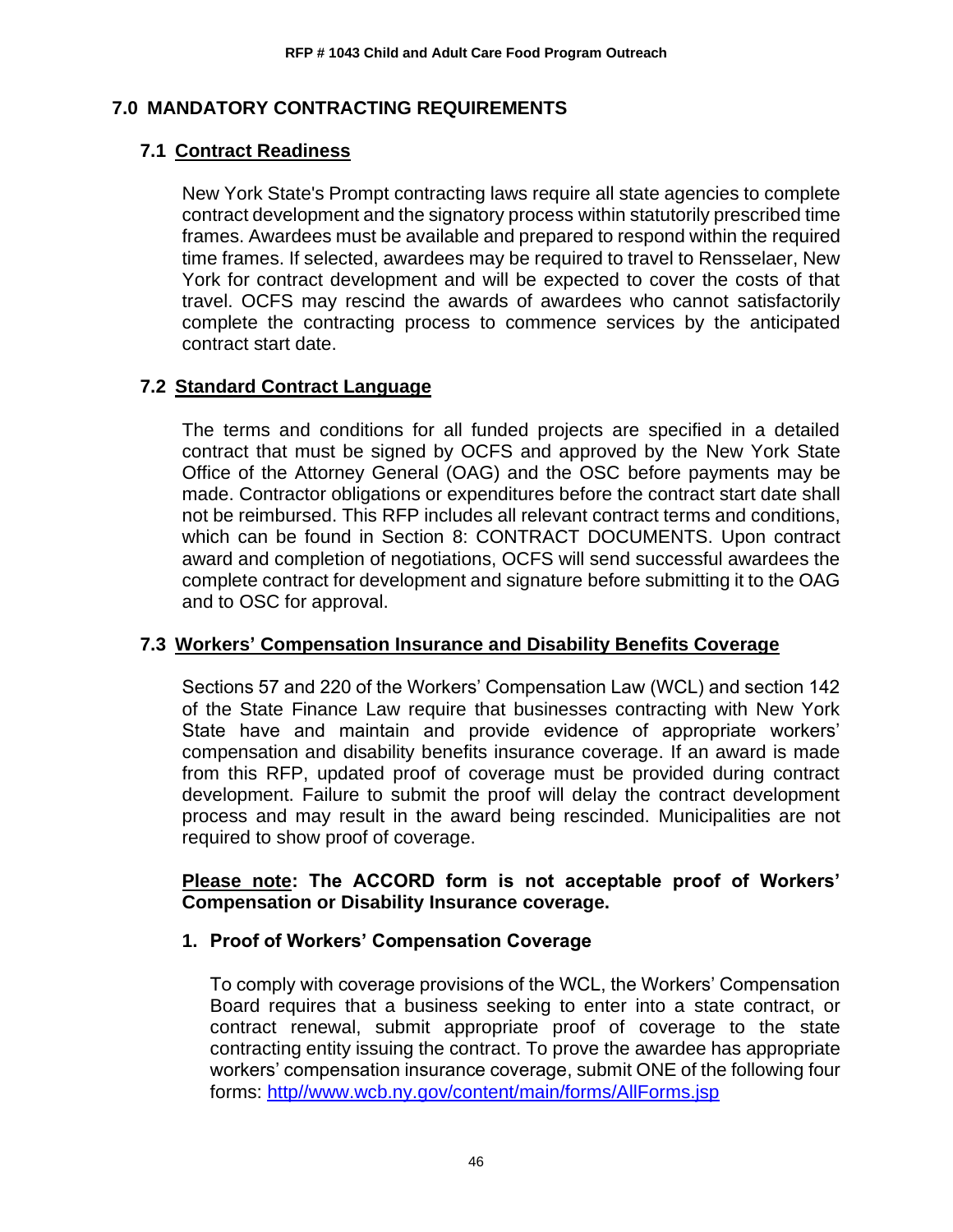- **Form C-105.2** *Certificate of Workers' Compensation Insurance* issued by private insurance carriers, or **Form U-26.3** issued by the State Insurance Fun[d](https://www.osc.state.ny.us/agencies/guide/MyWebHelp/Content/XI/18/G.htm#3)<sup>3</sup>; or
- **Form SI-1[2](https://www.osc.state.ny.us/agencies/guide/MyWebHelp/Content/XI/18/G.htm#4)**<sup>4</sup> *Certificate of Workers' Compensation Self-Insurance*; or **Form GSI-105.[2](https://www.osc.state.ny.us/agencies/guide/MyWebHelp/Content/XI/18/G.htm#5)**<sup>5</sup> *Certificate of Participation in Workers' Compensation Group Self-Insurance*; or
- **CE-20[0](https://www.osc.state.ny.us/agencies/guide/MyWebHelp/Content/XI/18/G.htm#6)**<sup>6</sup> *Certificate of Attestation of Exemption* from New York State Workers' Compensation and/or Disability and Paid Family Leave Benefits coverage.

# **2. Proof of Disability Benefits Coverage**

To comply with coverage provisions of the WCL regarding disability benefits, the Workers' Compensation Board requires that a business seeking to enter into a state contract, or contract renewal, submit appropriate proof of coverage to the state contracting entity issuing the contract. To prove the awardee has appropriate disability benefits insurance coverage, submit ONE of these three forms: [http//www.wcb.ny.gov/content/main/forms/AllForms.jsp](http://www.wcb.ny.gov/content/main/forms/AllForms.jsp)

- **Form DB-120.[1](https://www.osc.state.ny.us/agencies/guide/MyWebHelp/Content/XI/18/G.htm#3)**<sup>3</sup> *Certificate of Disability Benefits Insurance*; or
- **Form DB**-**120.2** *Certificate of Participation in Disability Benefits Group Insurance;* or
- **Form DB-15[5](https://www.osc.state.ny.us/agencies/guide/MyWebHelp/Content/XI/18/G.htm#7)**<sup>7</sup> *Certificate of Disability Benefits Self-Insurance*; or
- **CE-20[0](https://www.osc.state.ny.us/agencies/guide/MyWebHelp/Content/XI/18/G.htm#6)**<sup>6</sup> *Certificate of Attestation of Exemption* from New York State Workers' Compensation and/or Disability Benefits Coverage.

# <span id="page-49-0"></span>**7.4 Confidentiality and Awardee, Contractor, Employee and Volunteer Background Checks**

OCFS is responsible for maintaining the safety of the youth served by OCFS programs.

- **7.4.1 Confidentiality** New York State law requires that any client identifiable information be kept confidential. Any awardee, or contractor, employee, or volunteer of the awardee, who will be provided with confidential information of recipients served by the awardee must complete and sign form OCFS-4715, *[Confidentiality Non-Disclosure Agreement](https://ocfs.ny.gov/forms/ocfs/OCFS-4715.docx)*. This form must be completed before the start date of the contract and before any such awardee, contractor, employee, or volunteer is permitted access to youth served by an awardee or to any financial or client identifiable information concerning such youth. For additional information see Attachment A-1, **Section 7 Confidentiality and Protection of Human Subjects**, located at the link to a standard contract listed in section 7.2 above.
- **7.4.2 Criminal History Background Checks** Any awardee, or contractor, employee, or volunteer of the awardee, who will have the potential for regular and substantial contact with youth in care or receiving residential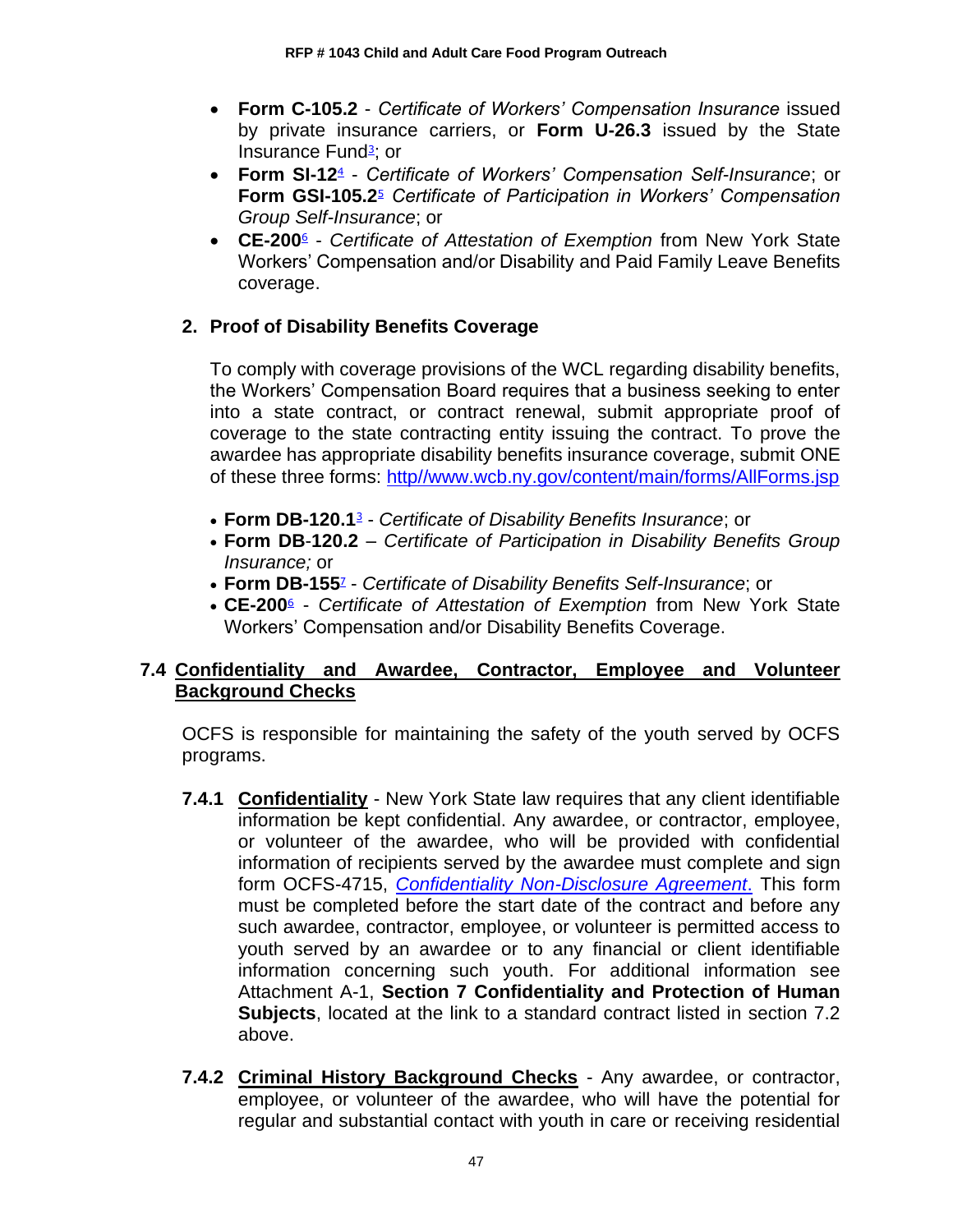services must be subject to background screening before hire or utilization in a position paid through this award. The screening must include a review of individuals' backgrounds through the following three services: New York State Justice Center for the Protection of Persons with Special Needs Staff Exclusion List (SEL), New York Statewide Central Register of Child Abuse and Maltreatment (SCR); and a criminal history background check via a vendor that will submit information to both the division of criminal justice services and the federal bureau of investigation. Additional information regarding all three services will be provided upon the grant of an award. Please note that the grant of an award may be negatively impacted if background checks reveal that an individual proposed to provide services is on the SEL, is the subject of any indicated reports of child abuse and maltreatment or has convictions for one or more prior criminal offenses. Awardees are responsible for notifying OCFS if a background check reveals that a contractor, employee, or volunteer of the awardee proposed to provide services has a criminal history. Any criminal history revealed as a result of such screening will be evaluated by OCFS pursuant to Correction Law Article 23-A, section 752 on a case-by-case basis taking into consideration the duties of the position and those factors set forth in Correction Law Article 23-A, section 753. OCFS will evaluate the results of the screening in accordance with Correction Law Article 23- A and notify the awardee of its determination. The awardee shall be responsible for the cost associated with any required background screens of the individuals identified in this section.

# <span id="page-50-0"></span>**7.5 Charities Registration (not-for-profit corporations only)**

Not-for-profit vendors must be registered with the New York State Office of the Attorney General as a charitable organization, and the registration must be up to date at the time of contracting. Vendors must be sure all their documents are upto-date and comply with the vendor responsibility requirements as outlined below. To determine the status of your charity's registration information, contact: [https://www.charitiesnys.com/RegistrySearch/search\\_charities.jsp](https://www.charitiesnys.com/RegistrySearch/search_charities.jsp)

# <span id="page-50-1"></span>**7.6 Federal Requirements (if federally funded)**

See Attachment A-2, *Federal Assurances and Certifications*, which is in the Master contract for Grants and is referenced in **Section 8.0 CONTRACT DOCUMENTS**.

# <span id="page-50-2"></span>**7.7 Required Electronic Payments and Substitute Form W-9**

The Governor's Office of Taxpayer Accountability has issued a directive that all state agency and state authority contracts, grants and purchase orders executed after February 28, 2010, shall require vendors, contractors, and grantees to accept electronic payment (e-pay).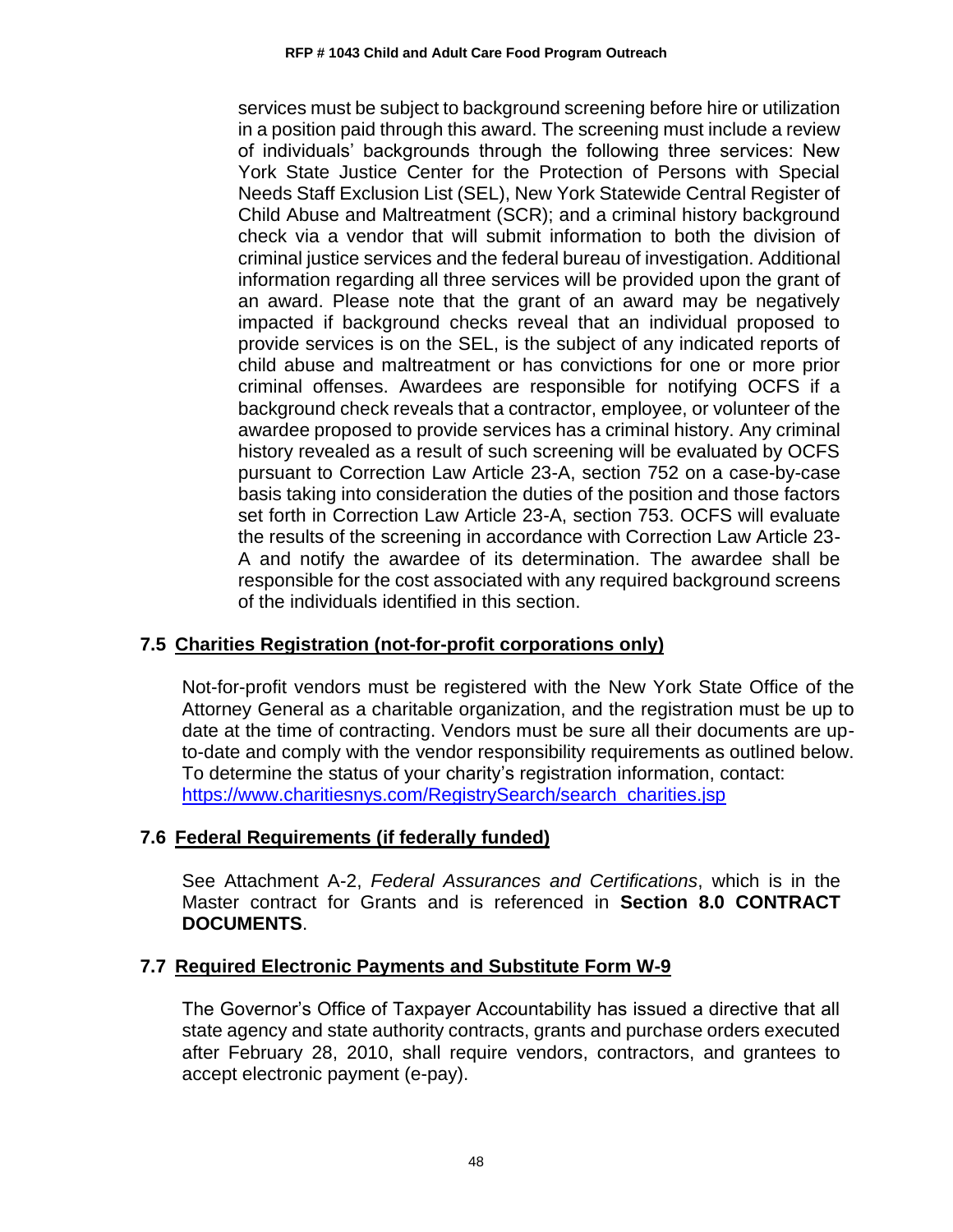As New York State proceeds with implementing the new Statewide Financial System (SFS), the OSC is preparing a centralized vendor file. To assist OSC in this project, vendors are directed to provide a *Substitute Form W-9* which includes the taxpayer identification number, business name, and business contact person. This data is critical to ensure that the vendor file contains the information state agencies need to contract with and pay vendors.

Please note that the contractor payee name and address provided to OSC for the pay program must match exactly the contractor's name and address contained in the contractor's contract with OCFS. If these do not match, then a check is printed and mailed to the payee. Note that limited exemptions may be granted for extenuating circumstances.

Vendors should file a *Substitute Form W-9* with their Electronic Payment Authorization form.

Further information concerning these requirements, including forms and contacts for questions, can be found at the following links: [https://www.osc.state.ny.us/epay/ac3243s\\_fe.pdf](https://www.osc.state.ny.us/epay/ac3243s_fe.pdf) <http://www.osc.state.ny.us/agencies/guide/MyWebHelp/> (Guide to Financial Operations)

### <span id="page-51-0"></span>**7.8 Iran Divestment Act**

By submitting a bid in response to this solicitation or by assuming the responsibility of a contract awarded hereunder, bidder/contractor (or any assignee) certifies that it is not on the "Prohibited Entities List," as defined by the *Entities Determined To Be Non-Responsive Bidders/Offerers Pursuant to The New York State Iran Divestment Act of 2012* (the Act), which is posted on the OGS website at <http://www.ogs.ny.gov/about/regs/docs/ListofEntities.pdf> and further certifies that it will not utilize on such contract any subcontractor that is identified on the "Prohibited Entities List." Bidder/contractor is advised that should it seek to renew or extend a contract awarded in response to the solicitation, it must provide the same certification at the time the contract is renewed or extended.

During the term of the contract, should OCFS receive information that a person (as defined in State Finance Law §165-a) is in violation of the above-referenced certifications, OCFS will review such information and offer the person an opportunity to respond. If the person fails to demonstrate that it has ceased engagement in the investment activity that is in violation of the Act within 90 days after the determination of such violation, then OCFS shall take such action as may be appropriate and provided for by law, rule, or contract, including, but not limited to, seeking compliance, recovering damages, terminating the contract and/or declaring the contractor in default.

OCFS reserves the right to reject any bid, request for assignment, renewal or extension for an entity that appears on the Prohibited Entities List before the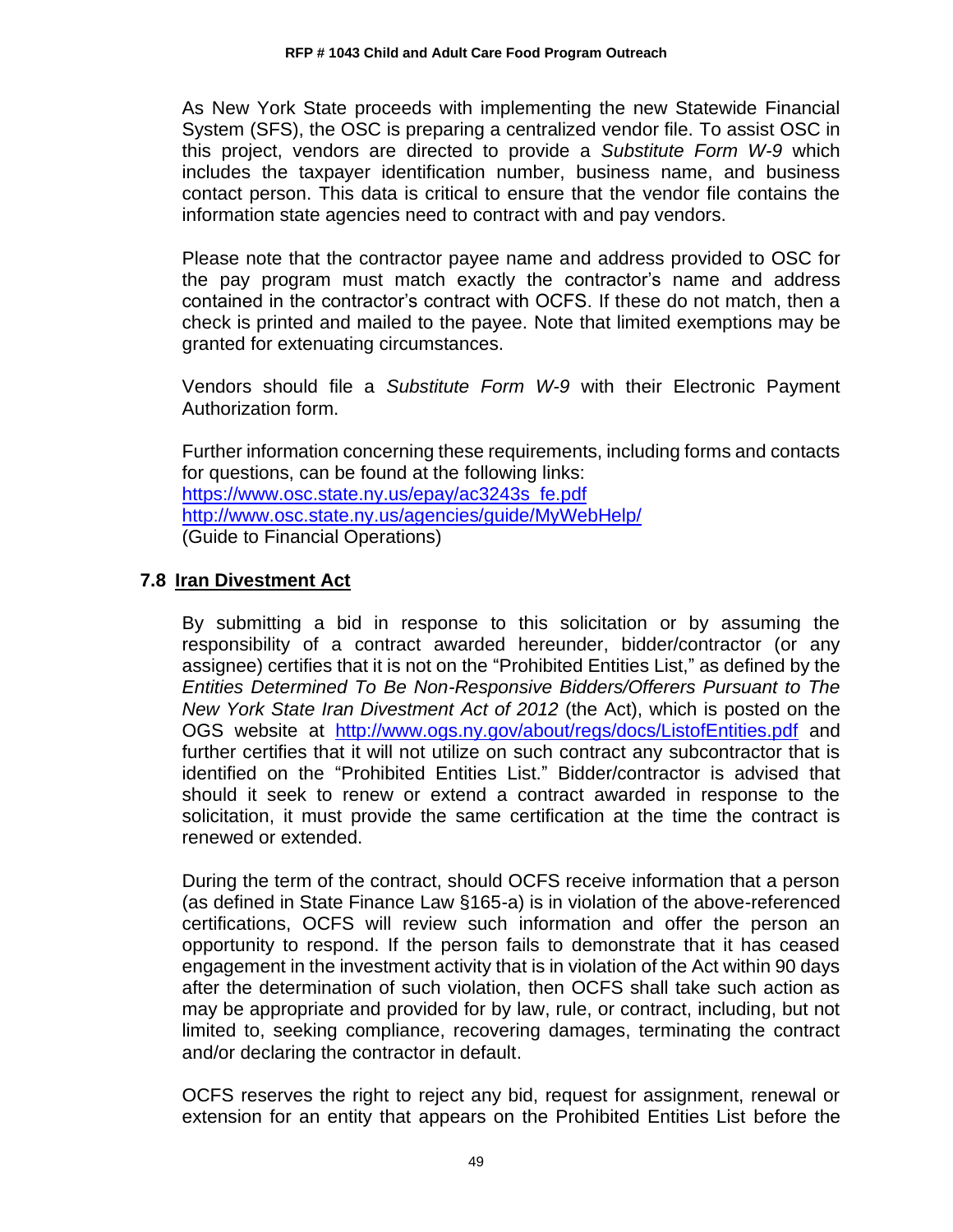award, assignment, renewal, or extension of a contract and to pursue a responsibility review with respect to any entity that is awarded a contract and appears on the "Prohibited Entities List" after contract award.

#### <span id="page-52-0"></span>**7.9 Statewide Financial System**

Recipients of grant awards must also be registered in the New York State-wide Financial System (SFS) Central Vendor Registry File and provide their identification number at the time of contracting. To register and for additional information on the vendor file, visit:

<https://www.osc.state.ny.us/vendors/vendorselfservicesystem.htm>

#### <span id="page-52-1"></span>**7.10 Minority and Women-Owned Business Enterprises (MWBE) – Equal Employment Opportunity (EEO) - Requirements and Procedures**

This section outlines contractor requirements and procedures for business participation opportunities for New York State-certified Minority and Women-Owned Business Enterprises (MWBE) and Equal Employment Opportunities (EEO) for minority group members and women. All forms can be found [here.](https://ocfs.ny.gov/main/documents/docs.asp?document_type=1&category_number=44)

### **7.10.1 New York State Executive Law (Article 15-A)**

Pursuant to New York State Executive Law Article 15-A and Parts 140- 145 of Title 5 of the New York Codes, Rules and Regulations OCFS is required to promote opportunities for the maximum feasible participation of New York State-certified Minority and Women-owned Business Enterprises (MWBE) and the employment of minority group members and women in the performance of OCFS contracts.

### **7.10.2 MWBE Business Participation Opportunities – OCFS Established Goals**

For purposes of this solicitation, OCFS hereby establishes an overall goal of **30** percent for MWBE participation, **15** percent for New York State-certified Minority-Owned Business Enterprise ("MBE") participation and **15** percent for New York State-certified Women-Owned Business Enterprise ("WBE") participation (based on the current availability of MBEs and WBEs). A contractor ("contractor") on any contract resulting from this procurement ("contract") must document its good faith efforts to provide meaningful participation by MWBE as subcontractors and suppliers in the performance of the contract. To that end, by submitting a response to this RFP, the respondent agrees that OCFS may withhold payment pursuant to any contract awarded as a result of this RFP pending receipt of the required MWBE documentation. The directory of MWBE can be viewed at: [https://ny.newnycontracts.com.](https://ny.newnycontracts.com/) For guidance on how OCFS will evaluate a contractor's "good faith efforts," refer to 5 NYCRR § 142.8.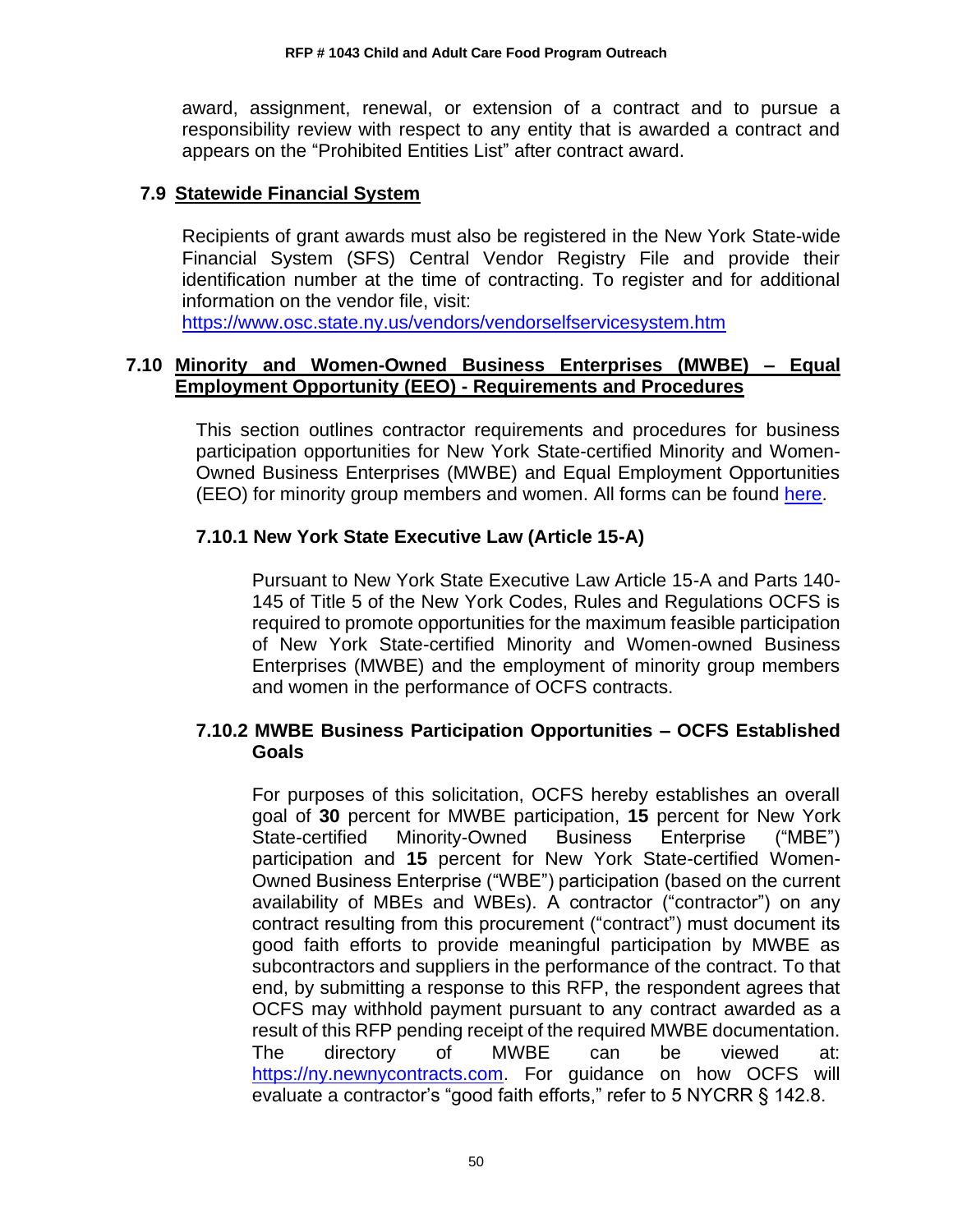The respondent understands that only sums paid to MWBE for the performance of a commercially useful function, as that term is defined in 5 NYCRR § 140.1, may be applied towards the achievement of the applicable MWBE participation goal. The portion of a contract with an MWBE serving as a broker that shall be deemed to represent the commercially useful function performed by the MWBE shall be 25% of the total value of the contract.

### **7.10.3 Contract Compliance**

In accordance with 5 NYCRR § 142.13, the respondent further acknowledges that if it is found to have willfully and intentionally failed to comply with the MWBE participation goals set forth in a contract resulting from this RFP, such finding constitutes a breach of contract and OCFS may withhold payment as liquidated damages.

Such liquidated damages shall be calculated as an amount equaling the difference between: (1) all sums identified for payment to MWBE had the contractor achieved the contractual MWBE goals; and (2) all sums actually paid to MWBE for work performed or materials supplied under the contract.

By submitting a bid or proposal, a respondent agrees to demonstrate its good faith efforts to achieve the applicable MWBE participation goals by submitting evidence thereof through the New York State contract System (NYSCS), which can be viewed at [https://ny.newnycontracts.com,](https://ny.newnycontracts.com/) provided, however, that a respondent may arrange to provide such evidence via a nonelectronic method by contacting OCFS.

Additionally, a respondent will be required to submit the following documents and information as evidence of compliance with the foregoing:

A. An MWBE Utilization Plan with their bid or proposal. Any modifications or changes to an accepted MWBE Utilization Plan after the contract award and during the term of the contract must be reported on a revised MWBE Utilization Plan and submitted to OCFS for review and approval.

OCFS will review the submitted MWBE Utilization Plan and advise the respondent of OCFS acceptance or issue a notice of deficiency within 30 days of receipt.

B. If a notice of deficiency is issued, the respondent will be required to respond to it within seven business days of receipt by submitting to the OCFS a written remedy in response to the notice of deficiency to [mwbeinfo@ocfs.ny.gov.](mailto:mwbeinfo@ocfs.ny.gov) If the written remedy that is submitted is not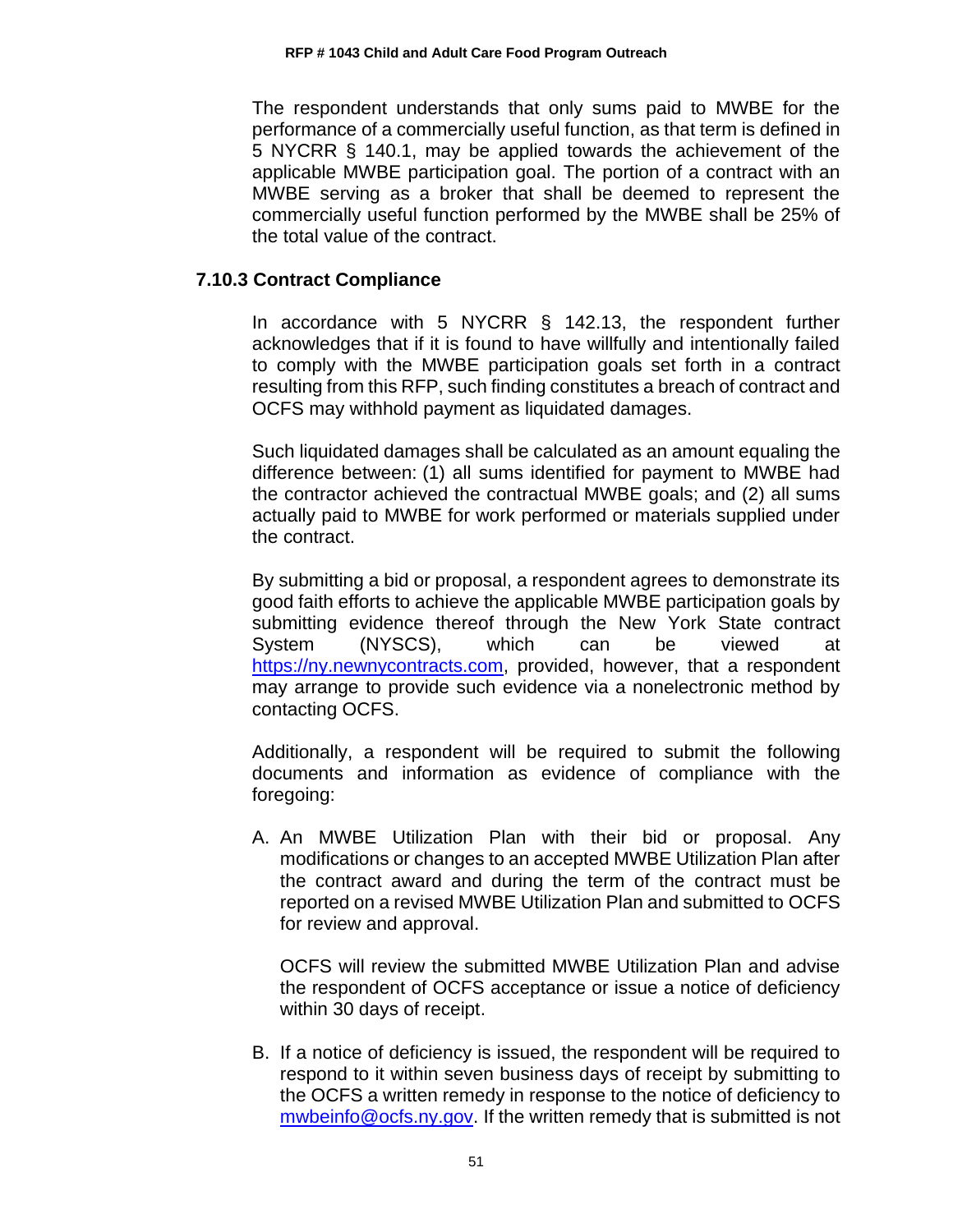timely or is found by OCFS to be inadequate, OCFS shall notify the respondent and direct the respondent to submit, within five business days, a request for a partial or total waiver of MWBE participation goals. Failure to file the waiver form in a timely manner may be grounds for disqualification of the bid or proposal.

OCFS may disqualify a respondent as being non-responsive under the following circumstances:

- a) If a respondent fails to submit an MWBE Utilization Plan;
- b) If a respondent fails to submit a written remedy to a notice of deficiency;
- c) If a respondent fails to submit a request for waiver; or
- d) If OCFS determines that the respondent has failed to document good faith efforts.

The successful respondent will be required to attempt to use, in good faith, any MBE or WBE identified within its MWBE Utilization Plan, during the performance of the contract. Requests for a partial or total waiver of established goal requirements made subsequent to contract Award may be made at any time during the term of the contract to OCFS but must be made no later than before the submission of a request for final payment on the contract.

The successful respondent will be required to submit a quarterly M/WBE contractor Compliance and Payment Report to OCFS, by the 10<sup>th</sup> day following each end of quarter over the term of the contract documenting the progress made toward achievement of the MWBE goals of the contract.

### **7.10.4 Equal Employment Opportunity (EEO) Requirements**

By submitting a bid or proposal in response to this solicitation, the respondent agrees with all of the terms and conditions of Appendix A – Standard Clauses for All New York State contracts including Clause 12 - Equal Employment Opportunities for Minorities and Women. The respondent is required to ensure that it and any subcontractors awarded a subcontract for the construction, demolition, replacement, major repair, renovation, planning or design of real property and improvements thereon (the work), except where the work is for the beneficial use of the respondent, undertake or continue programs to ensure that minority group members and women are afforded equal employment opportunities without discrimination because of race, color, national origin, sex, age, disability or marital status. For these purposes, equal opportunity shall apply in the areas of recruitment, employment, job assignment, promotion, upgrading, demotion, transfer, layoff, termination, and rates of pay or other forms of compensation. This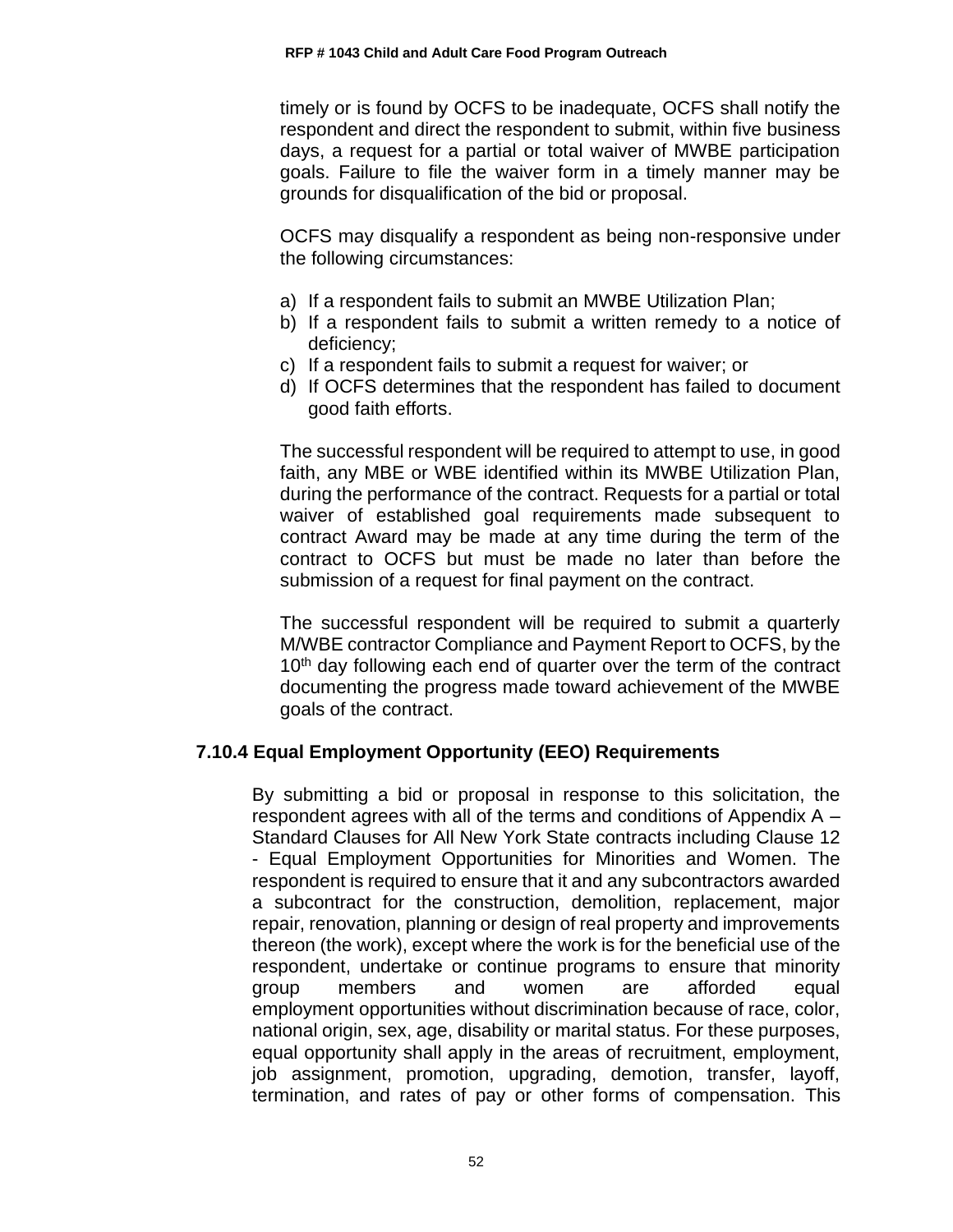requirement does not apply to: (i) work, goods, or services unrelated to the contract; or (ii) employment outside New York State.

The respondent will be required to submit a Minority and Women-owned Business Enterprise and Equal Employment Opportunity Policy Statement, as referenced in **Section 1.6 Submission of Proposals**, to OCFS with its bid or proposal.

If awarded a contract, respondent shall submit a Workforce Utilization Report and shall require each of its Subcontractors to submit the same, in a format that OCFS requires on a quarterly basis during the term of the contract.

Pursuant to Executive Order #162, non-grant contractors and subcontractors will also be required to report the gross wages paid to each of their employees for the work performed by such employees on the contract utilizing the Workforce Utilization Report on a quarterly basis.

Further, pursuant to Article 15 of the Executive Law (the Human Rights Law), all other state and federal statutory and constitutional nondiscrimination provisions, the contractor and sub-contractors will not discriminate against any employee or applicant for employment because of race, religion, color, sex, national origin, sexual orientation, military status, age, disability, predisposing genetic characteristic, marital status or domestic violence victim status, and shall also follow the requirements of the Human Rights Law with regard to non-discrimination on the basis of prior criminal conviction and prior arrest.

**Please note: Failure to comply with the foregoing requirements may result in a finding of non-responsiveness, non-responsibility and/or a breach of the contract, leading to the withholding of funds, suspension or termination of the contract or such other actions or enforcement proceedings as allowed by the contract.**

### <span id="page-55-0"></span>**7.11 Service-Disabled Veteran-Owned Business (SDVOB)**

[The Service-Disabled Veteran-Owned Business Act,](https://ogs.ny.gov/Veterans/) signed into law by Governor Andrew M. Cuomo on May 12, 2014, allows eligible veteran business owners to become certified as a New York State Service-Disabled Veteran-Owned Business (SDVOB) in order to increase the participation of such businesses in New York State's contracting opportunities. The SDVOB Act, which is codified under Article 17-B of the Executive Law, acknowledges that SDVOBs strongly contribute to the economies of the state and the nation. Therefore, and consistent with its Master Goal Plan, OCFS strongly encourages vendors who contract with OCFS to consider using certified SDVOBs that are responsible and responsive for at least **six (6) percent** of discretionary non-personnel service spending in the fulfillment of the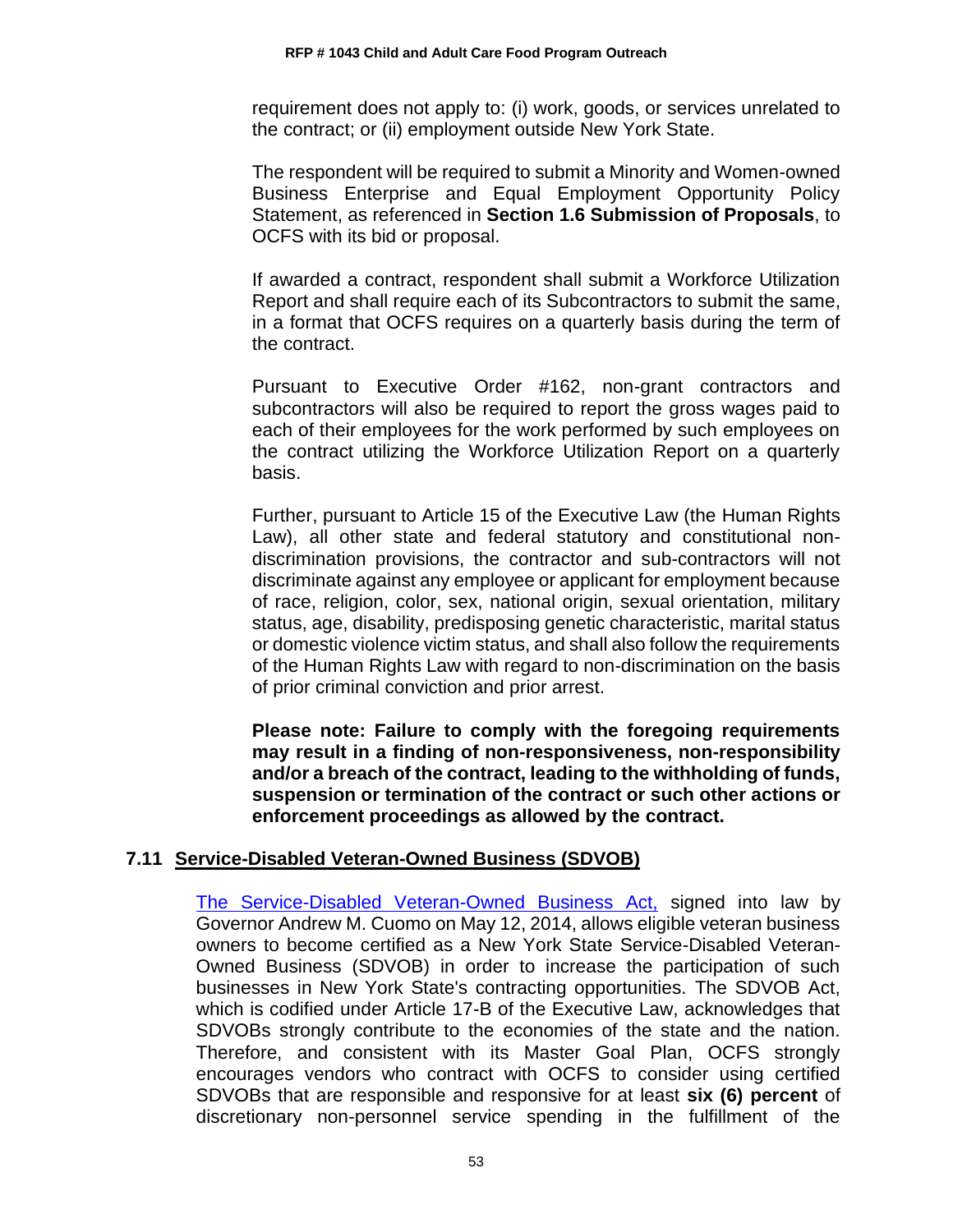requirements of their contracts with OCFS. Such partnering may include utilizing certified SDVOBs as subcontractors, suppliers, protégés, or in other supporting roles to the maximum extent practical, and consistent with the legal requirements of the State Finance Law and the Executive Law. Certified SDVOBs may be readily identified through the directory of certified businesses at: [List of Certified NYS Service-Disabled Veteran-Owned Businesses.](https://online.ogs.ny.gov/SDVOB/search)

### <span id="page-56-0"></span>**7.12 Omnibus Procurement Act**

The Omnibus Procurement Act of 1992 requires that by signing a bid proposal, contractors certify that whenever the total bid amount is greater than \$1 million

- 1. The contractor has made reasonable efforts to encourage the participation of New York State Business Enterprises as suppliers and subcontractors on this project and has retained the documentation of these efforts to be provided upon request to the State of New York; and has
- 2. documented their efforts to encourage the participation of New York state business enterprises as suppliers and subcontractors by showing that they have done the following:
	- Solicited bids, in a timely and adequate manner, from ESD business enterprises, including certified minority/women-owned businesses; or
	- Contacted ESD to obtain listings of New York State business enterprises and MWBE; or
	- Placed notices for subcontractors and suppliers in newspapers, journals or other trade publications distributed in New York State; or
	- Participated in bidder outreach conferences; and
	- Provided a statement indicating the method by which they determined that New York State business enterprises are not available to participate on the contract as subcontractors or suppliers, *if the contractor has determined such;* and
	- Provided a statement verifying no intention of using subcontractors if *the contractor has no such intention.*
- 3. The contractor has complied with the federal Equal Opportunity Act of 1972 (P.L. 92-961), as amended.
- 4. The contractor will be required to notify New York State residents of employment opportunities by listing any such positions with the Community Services Division of the New York State Department of Labor, providing for such notification in such manner as is consistent with existing collective bargaining contracts or agreements. The agency agrees to document these efforts and to provide said documentation to OCFS upon request.
- 5. Bidders located in a foreign country are notified that the state may assign or otherwise transfer offset credits to third parties located in New York State, and the bidders shall be obligated to cooperate with the state in any and all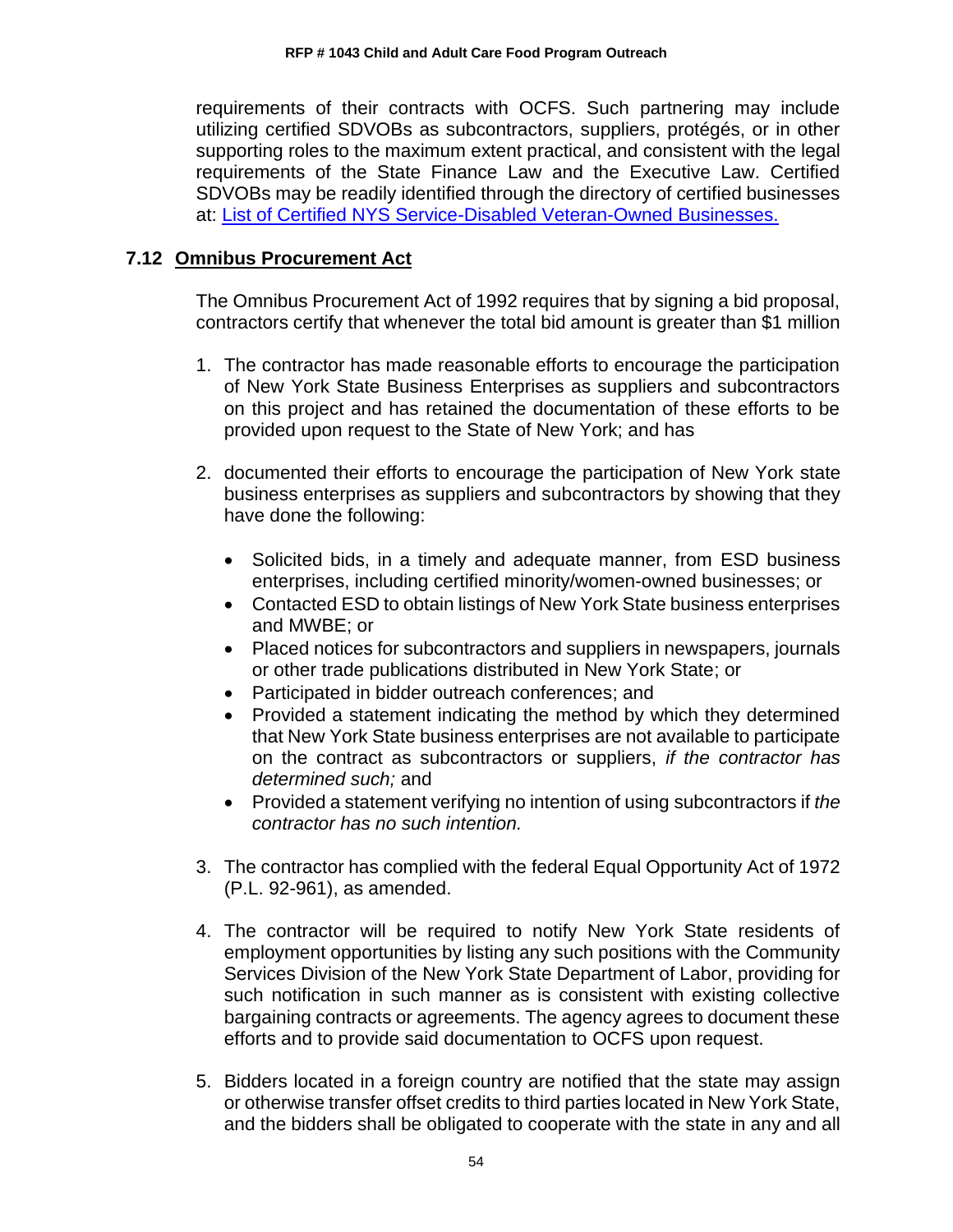respects in making such assignment or transfer, including, but not limited to, executing any and all documents deemed by the state to be necessary or desirable to effectuate such assignment or transfer and using their best efforts to obtain the recognition and accession to such assignment or transfer by any applicable foreign government.

6. Bidders are hereby notified that state agencies and authorities are prohibited from entering into contracts with businesses whose principal place of business is located in a "discriminatory jurisdiction." Discriminatory jurisdiction is defined as a state or political subdivision which employs a preference or price distorting mechanism to the detriment of or otherwise discriminates against a New York State business enterprise in the procurement of commodities and services by the same or a nongovernmental entity influenced by the same. A list of discriminatory jurisdictions is maintained by Commissioner of the New York State Empire State Development Corporation.

# <span id="page-57-0"></span>**7.13 Executive Order Number 14 and 16**

Executive Order No. 14, dated February 27, 2022, requires State agencies to terminate any contracts and to refrain from entering into any new contracts with an institution or company that is determined to be a Russian or Russia supporting entity.

Executive Order No. 16, dated March 17, 2022, requires State agencies to refrain from entering into any new contract or renewing any existing contract with an entity conducting business operations in Russia.

Executive Orders 14 and 16 include the following definitions:

- $\circ$  "Russian entity" means an institution or company that is headquartered in Russia or has its principal place of business in Russia.
- o "Supporting entity" means any institution or company providing assistance to the Russian government in its campaign to invade the sovereign country of Ukraine, either through in-kind support or for-profit.
- o "Entity conducting business operations in Russia" means an institution or company, wherever located, conducting any commercial activity in Russia or transacting business with the Russian Government or with commercial entities headquartered in Russia or with their principal place of business in Russia in the form of contracting, sales, purchasing, investment, or any business partnership.

By submission of a response to this solicitation the offerer certifies that the Offeror:

a. is not a Russian or Russia supporting entity, as those terms are defined in the Executive Order No. 14 (dated February 27, 2022).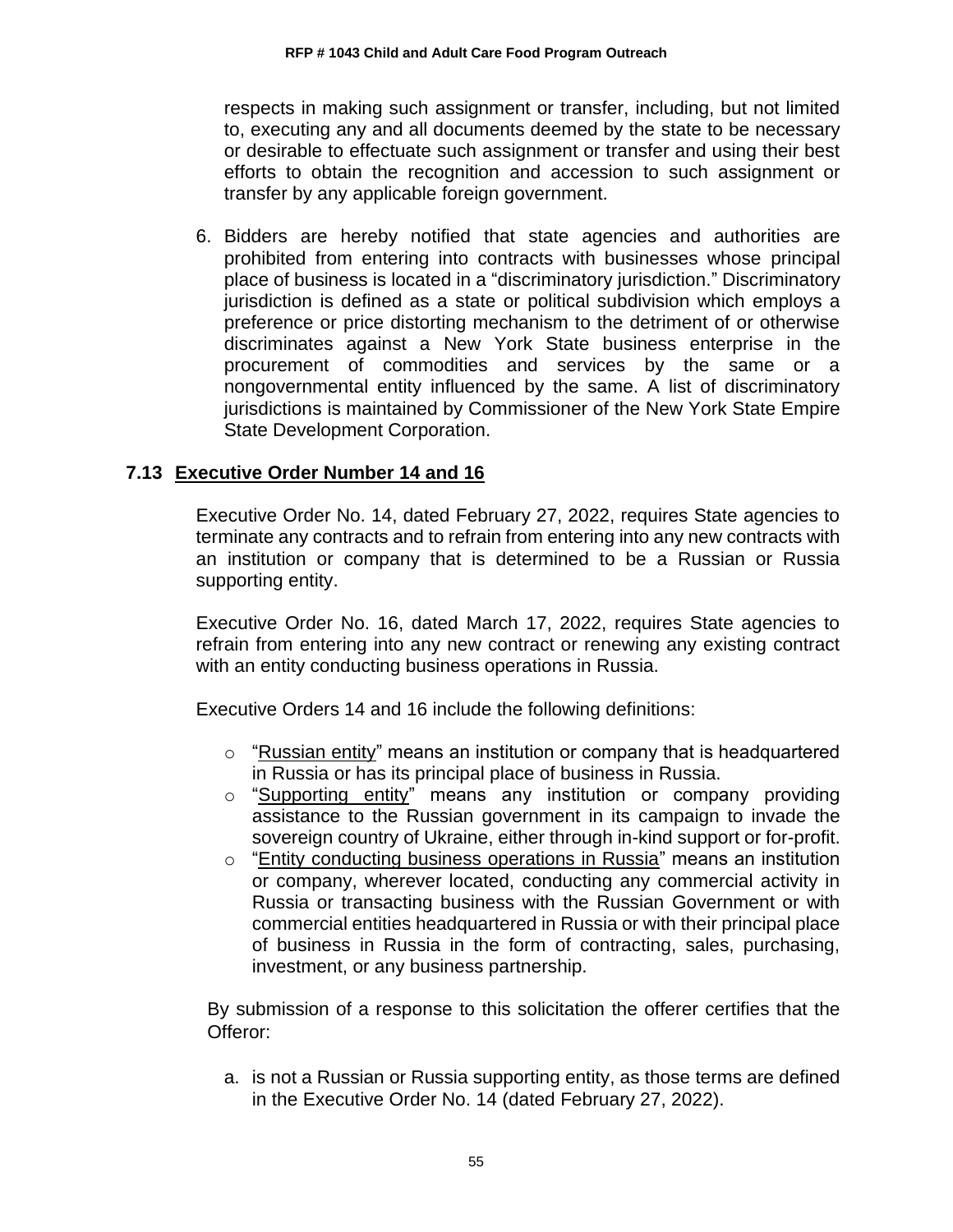b. is not an entity conducting business operations in Russia, as those terms are defined in the Executive Order No. No. 16 (dated March 17, 2022).

### <span id="page-58-0"></span>**7.14 Executive Order Number 175 (if Applicable)**

In accordance with the requirements of Executive Order No. 175, contractor will be expected to adhere to net neutrality principles in the provision of internet services under any contract entered into as a result of this RFP, regardless of delivery method unless the director of contracts*,* or his/her designee as noted in **Section 1.1 Procurement Contact**, determines that adherence to net neutrality principles for a particular purpose is not in the best interests of the state. Nothing in this provision supersedes any obligation or authorization a provider of broadband Internet access service may have to address the needs of emergency communications or law enforcement, public safety, or national security authorities, consistent with or as permitted by applicable law, or limits the provider's ability to do so. As used herein, "net neutrality" means that contractor will not block, throttle, or prioritize internet content or applications or require that end users pay different or higher rates to access specific types of content or application. For the purposes of this contract, the prohibition against blocking or throttling of internet content or applications does not apply to reasonable network management practices.

# <span id="page-58-1"></span>**7.15 Executive Order Number 177**

Executive Order 177, dated February 3, 2018, directs New York State agencies and authorities not to enter into any contracts with entities that have institutional policies or practices that fail to address the harassment and discrimination of individuals on the basis of their age, race, color, national origin, sex, sexual orientation, gender identity, disability, marital status, military status, or other protected basis. The contractor must provide the EO 177 certification statement before any award being made by OCFS.

### <span id="page-58-2"></span>**7.16 State Finance Law §139-l; Statement on Sexual Harassment in Bids**

New York State Finance Law §139-l, effective January 1, 2019, requires, in relevant part, that "[e]very bid . . . made to the state or any public department or agency thereof, where competitive bidding is required by statute, rule or regulation, for work or services performed or to be performed or goods sold or to be sold, shall contain [a] statement subscribed by the bidder and affirmed by such bidder as true under the penalty of perjury. . . [that] '[b]y submission of this bid, each bidder and each person signing on behalf of any bidder certifies, and in the case of a joint bid each party thereto certifies as to its own organization, under penalty of perjury, that the bidder has and has implemented a written policy addressing sexual harassment prevention in the workplace and provides annual sexual harassment prevention training to all of its employees. Such policy shall, at a minimum, meet the requirements of section two hundred one-g of the labor law.'" The contractor must provide the foregoing certification before any award being made by OCFS. For additional guidance on drafting an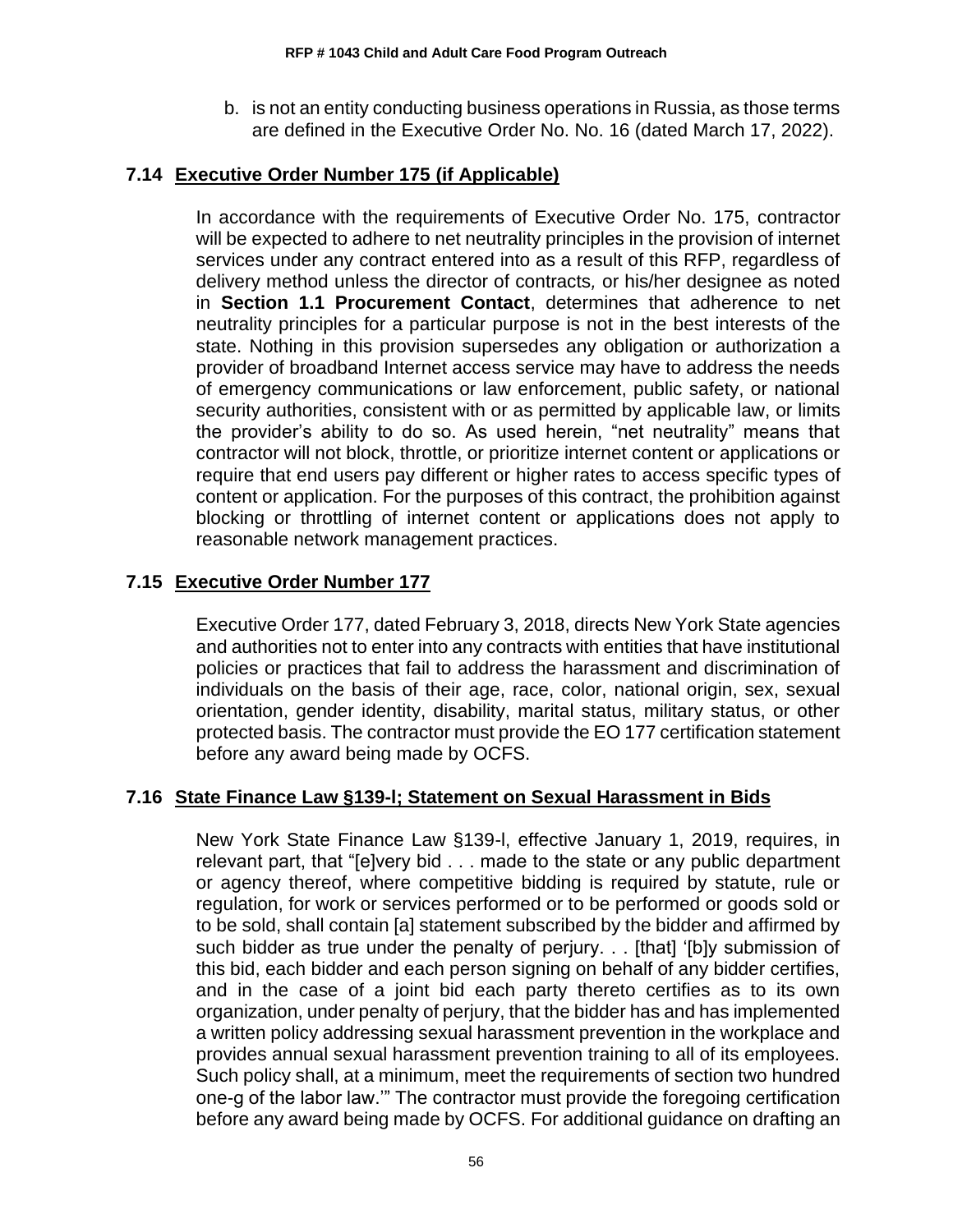appropriate sexual harassment policy and developing appropriate training please refer to State Finance Law §139-l and [https://www.ny.gov/combating](https://www.ny.gov/combating-sexual-harassment-workplace/employers#top)[sexual-harassment-workplace/employers#top](https://www.ny.gov/combating-sexual-harassment-workplace/employers#top)

### <span id="page-59-0"></span>**7.17 Other Requirements**

Not Applicable.

### <span id="page-59-1"></span>**8.0 CONTRACT DOCUMENTS**

The contract documents consist of the documents listed below.

- 1. Face Page
- 2. Signatory Page
- 3. NYS Standard Terms and Conditions (State of New York Master contract for Grants)
- 4. Master contract Attachment A-1 *Agency-Specific Terms and Conditions*
- 5. Master contract Attachment A-2 *Federal Assurances and Certifications*
- 6. Master contract Attachment B: Budget and Instructions
- 7. Master contract Attachment C: Work Plan
- 8. Master contract Attachment D: Payment and Reporting Schedule
- 9. Master contract Attachment E: Federal Fund Vendor Determination
- 10. Attachment MWBE: Minority and Women-Owned Business Enterprises

A copy of the NYS Standard Terms and Conditions (State of New York Master contract for Grants) can be found on the Grants Management website at the following link:

[https://grantsmanagement.ny.gov/system/files/documents/2018/09/sample](https://grantsmanagement.ny.gov/system/files/documents/2018/09/sample-complete-nys-mcg.pdf)[complete-nys-mcg.pdf](https://grantsmanagement.ny.gov/system/files/documents/2018/09/sample-complete-nys-mcg.pdf)

#### **Required with bid submission (Please click the links below to download the required forms):**

- *A.* **[OCFS-2633](http://ocfs.ny.gov/main/Forms/Contracts/OCFS-2633.dotx)**, *[MacBride Fair Employment Principles Certification Form](http://ocfs.ny.gov/main/Forms/Contracts/OCFS-2633.dotx)*
- B. **[OCFS-2634](http://ocfs.ny.gov/main/Forms/Contracts/OCFS-2634.dotx)**, *[Non-Collusive Bidding Certification](http://ocfs.ny.gov/main/Forms/Contracts/OCFS-2634.dotx)* (Required by section 139d of the State Finance Law)
- C. **Attachment A-2**, *[Federal Assurances and Certifications](http://ocfs.ny.gov/main/Forms/Contracts/OCFS-Attachment-A2-Federal-Assurances.pdf)* (If applicable.)
- D. For complete proposal and contract requirements for the Minority-and-Women-Owned Business Enterprises (MWBE) and Equal Employment Opportunity (EEO) requirements, refer to the [Attachment MWBE](https://ocfs.ny.gov/main/contracts/docs/mwbe/MWBE-Appendix.pdf) that is referenced in section 7.10. The following are forms to be completed and submitted with your Administrative Proposal:
	- **OCFS-4629**, *[Project Staffing Plan Form](https://ocfs.ny.gov/forms/ocfs/OCFS-4629.docx)*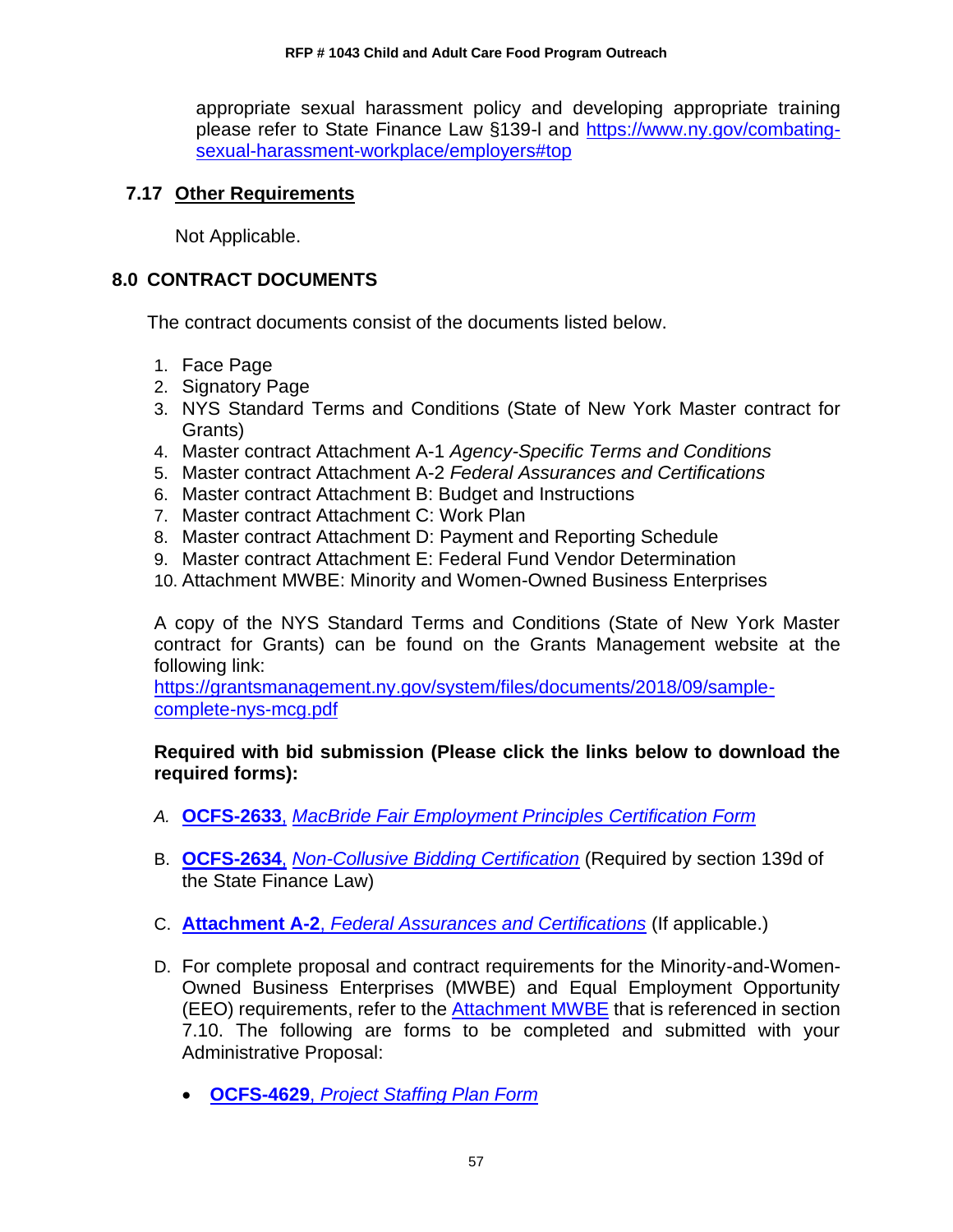- **OCFS-3460**, *[Minority and Women-Owned Business Enterprises \(MWBE\)](http://ocfs.ny.gov/main/Forms/Contracts/OCFS-3460.docx)  [Equal Employment Opportunity \(EEO\) Policy Statement](http://ocfs.ny.gov/main/Forms/Contracts/OCFS-3460.docx)*
- **OCFS-4631**, *[MWBE Utilization Plan Form](http://ocfs.ny.gov/main/Forms/Contracts/OCFS-4631%20M-WBE%20Utilization%20Plan%20Form.dot)*
- E. **OCFS-2647**, *[EO 177 Certification](https://ocfs.ny.gov/main/Forms/Contracts/OCFS-2647.docx)* (See section 7.15 for more information)
- F. **OCFS-4821**, *[CMS User Authorization](https://ocfs.ny.gov/main/Forms/Contracts/OCFS-4821%20Contract%20Management%20System%20(CMS)%20Authorization%20Form.dot)* (Required for the OCFS contract Management System)

# <span id="page-60-0"></span>**9.0 GLOSSARY OF OUTCOME-BASED CONTRACTING TERMS**

**Fiscal Documentation:** Documentation necessary for payment.

**Grants Gateway:** The New York State Grants Gateway went into operation on May 15, 2013 and serves as the primary outlet for state agencies to post upcoming and available funding opportunities.

**Guide to Financial Operations (GFO):** This website was created as the central storehouse of OSC policies and is intended to replace individual OSC Bulletins. The GFO can be found at [http//www.osc.state.ny.us/agencies/guide/MyWebHelp.](http://www.osc.state.ny.us/agencies/guide/MyWebHelp)

**Legal Documents:** Legally required application/contract components.

**Organizational Qualifications:** The organizational characteristics and capacity (e.g., agency mission, past accomplishments/experience in serving the target population or in providing similar services to a different population, experience in collaborating with community agencies needed for program success, key people, and fiscal capability) that are likely to result in successful performance target attainment.

**Baseline Estimate:** The projected status of the target population without the proposed intervention. A baseline is the best estimate, using prior program experience, collected data, and/or research results, of what would happen to the target population without the program's intervention and its benefits. Projection should be numerical (a number or a percentage). A baseline estimate is required for each performance target.

**Outcomes:** The desired benefits or changes for the target population following their interaction with a program. These are the expected results of program intervention. Outcomes may relate to knowledge, skills, attitudes, behaviors, or conditions. Either the investor or provider may set them. (They are broader, and more general than performance targets. They do not require numerical projection). In some instances, the outcome may be a system change rather than an individual behavior change.

**Performance Targets:** Performance targets are the *measurable* verifiable improvements in the condition or behavior of program recipients that the provider expects to achieve *by the end of the contract period*. Targets are quantifiable and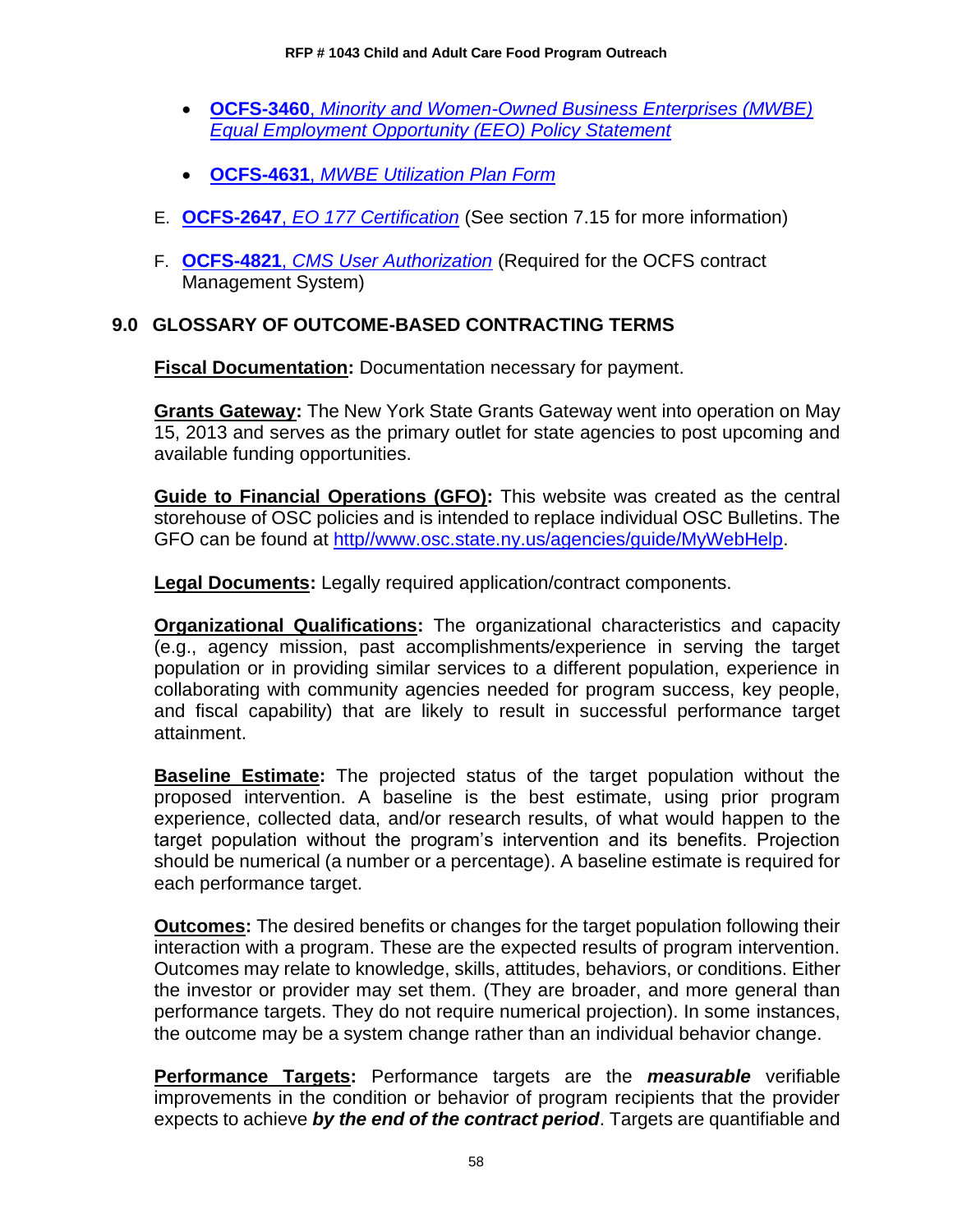verifiable indicators of program performance. They contribute to the attainment of the desired outcomes for the target population. Attainment of several performance targets may be needed to indicate the achievement of a single outcome. Performance targets must include a description of the methods that will be used to verify target achievement.

**Milestones:** *Measurable interim* changes in the condition or behavior of the target population used to track whether the program is on course to achieve its performance targets. These are critical points of change or target population achievement that must occur to progress towards the performance targets. You must include a description of the methods that will be used to verify milestone achievement.

**Program Budget:** Definition of program expenditures and funding sources.

**Program Description:** Detailed explanation of the means (service model, plan, or approach) the provider will use to achieve its performance targets and outcomes. This should include a description of the program's core features (i.e., the kinds of services provided, their intensity and duration, the essential elements, theoretical approach, delivery strategies, involvement of target population in planning, etc.).

**Project Work Plan:** Steps necessary to implement a program.

**Staffing Pattern:** Please identify the staff assigned to a program, regardless of whether it is paid through OCFS funds.

**Target Population:** Please describe the specific group of people (individuals, families, community members or, in certain instances, the specified personnel or entity/entities) that are the focus of change, and who will directly interact with the program. In certain instances where the desired outcome is systemic change, an agency as a whole may be considered the target population.

**Verification:** Statement of methods used to verify performance target and milestone attainment and/or submission of actual documentation.

**Vendor Responsibility:** Compliance with New York State Finance Law and guideline provisions related to vendor integrity providing reasonable assurance that the potential contractor has the capacity to perform the requirement of the contract. This includes authority to do business in the state, capacity, and performance in addition to the aforementioned integrity.

**Vision:** OCFS Program Area Statement of ideal end-state sought for a population (e.g., prevention of child abuse and neglect).